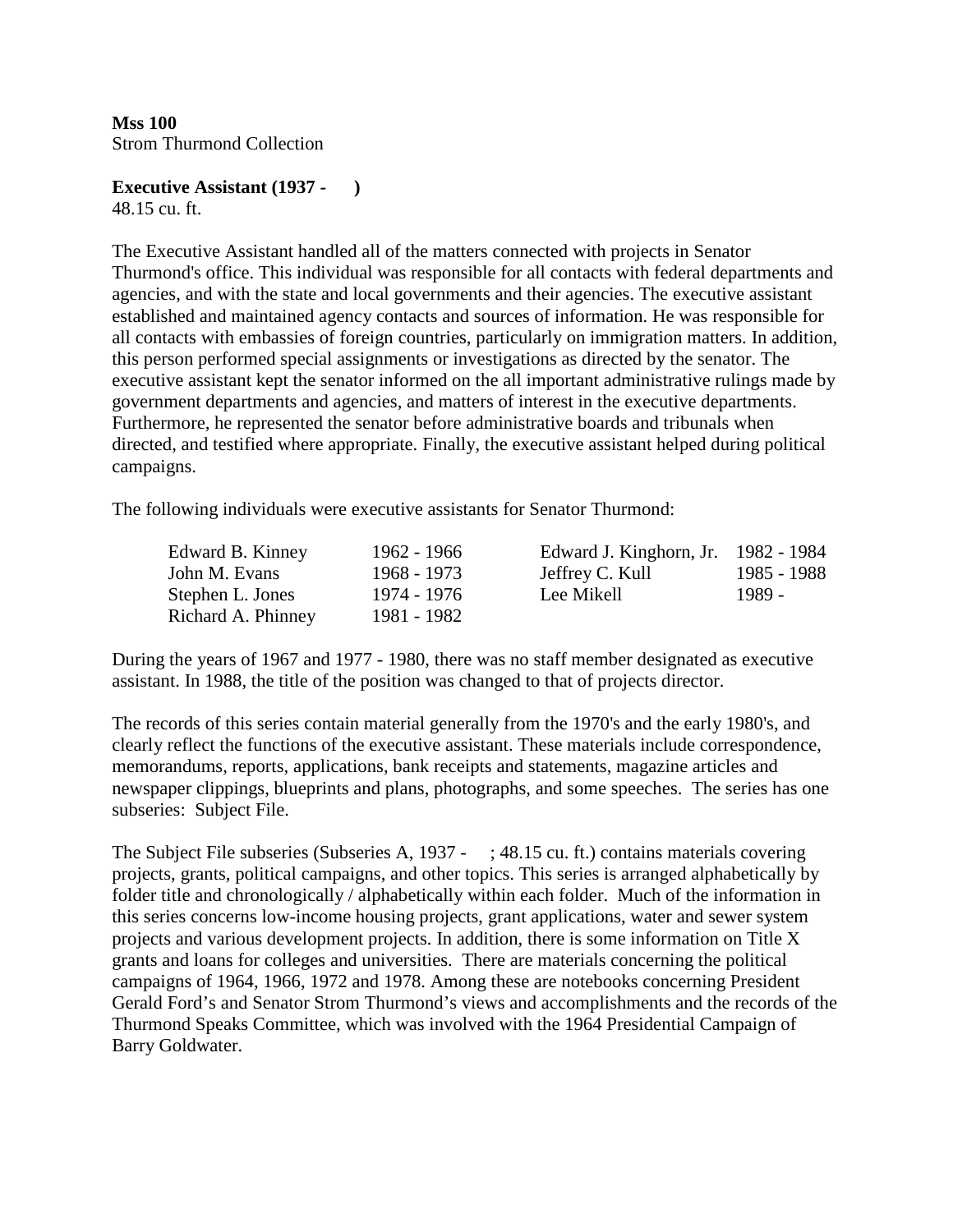Among the important subjects covered in the Subject File subseries are the Richard B. Russell Dam and Lake (formerly Trotters Shoals Dam), the Santee - Cooper Swamp, the Charleston Harbor, Fort Moultrie, Patriot's Point and the N.S. Savannah, and the Congaree Swamp. In addition, there are materials concerning the building of piers on the Wando River in Charleston County, South Carolina, and the Southern Regional Council's report on the "Orangeburg Massacre" in which three black students were killed in February 1968. Furthermore, there are records concerning the Army Corps of Engineers, the South Carolina Resources Development Corporation, the Health Maintenance Organization of South Carolina, and the Chicago Bridge and Iron Company. There are numerous telegrams which Thurmond sent concerning grants and loans for South Carolina, and stenographer's notes written by three of the executive assistants.

Important South Carolinians in this series include Solomon Blatt, Walter J. Brown, James F. Byrnes, Roger Milliken, and Joseph P. Riley; United States Senator Olin D. Johnston; United States Congressmen Butler Derrick, William Jennings Bryan Dorn, Tom S. Gettys, John L. McMillan, L. Mendel Rivers, and Ed Young; Mayors John T. Campbell (Columbia), Max M. Heller (Greenville), and Robert L. Stoddard (Spartanburg). Other important individuals include United States Senators Birch Bayh, Harry F. Byrd, Sam J. Ervin, Jr., Barry Goldwater, Mike Mansfield, and John Stennis; Governors Ronald Reagan and George Wallace ; and Billy Graham and J. Edgar Hoover.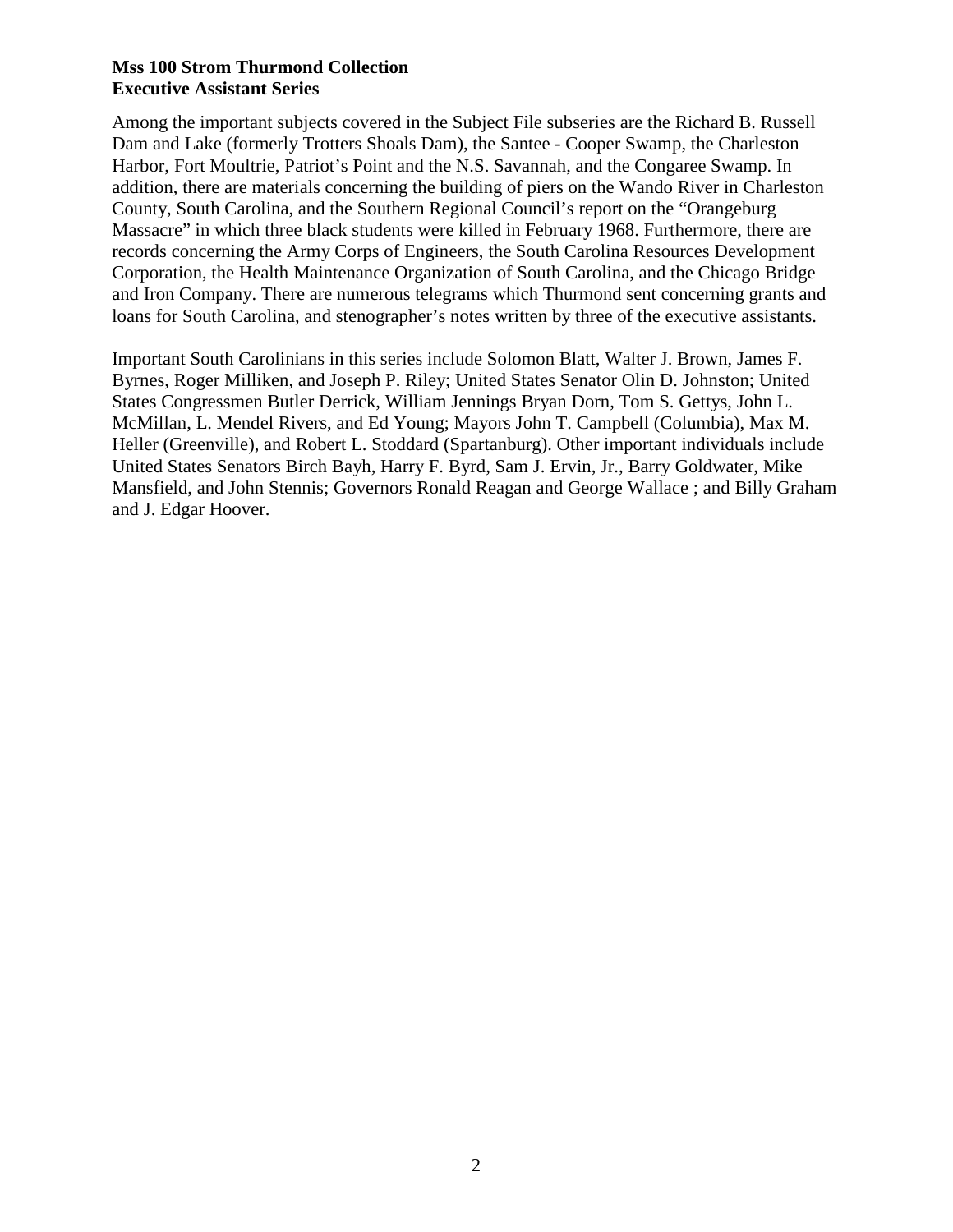#### **Separation List**

1. Oversize — to oversize map cases

Charts:

- Chart of the Implementation Program Schedule of the Eisenhower Peace Center -- the N.S. Savannah, Figure 7 - 2, c. 1973.
- Chart (2 pages) of the Environmental Impact Summary Concerning Wando Tract, Coal Tipple, Clouter Creek, Daniel Island, Charleston Army Depot, Hog Island, Bushy Park, Old Charleston Shipyard, Georgetown and Port Royal Sound, 1976.

Maps and Site Plans:

- Existing and Potential Residential and Industrial Sites in Edgefield County, South Carolina, 1969
- General Layout of Edgefield County, South Carolina, 1969
- General Location Plan for Water and Sewer Systems in Edgefield County, South Carolina, 1971
- General Locations of Water and Sewer Systems in Edgefield County, South Carolina, 1971
- General Layout of Edgefield County, South Carolina, 1969
- Greenwood, South Carolina, with Markings for Railroad Tracks, 1970
- Greenwood, South Carolina, Removal and Relocation of Railroads, 1967
- Water Distribution Systems of Lynchburg, South Carolina, 1971
- Land Ownership Patterns in McCormick County, South Carolina, 1972.
- Marion County Water System, Marion, South Carolina, Proposed Distribution System, 1971.
- Proposed Sewer System for Town of Bowman, South Carolina, 1971

Rail Line Locations in the City of Augusta, Georgia, and Surrounding Area, 1973

Recommended Rail Relocation Plan in Augusta, Georgia, 1973

Proposed Water Facilities for Elko, South Carolina, 1972

Map of Bennettsville, South Carolina, and Marlboro County, South Carolina (2-B), 1971

 Lines Surveyed for Boro Wood Products Company, Bennettsville, South Carolina (2-C), 1971.

Water System of Jefferson, South Carolina, 1972.

- Sanitary Sewer System of Jefferson, South Carolina, 1972.
- Lynches River Drainage Basin, U.S. Highway No. 1 to North Carolina, 1972.
- Proposed Layout of Quail Run, Florence County, Near Timmonsville, South Carolina, 1972.
- Cardinal Heights, Darlington County, Near Timmonsville, South Carolina, 1972.
- Recommended Corrections and Improvements of Drainage of Sparrow Bluff, Darlington County, Near Timmonsville, South Carolina, 1974.
- Rob Senn Branch Outfall, Phase I, West Columbia, South Carolina, 1973.
- Lexington County Water and Sewer Authority's Plan of Phase I Facilities, 1972.
- Lexington County Water and Sewer Authority Hydraulic Gradient, 1972.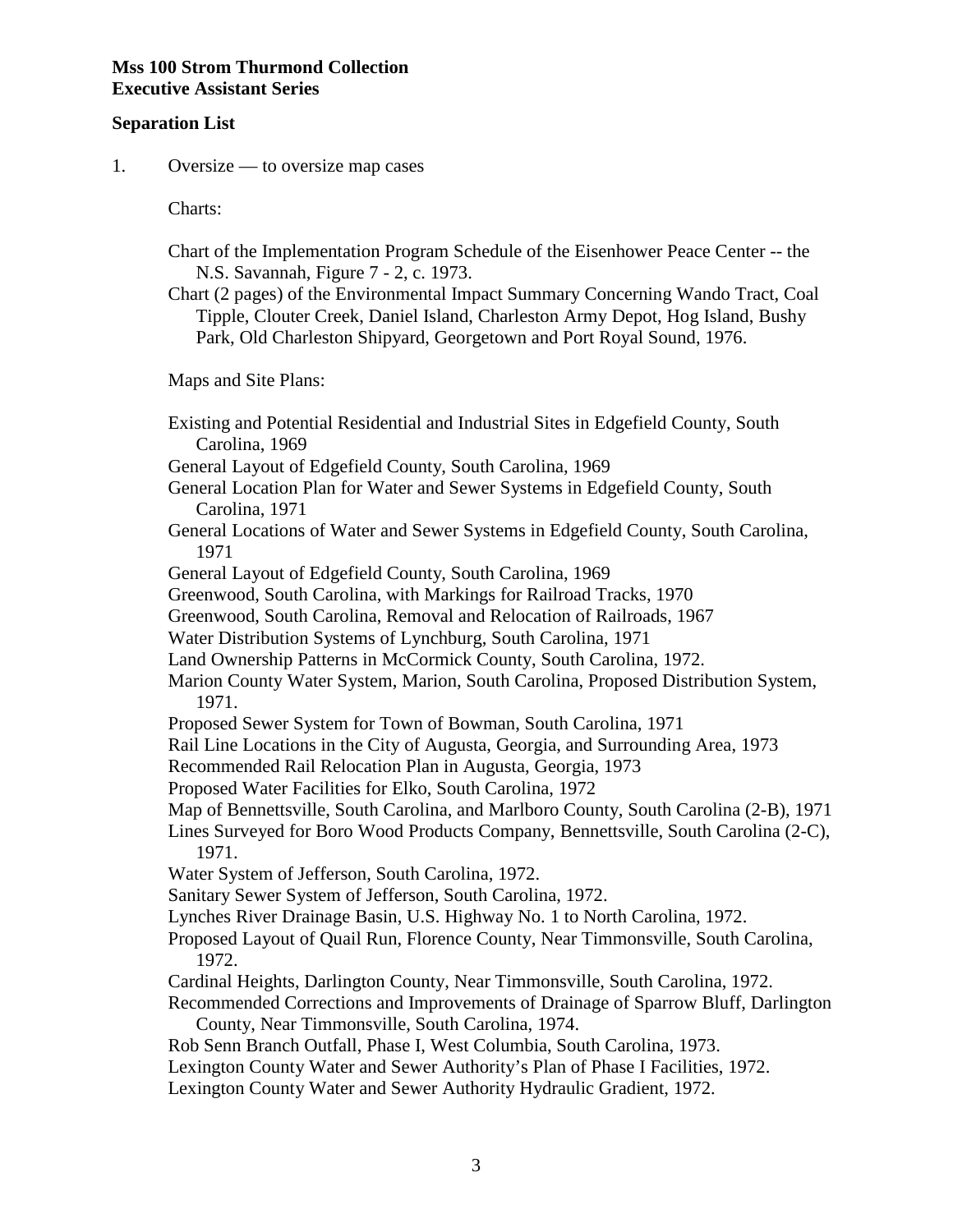#### **Separation List**

1. Oversize — to oversize map cases

Maps and Site Plans:

 Lexington County Water and Sewer Authority Hydraulic Gradient, 1972. Land Classification Plan of Fort Sumter National Monument, 1974. Tour Boat Launch Areas and Routes -- Existing and Proposed -- of Charleston Harbor, 1974. Development Concept Plan of Fort Moultrie, 1974. General Development Plan of Fort Sumter National Monument, 1974. Area Recreation and Transportation Facilities, Charleston, South Carolina, 1974. Alternative Tour Boat Landing Areas in the Charleston Harbor, 1974. Existing Land Use of Fort Moultrie, 1974. Proposed Land Access to Fort Sumter, 1974. Concept of Land Approach to Fort Sumter, 1974. Alternative Tour Boat Landing Areas in the Charleston Harbor, 1974. Alternative Development Sites for the Fort Moultrie Unit, 1974. Preliminary Draft of Fort Moultrie Plan - Present State, 1974. Preliminary Draft of Fort Moultrie Plan - Interpretative Plan, 1974. Proposed Water Distribution System in Laurens County, South Carolina, 1972. Columbia Area Transportation Study (Coats Annual Report), 1974. COATS, Recommended Transportation Plan 1995, Columbia Area Transportation Study, 1973. COATS, Recommended Transportation Plan 1995, Columbia Area Transportation Study (Report), 1973. Sandy River and Tributaries, Aiken County, South Carolina, 1973. Proposed Water Main for St. Helena Island, South Carolina, Exhibit A, 1972. Proposed Plans for Boating Landing and Visitor Parking for the Fort Sumter National Monument, 1967. Metropolitan Map of Charleston, South Carolina, 1973. Proposed Lateral Sewers, Saluda River, Drainage Basin, Parker Sewer and Fire District, Greenville, South Carolina, 1972. Project Map of Oolenoy River Watershed, South Carolina, 1970. Plans of Proposed Heliport W/MK 105 Sled Ramp, Scheme "A" South Yard (From the Heliport Study for Minelant, Department of the Navy, S.E. Division, Naval Facilities Eng. Command, Charleston, S.C.), 1971. Plans of Proposed Heliport W/MK 105 Sled Ramp, Scheme "B" South Yard (From the Heliport Study for Minelant, Department of the Navy, S.E. Division, Naval Facilities Eng. Command, Charleston, S.C.), 1971. Plans of Proposed Heliport W/MK 105 Sled Ramp, Scheme "C" South Yard (From the Heliport Study for Minelant, Department of the Navy, S.E. Division, Naval Facilities

Eng. Command, Charleston, S.C.), 1971.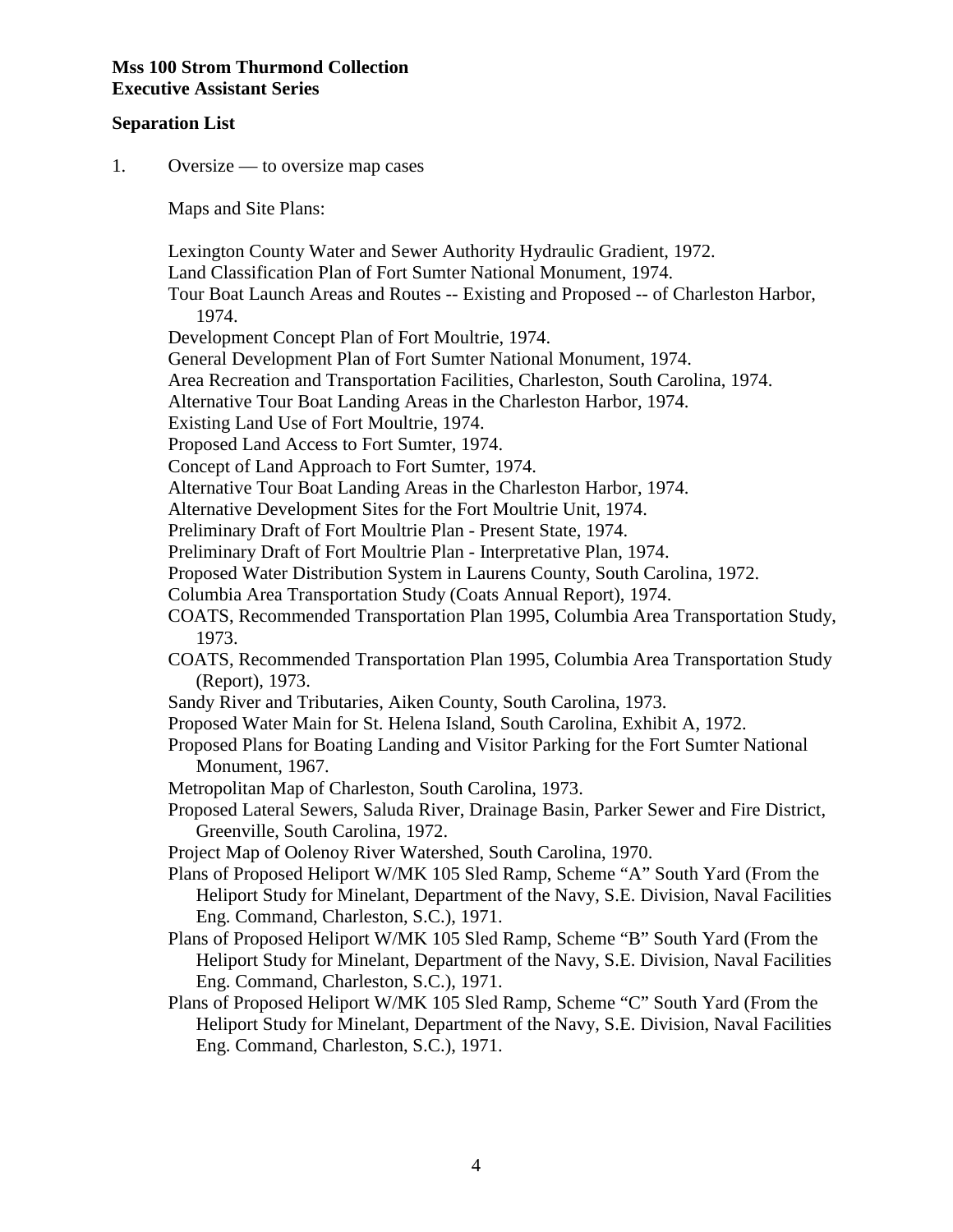#### **Separation List**

1. Oversize — to oversize map cases

Maps and Site Plans :

- Plans of Proposed Heliport W/MK 105 Sled Ramp, Scheme "D" South Yard (From the Heliport Study for Minelant, Department of the Navy, S.E. Division, Naval Facilities Eng. Command, Charleston, S.C.), 1971.
- Plans of Proposed Heliport W/MK 105 Sled Ramp, Scheme "E" South Yard (From the Heliport Study for Minelant, Department of the Navy, S.E. Division, Naval Facilities Eng. Command, Charleston, S.C.), 1971.
- Plans of Proposed Heliport W/MK 105 Sled Ramp, Scheme "F" John's Island (From the Heliport Study for Minelant, Department of the Navy, S.E. Division, Naval Facilities Eng. Command, Charleston, S.C.), 1971.
- Plans of Proposed Heliport W/MK 105 Sled Ramp, Scheme "G" John's Island (From the Heliport Study for Minelant, Department of the Navy, S.E. Division, Naval Facilities Eng. Command, Charleston, S.C.), 1971.
- Plans of Proposed Heliport W/MK 105 Sled Ramp, Scheme "H" John's Island (From the Heliport Study for Minelant, Department of the Navy, S.E. Division, Naval Facilities Eng. Command, Charleston, S.C.), 1971.
- Map of Clifton Mill #1, Hydroelectric Power Project, Exhibit "K", Clifton Power Corporation, Spartanburg County, South Carolina, 1981.
- Map of Clifton Mill #1, Hydroelectric Power Project, Exhibit "L-1", Clifton Power Corporation, Spartanburg County, South Carolina, 1981.
- Map of Clifton Mill #1, Hydroelectric Power Project, Exhibit "L-2", Clifton Power Corporation, Spartanburg County, South Carolina, 1981.
- Map of Natural Gas Pipelines and Service Area of South Carolina Electric and Gas Company, Exhibit A - Lower Part of South Carolina, 1981 - 1982.
- Map of Natural Gas Pipelines and Service Area of South Carolina Electric and Gas Company, Exhibit B - Upper Part of South Carolina, 1981 - 1982.
- Map of Natural Gas Pipelines and Service Area of South Carolina Electric and Gas Company, Exhibit C - Entire State of South Carolina, 1981 - 1982.
- Topographic Map of North Charleston Quadrangle, South Carolina, 1975.
- Big Topographic Map of Charleston, South Carolina, and Surrounding Areas, 1976.
- Map of Georgia-Pacific Property in Charleston County, South Carolina, 1976.
- Project Map South Tyger River Watershed, South Carolina, 1966.
- Project Map of the South Tyger River Watershed, Greenville County, South Carolina, Appendix B, 1975
- Map of the Public Recreation Development Area of the South Tyger River Watershed, Lake Robinson, Greenville County, South Carolina, Appendix G, 1975.
- Project Map of the South Tyger River Watershed, Greenville County, South Carolina, 1975.
- Map of the Public Recreation Development Area of the South Tyger River Watershed, Lake Robinson, Greenville County, South Carolina, 1975.
- Map of Richard B. Russell Lake, Impact Statement, Plate 68, 1974.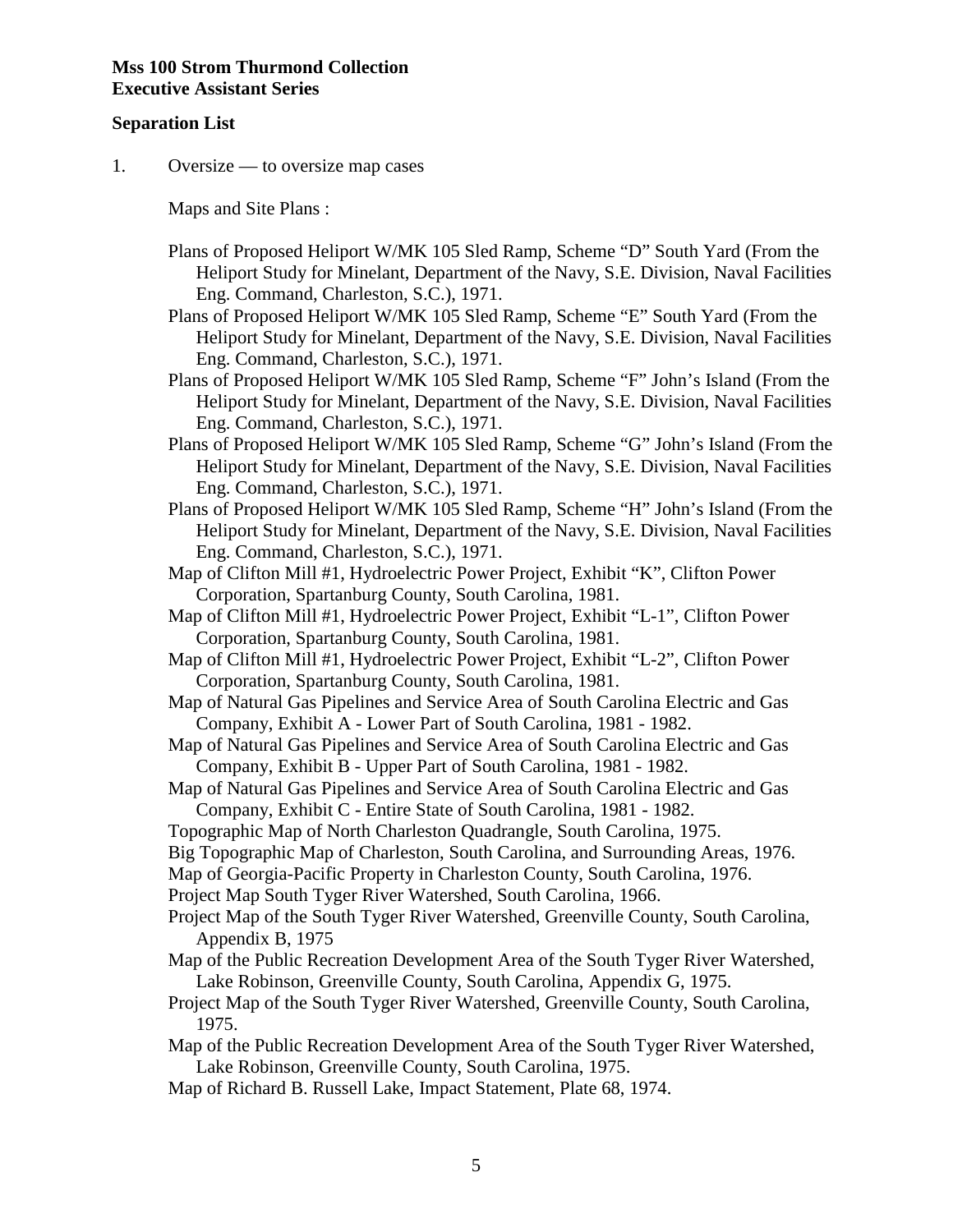#### **Separation List**

1. Oversize — to oversize map cases

Maps and Site Plans:

- Map of Principal Existing Transmission Lines and Generating Plants Around the Trotters Shoals Dam and Reservoir, Plate 69, 1969.
- General Plan of the Dam and Powerhouse of the Trotters Shoals Dam and Reservoir, Georgia and South Carolina, Plate 1, 1976.
- Plan and Elevation of the Dam and Powerhouse of the Trotters Shoals Dam and Reservoir, Georgia and South Carolina, Plate 2, 1976.
- Powerhouse Plans of the Trotters Shoals Dam and Reservoir, Georgia and South Carolina, Plate 3, 1976.
- Plan of Typical Sections of the Dam and Powerhouse of the Trotters Shoals Dam and Reservoir, Georgia and South Carolina, Plate 3A, 1976
- Design Memorandum 3 -- Supplement 1, Main One Line Diagram, Four Conv. General and Four Pump - Turbine Units of the Trotters Shoals Dam and Reservoir, Georgia and South Carolina, Plate 4, 1976.

Map of the Richard B. Russell Dam and Lake, Georgia and South Carolina, 1976.

 General Plan of the Dam and Powerhouse of the Richard B. Russell Dam and Lake, Georgia and South Carolina, 1976.

 Plan and Downstream Elevation of the Richard B. Russell Dam and Lake, Georgia and South Carolina, 1976.

 General Plan of the First Stage Diversion of the Richard B. Russell Dam and Lake, Georgia and South Carolina, Concerning Survey Control Points, 1976.

- Map of the Relocations of Roads and Railroads Around the Richard B. Russell Dam and Lake Area, Georgia and South Carolina, 1976.
- Map of the Relocations of Power Lines, Telephone Lines, Gas Lines, and Water Supply Pumping Stations Around the Richard B. Russell Dam and Lake Area, Georgia and South Carolina, 1976.
- General Plan of the First Stage Diversion of the Richard B. Russell Dam and Lake, Georgia and South Carolina, Concerning Survey Control Points and Sediment Sample Locations, 1976.
- Map of the Richard B. Russell Lake, Georgia and South Carolina, 1976.
- General Plan of the Dam and Powerhouse of the Richard B. Russell Dam, Georgia and South Carolina, 1976.
- Plan and Downstream Elevation of the Richard B. Russell Dam and Lake, Georgia and South Carolina, 1976.
- General Plan of the First Stage Diversion of the Richard B. Russell Dam and Lake, Georgia and South Carolina, 1976.
- Map of the Relocations of Roads and Railroads Around the Richard B. Russell Dam and Lake Area, Georgia and South Carolina, 1976.
- Map of the Relocations of Power Lines, Telephone Lines, Gas Lines, and Water Supply Pumping Stations Around the Richard B. Russell Dam and Lake Area, Georgia and South Carolina, 1976.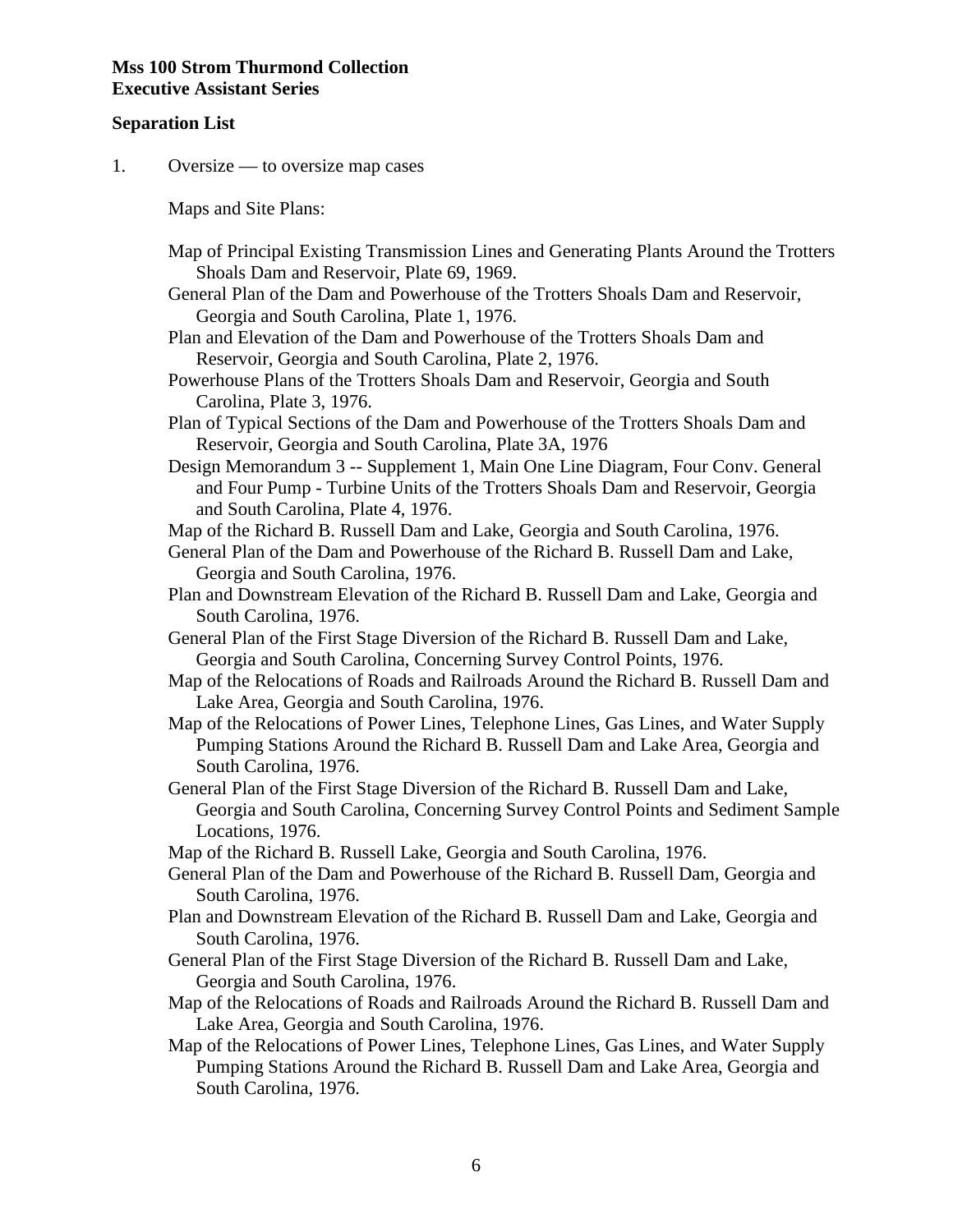#### **Separation List**

1. Oversize — to oversize map cases

Maps and Site Plans:

- General Plan of the First Stage Diversion Concerning the Survey Control Points of the Richard B. Russell Dam and Lake, Georgia and South Carolina, 1976.
- Basin Map of the Richard B. Russell Dam and Lake, Georgia and South Carolina, Exhibit "A", 1976.
- Map of Land Requirements of the Richard B. Russell Dam and Lake, Georgia and South Carolina, Exhibit "B - 1", 1976.
- Map of Land Requirements of the Richard B. Russell Dam and Lake, Georgia and South Carolina, Exhibit "B - 2", 1976.
- Little River Master Plan, McCormick County, South Carolina, 1975.
- Master Plan of St. Phillips Island, Beaufort County, South Carolina, Figure 10 111-10, 1974.
- Master Plan of St. Phillips Island, Beaufort County, South Carolina, Figure 11 111-10, 1974.
- Survey Map of Clark Hill Lake, Georgia and South Carolina, Concerning Land Disposals, c. 1980.
- Map of the Savannah River Basin, Georgia and South Carolina, Hartwell Lake -- Fifth Unit Installation Feasibility Report, Plate 1, 1978.
- Map of the Savannah River Basin, Georgia and South Carolina, Hartwell Lake -- Fifth Unit Installation Feasibility Report, Concrete Dam and Earth Embankments, Plate 2, 1978.
- Map of the Savannah River Basin, Georgia and South Carolina, Hartwell Lake -- Fifth Unit Installation Feasibility Report, Savannah River Between Hartwell Lake and Clark Hill Lakes, Plate 3, 1978.
- Map of the Savannah River Basin, Georgia and South Carolina, Hartwell Lake -- Fifth Unit Installation Feasibility Report, Plate 1, 1978.
- Map of the Savannah River Basin, Georgia and South Carolina, Hartwell Lake -- Fifth Unit Installation Feasibility Report, Concrete Dam and Earth Embankments, Plate 2, 1978.
- Map of the Savannah River Basin, Georgia and South Carolina, Hartwell Lake -- Fifth Unit Installation Feasibility Report, Power Plant Modifications and Additions, Hartwell Dam and Lake, Plate 3, 1978.
- Map of the Savannah River Basin, Georgia and South Carolina, Hartwell Lake -- Fifth Unit Installation Feasibility Report, CPM Network Analysis, Plate 4, 1978.
- Map of the Savannah River Basin, Georgia and South Carolina, Hartwell Lake -- Fifth Unit Installation Feasibility Report, Plate 1, 1979.
- Map of the Savannah River Basin, Georgia and South Carolina, Hartwell Lake -- Fifth Unit Installation Feasibility Report, Concrete Dam and Earth Embankments, Plate 2, 1979.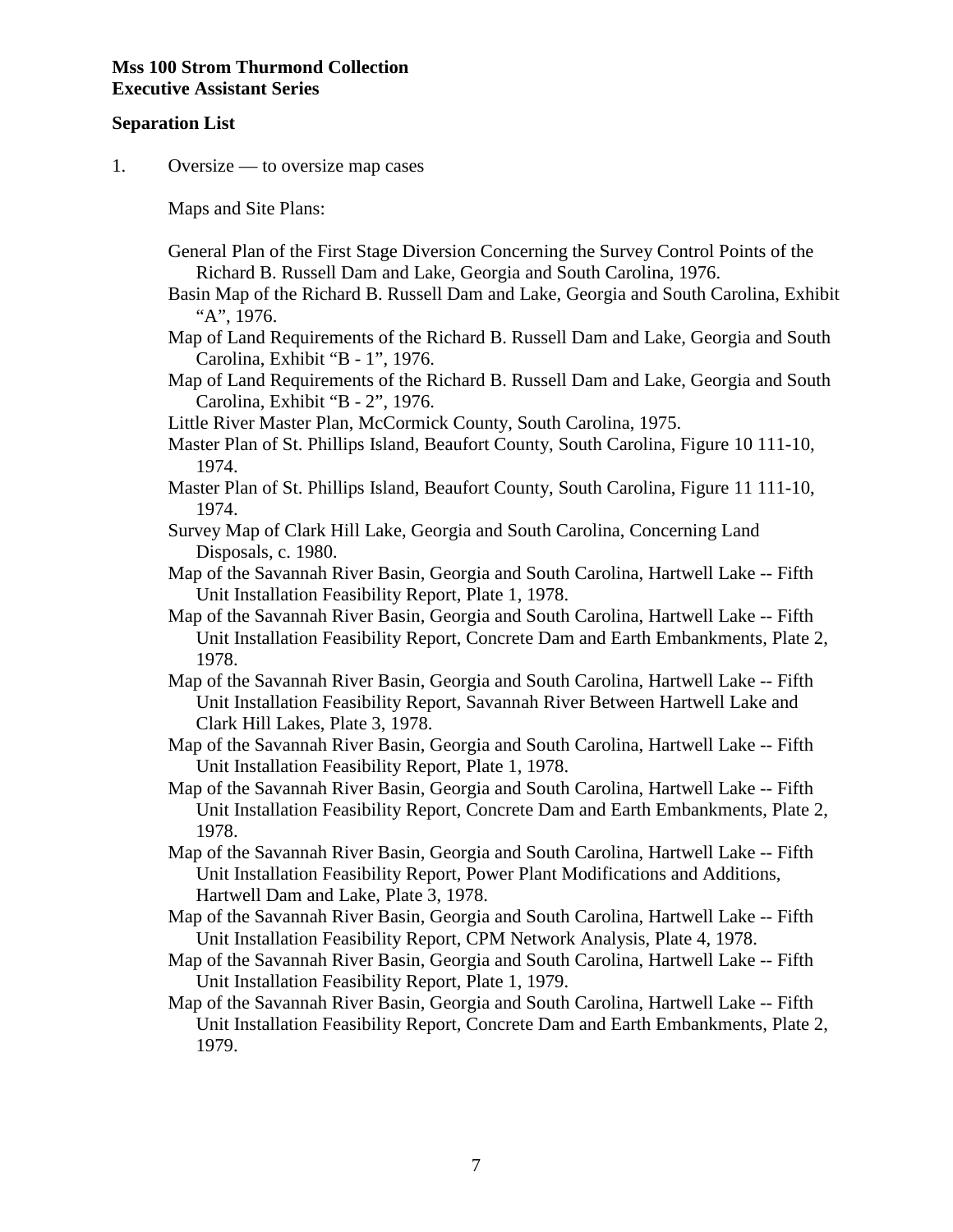#### **Separation List**

1. Oversize — to oversize map cases

Maps and Site Plans:

- Map of the Savannah River Basin, Georgia and South Carolina, Hartwell Lake -- Fifth Unit Installation Feasibility Report, Savannah River Between Hartwell Lake and Clark Hill Lakes, Plate 3, 1979.
- Plan of the Penthouse Level Offices of the Strom Thurmond Federal Office Building and Courthouse, c. 1978.
- Map of Lots Designated 1, 2, and 3 Located in the Town of Lamar, Darlington County, South Carolina, Surveyed by D.J. Wilkes RLS, on November 19, 1976.
- Plan of a Municipal Building for the Town of Lamar, Darlington County, South Carolina, 1976.
- General Highway and Transportation Map of Jasper County, South Carolina, 1937.
- General Highway Map of Beaufort County, South Carolina, 1959.
- Map Showing Property of the South Carolina States Ports Authority in Beaufort County, South Carolina, 1970.
- Map Showing Property of the South Carolina States Ports Authority in Beaufort County, South Carolina, 1970.
- Map of Hilton Head Island, South Carolina, c. 1974.
- Master Plan of St. Phillips Island, Beaufort County, South Carolina, c. 1977.
- Plan of the General Arrangements of Spaces, Usage Levels, and Typical Tour Routes of the N.S. Savannah, Figure 5 - 1, c. 1973.
- Map of Savannah River Basin, Georgia and South Carolina, Plate 1, 1976.
- Map of Plan and Elevation of the Dam and Powerhouse of the Richard B. Russell Dam and Lake, Plate 2, 1976.
- Topography map of the Richard B. Russell Dam and the Surrounding Area, Figure 2, 1977.
- Engineering Geology Map of the Patterson Branch Fault, Savannah River, Georgia and South Carolina (App 3 / 35 of 42 / Section E), 1977.
- Cross Section Map of the Patterson Branch Fault, Savannah River, Georgia and South Carolina (App 3 / 36 of 42 / Section E), 1977.
- Map of the Public Recreation Development Area of the Rabon Creek Watershed, Laurens County, South Carolina (Structure 32), 1974.
- Project Map of the Rabon Creek Watershed, Laurens County, South Carolina, 1974.
- Map of the Public Recreation Development Area of the Rabon Creek Watershed, Laurens County, South Carolina (Structure 32), 1974.
- Project Map of the Rabon Creek Watershed, Laurens County, South Carolina, 1974.
- Map of the Public Recreation Development Area of the Rabon Creek Watershed, Laurens County, South Carolina, 1974.
- Master Plan of Belle Isle Townhouse Community Near Georgetown, South Carolina, c. 1973.
- Map of the Development Sites of the Little River Development Site, Clark Hill Lake, Georgia and South Carolina, Figure 4, 1976.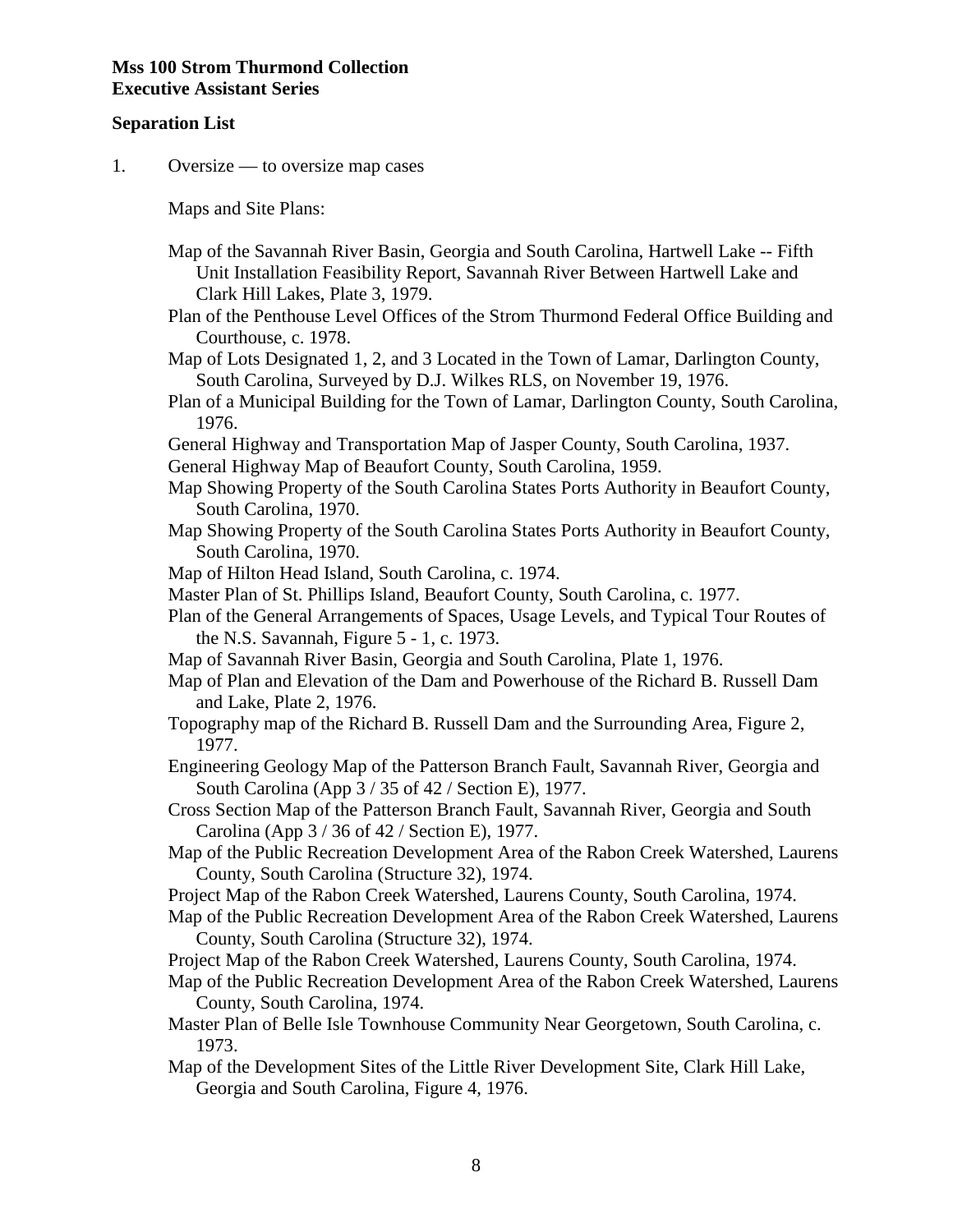#### **Separation List**

1. Oversize — to oversize map cases

Maps and Site Plans:

 Map of the Industrial Sites for Proposed Land Exchange at the Little River Development Site, Clark Hill Lake, Georgia and South Carolina, Figure 6, 1976.

 Site Plan and Ground Floor Plan of the Greenwood Law Enforcement Facility, 1973. First Floor Plan of the Greenwood Law Enforcement Facility, 1973.

Map of the Sumter National Forest (Long Cane Division), South Carolina, 1964.

Map of the Land Ownership Patterns in McCormick County, South Carolina, 1971.

 Map of the Site Locations of Mount Carmel, Buffalo Creek, Little River, and Parksville in McCormick County, South Carolina, Figure 1, 1972.

 Map of the Site Location of Mount Carmel in McCormick County, South Carolina, Figure 2, 1972.

- Map of the Site Location of Little Rock in McCormick County, South Carolina, Figure 3, 1972.
- Map of the Site Location of Parksville in McCormick County, South Carolina, Figure 4, 1972.
- Map of the Site Location of Buffalo Creek in McCormick County, South Carolina, Figure 5, 1972.

Map of the Newberry County Water Distribution System (South Carolina), 1977.

General Highway Map of Spartanburg County, South Carolina, Figure 2 - 1, 1972.

General Highway Map of Spartanburg County, South Carolina, Figure 2 - 2, 1965.

Map of South Carolina State Highway Primary System, Figure 5 - 4, 1975.

 Floor Plan of the Foreign Trade Zone in Greenville - Spartanburg, South Carolina, Figure 6 - 2, 1977.

 Office Floor Plan of the Foreign Trade Zone in Greenville - Spartanburg, South Carolina, Figure 6 - 3, 1977.

General Highway Map of Spartanburg County, South Carolina, Figure 9 - 1, 1972.

 Site Plan of the Foreign Trade Zone in Greenville - Spartanburg, South Carolina, Figure 10 - 1, 1972.

 General Development Management Zoning Plan of the Congaree Swamp National Monument, South Carolina, 1980.

 Map of Boundary Presently Under Consideration for Expansion of the Congaree Swamp National Monument, South Carolina, 1980.

 Map of Wilderness Alternatives of the Congaree Swamp National Monument, South Carolina, 1980.

 Map of Wilderness Alternatives of the Congaree Swamp National Monument, South Carolina, 1980.

 Map of Boundary Presently Under Consideration for Expansion of the Congaree Swamp National Monument, South Carolina, 1980.

 General Development Management Zoning Plan of the Congaree Swamp National Monument, South Carolina, 1980.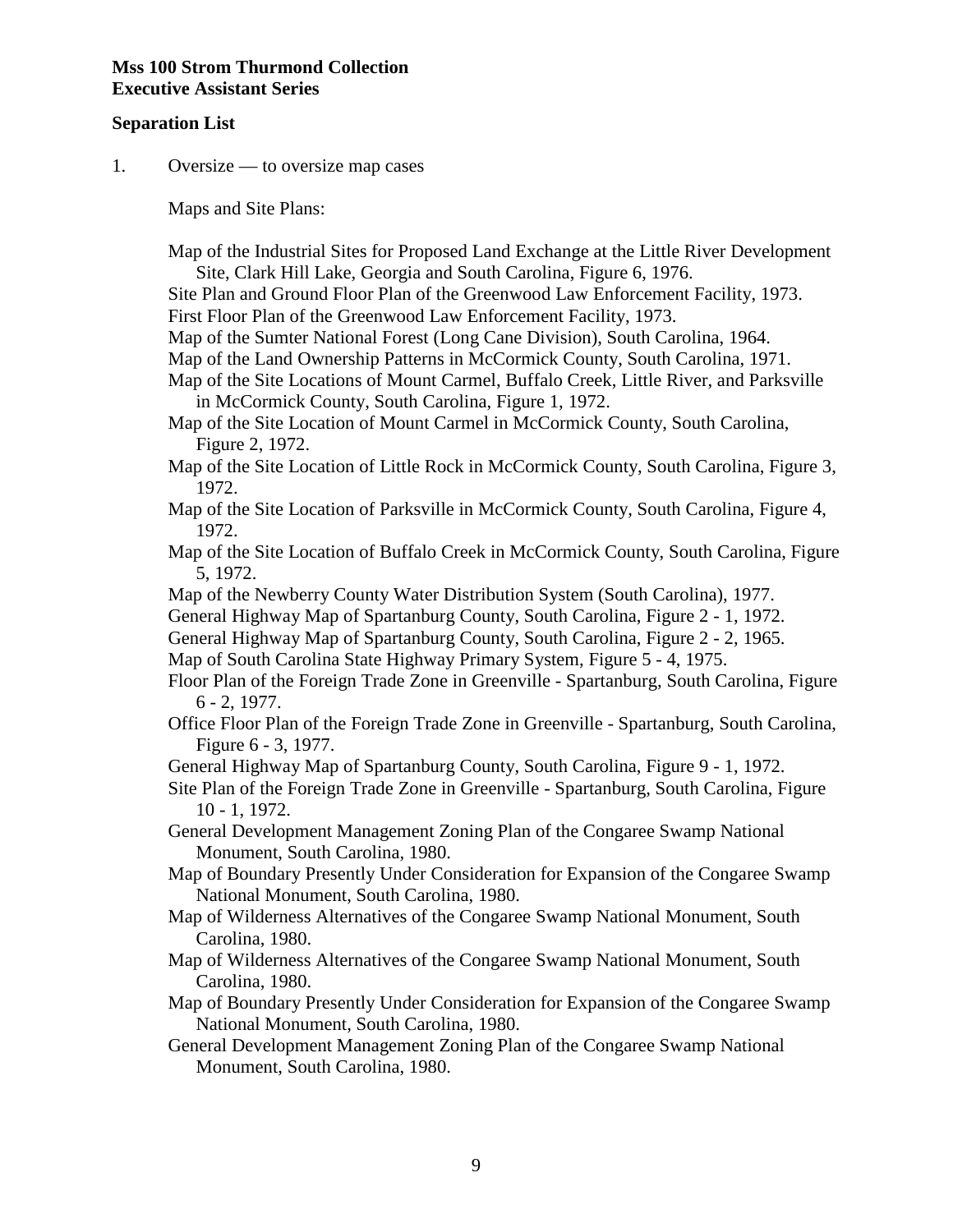#### **Separation List**

1. Oversize — to oversize map cases

Maps and Site Plans:

- Map of Georgetown Harbor, South Carolina, Concerning EPA (Environmental Protection Agency) Sediment Sampling Stations, 1976.
- Location Map of Water Monitoring Stations, Cooper River Rediversion Project, Charleston Harbor, South Carolina, 1980.
- Map of Site Plans and Elevations of C 2 and C 3 Water Monitoring Stations, Cooper River Rediversion Project, Charleston Harbor, South Carolina, 1980.
- Map of the Miscellaneous Details of the Water Monitoring Stations, Cooper River Rediversion Project, Charleston Harbor, South Carolina, 1980.
- Map of South Carolina's Coastal Zone Concerning Federally Excluded Land, 1979.
- Map of South Carolina's Coastal Zone Concerning Geographic Areas of Particular Concern (Natural Resources, Historical and Archaeological Areas, etc.), 1979.
- Map of South Carolina's Coastal Zone Concerning the Wetlands, 1979.
- Map of South Carolina's Coastal Zone Concerning Land Use and Land Cover, 1979.
- Location Plan (Division "C") of the Secondary Trunk Line and Proposed Service District Boundaries of the Horse Creek Pollution Control Facilities, Aiken County, South Carolina, 1975.
- Location Map (Division "D") of the Wastewater Treatment Plant of the Horse Creek Pollution Control Facilities, Aiken County, South Carolina, 1975.
- Location Map (Division "A") of the North Augusta Trunk Line of the Horse Creek Pollution Control Facilities, Aiken County, South Carolina, 1975.
- Location Map (Division "C") of the Horse Creek Trunk Line of the Horse Creek Pollution Control Facilities, Aiken County, South Carolina, 1975.
- Location Plan of the Secondary Trunk Line and Proposed Service District Boundaries of the Horse Creek Pollution Control Facilities, Aiken County, South Carolina, 1975.
- Plan of Study of Horse Creek 201 Facility Plan, Exhibit 1, c. 1976.
- Plan of Study of Horse Creek 201 Facility Plan, Exhibit 1, c. 1976.
- Location Plan of the Secondary Trunk Line and Proposed Service District Boundaries of the Horse Creek Pollution Control Facilities, Aiken County, South Carolina, 1977.
- Location Map (Division "B") of the Sand River Trunk Line of the Horse Creek Pollution Control Facilities, Aiken County, South Carolina, 1975.
- Map of Gaffney, South Carolina, and Cherokee County, South Carolina, No Date.
- Map of the Cherokee County Airport in Gaffney, South Carolina, 1975.
- Aircraft Noise Evaluation Map of the Cherokee County Airport in Gaffney, South Carolina, 1975.
- Map of the Regional Open Space and Recreation Plan in Berkeley, Charleston, and Dorchester Counties, South Carolina, 1972.
- Map of the Charleston County (South Carolina) Park and Recreation Master Plan, 1972. Map of the Dorchester County (South Carolina) Park and Recreation Master Plan, 1972. Map of the Berkeley County (South Carolina) Park and Recreation Master Plan, 1972.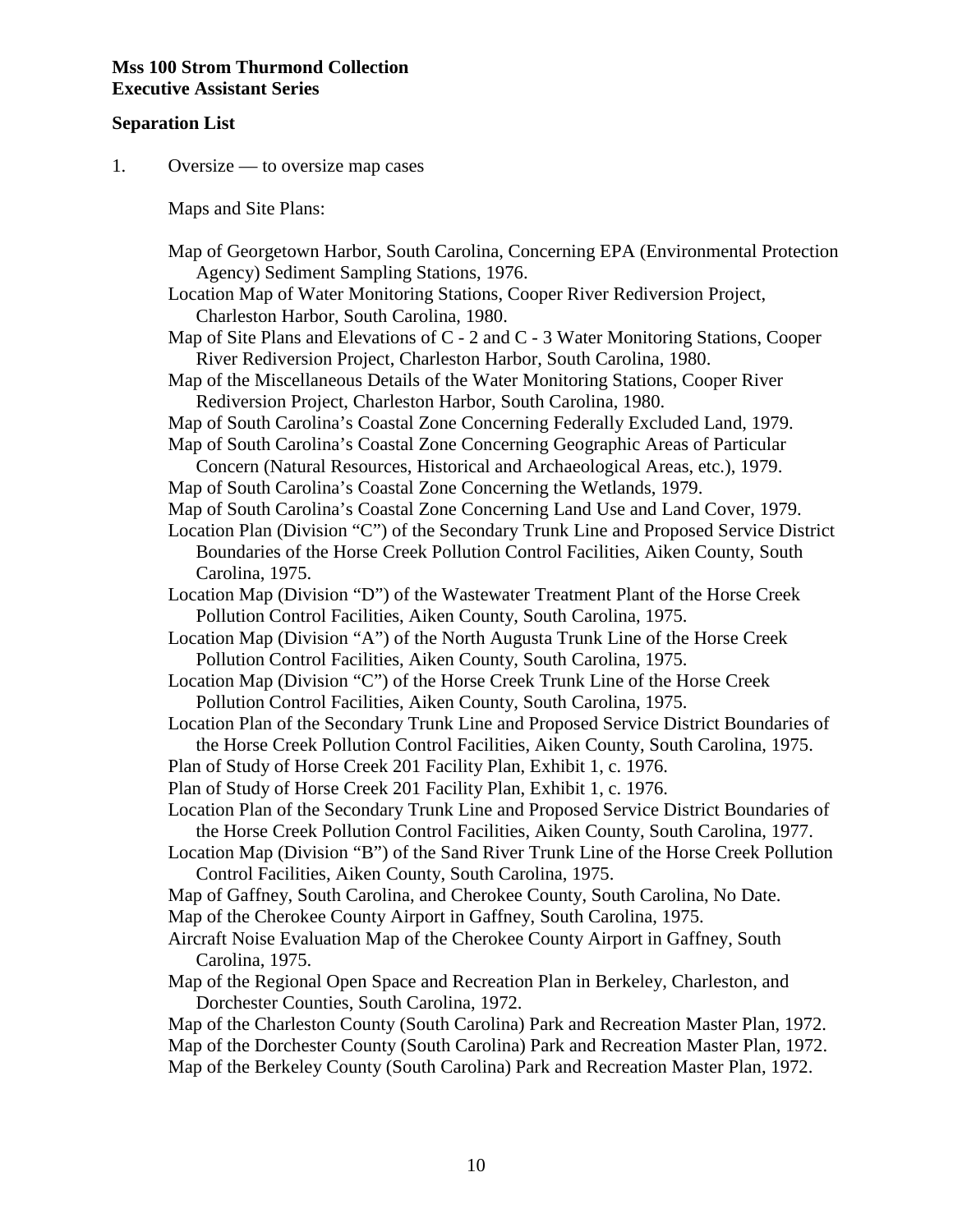#### **Separation List**

1. Oversize — to oversize map cases

Maps and Site Plans:

 Project Area Map of Camp Fornance Urban Renewal Area, Columbia, South Carolina, 1969.

 Map of the Metropolitan Area of Columbia, South Carolina, 1972. Map of Camp Fornance Project Area and Vicinity in Columbia, South Carolina, 1964. General Highway Map of Horry County, South Carolina, 1965. Charleston County Park and Recreation Master Plan, 1972.

2. Photographs -- to Photographs series

#### General

- (2) 5" x 7" b/w Kodak photographs of the future site of the Foreign Trade Zone in Greenville - Spartanburg, South Carolina ; c. 1977
- (12) 3" x 4" b/w Photographs of Folly Beach, Charleston County, South Carolina (1977 1978) :
- (6) Photographs of beach houses
- (6) Photographs of beach scenery
- (6) 5" x 7" c Photographs of the Richard B. Russell Project; January 17, 1977
- (4) 8" x 10" c Photographs of the Wando River Site and the U.S. Army Depot in the Goose Creek / Cooper River Area; c. 1975
- (1) 8" x 10" b/w Photograph of electronic equipment; 1974
- (1) 8" x 10" c Photograph of two men with electronic equipment; 1974
- (23) 8" x 10" b/w Photographs of the future site of a television debate between Hubert H. Humphrey and Strom Thurmond; c. 1966.
- (20) 3" x 4" c Polariod photographs of the Sparrow Bluff Project in Florence County, South Carolina (c. 1973 - 1974):
	- (4) Photographs of trees and drainage
	- (16) Photographs of houses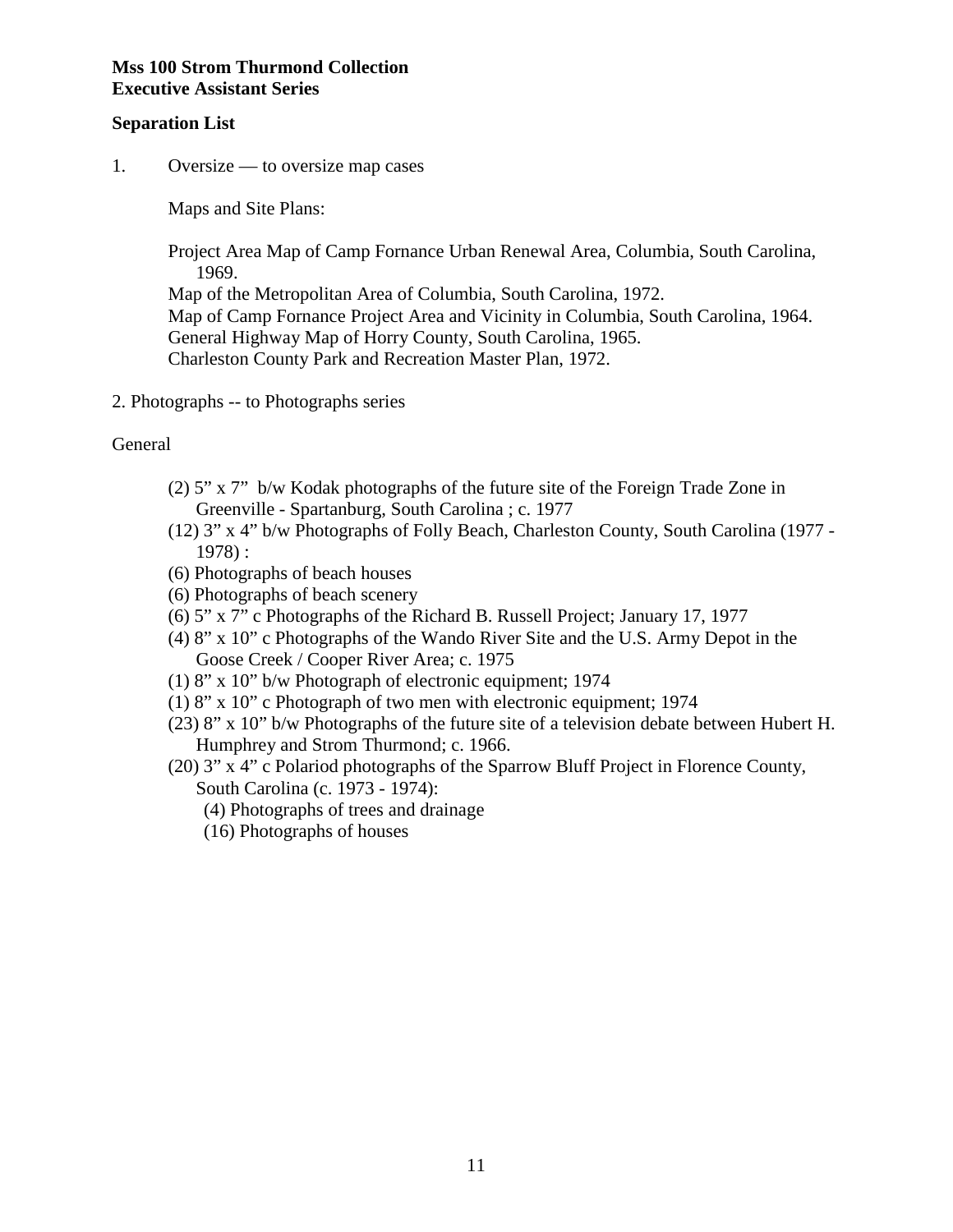Executive Assistant Series

| <u>Box</u>     | Folder | Title                                                                             |
|----------------|--------|-----------------------------------------------------------------------------------|
| 1              |        | Abbeville, S.C.:                                                                  |
|                |        | Glace Housing; February, 1971 - September, 1972                                   |
|                |        | Low-Income Housing; March - September, 1972                                       |
|                |        | Calhoun Falls' Water and Sewer System; March, 1972 - January,                     |
|                |        | 1973                                                                              |
|                |        | Disasters; April - May, 1973                                                      |
|                |        | Due West -- Donalds and Belton -- Honea Path Water and Sewer                      |
|                |        | Projects; January - June, 1972                                                    |
|                |        | [Survey Report on Flood Control]; January - November, 1973                        |
|                |        | Advisory Council on                                                               |
|                |        | Developing Institutions, Annual Report of the; March - April, 1977                |
|                |        | [Historic Preservation in the Charleston Center, Charleston, S.C.];<br>June, 1979 |
|                |        | Agriculture, Department of: Grants; August, 1973 - February, 1974                 |
|                |        | Aiken, S.C.:                                                                      |
|                |        | Aiken Federal Building; February, 1978 - May, 1980                                |
|                |        | Aiken Housing Authority; December, 1971 - May, 1972                               |
|                |        | Post Office Building; October, 1971 - September, 1972                             |
|                |        | Breezy Hill Water Company; April - October, 1972                                  |
|                |        | Burnettown's Water System; December, 1972 - January, 1973                         |
|                |        | <b>Horse Creek</b>                                                                |
|                |        | Valley -- [Farmers Home Administration Loan]; August -<br>October, 1972           |
|                |        | Wastewater Pollution Control Project; February - September,<br>1976               |
|                |        | Wastewater Pollution Control Project (1981 Update),                               |
|                |        | Folder I; 1981                                                                    |
|                |        | Folder II; 1981                                                                   |
|                |        | New Ellenton's Low-Rent Housing and Sewage; September -<br>November, 1972         |
|                |        | Aiken County, S.C.:                                                               |
|                |        | New Ellenton's Sewage System; June, 1973                                          |
|                |        | North Augusta Housing; March, 1972                                                |
|                |        | Town of Salley's Sewer System; June, 1970 - November, 1972                        |
|                |        | Sand River [Reconnaissance Report Concerning Flood Control];                      |
|                |        | December, 1973 - January, 1974                                                    |
|                |        | Valley Public Service Authority; March - June, 1974                               |
| $\overline{2}$ |        | Charleston / Shaw / Myrtle Beach Air Force Bases (South Carolina),                |
|                |        | Folder I; June, 1971 - December, 1973                                             |
|                |        | Folder II; January, 1974 - July, 1975                                             |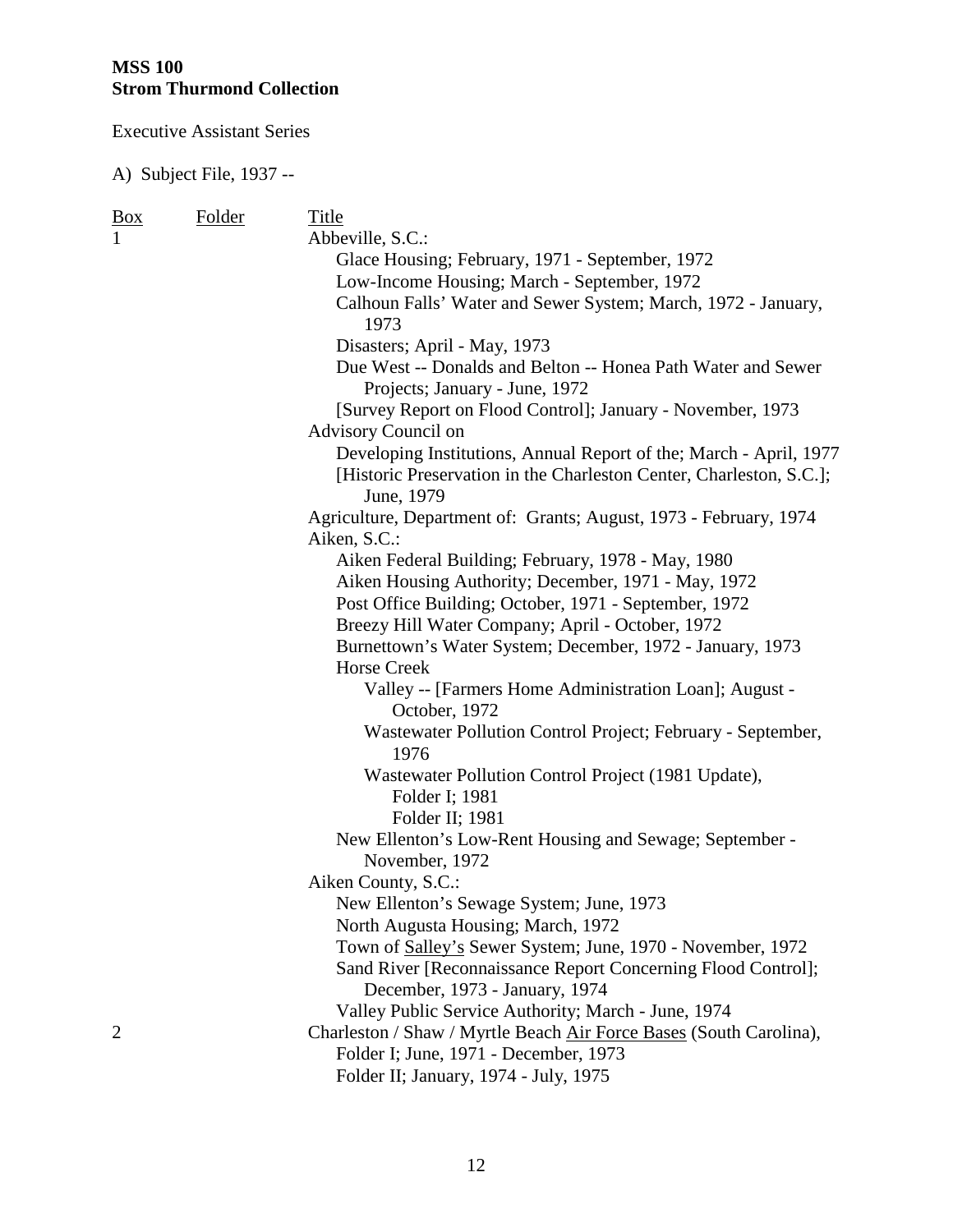Executive Assistant Series

| <u>Box</u>     | Folder | Title                                                                                                 |
|----------------|--------|-------------------------------------------------------------------------------------------------------|
| $\overline{2}$ |        | Air Pollution; November, 1967 - February, 1970                                                        |
|                |        | Allegations and Facts; 1977 - 1978                                                                    |
|                |        | [Allen University (Columbia, S.C.)]; May, 1972                                                        |
|                |        | Allen University (Columbia, S.C.): Title X Funds; September -<br>October, 1975                        |
|                |        | [American Development Corporation (Charleston, S.C.): Business                                        |
|                |        | Plan Proposal for Electronics Contract from the Army Missile<br>Command]; September, 1972 - May, 1974 |
|                |        | American Public Research Council: Proposal for Direct Mail Fund-<br>raising; March, 1977              |
|                |        | Anderson, S.C.: Environmental Protection Agency Application                                           |
|                |        | [Concerning the Sewer System]; June - October, 1972                                                   |
|                |        | Anderson County, S.C.:                                                                                |
|                |        | Anderson Housing Authority; November, 1971 - April, 1974                                              |
|                |        | Belton's Water and Sewer System; January, 1971 - February, 1973                                       |
|                |        | <b>Broadway</b>                                                                                       |
|                |        | Community's Water System; October, 1971 - March, 1972                                                 |
|                |        | Lake; September, 1973 - April, 1976                                                                   |
|                |        | Economic Development Administration Title X Funds; December,                                          |
|                |        | 1975 - January, 1976                                                                                  |
| 3              |        | Honea Path --                                                                                         |
|                |        | Commercial Area Study; January, 1972                                                                  |
|                |        | Subdivision Regulations; June, 1971                                                                   |
|                |        | Hustling Piedmont Towns (Population and Economy); 1970                                                |
|                |        | Iva -- Starr Water and Sewer Systems; May, 1969 - April, 1972                                         |
|                |        | Pendleton's Sewer System; May - July, 1973                                                            |
|                |        | Woodburn Properties; December, 1971 - February, 1972                                                  |
|                |        | Appalachian Regional Commission; June, 1977 - June, 1978                                              |
|                |        | Army Corps of Engineers,                                                                              |
|                |        | Folder I; March - October, 1973                                                                       |
|                |        | Folder II; November, 1973 - January, 1974                                                             |
|                |        | Folder III; February - March, 1974                                                                    |
| 4              |        | Folder IV; April - July, 1974                                                                         |
|                |        | Folder V; August - September, 1974                                                                    |
|                |        | Folder VI; October 2 - 17, 1974                                                                       |
|                |        | Folder VII; October 18 - November 15, 1974                                                            |
|                |        | Folder VIII; November 19 - December 27, 1974                                                          |
|                |        | Folder IX; January 9 - February 27, 1975                                                              |
| 5              |        | Folder X; March 4 - April 4, 1975                                                                     |
|                |        | Folder XI; April 10 - May 28, 1975                                                                    |
|                |        | Folder XII; June 5 - August 11, 1975                                                                  |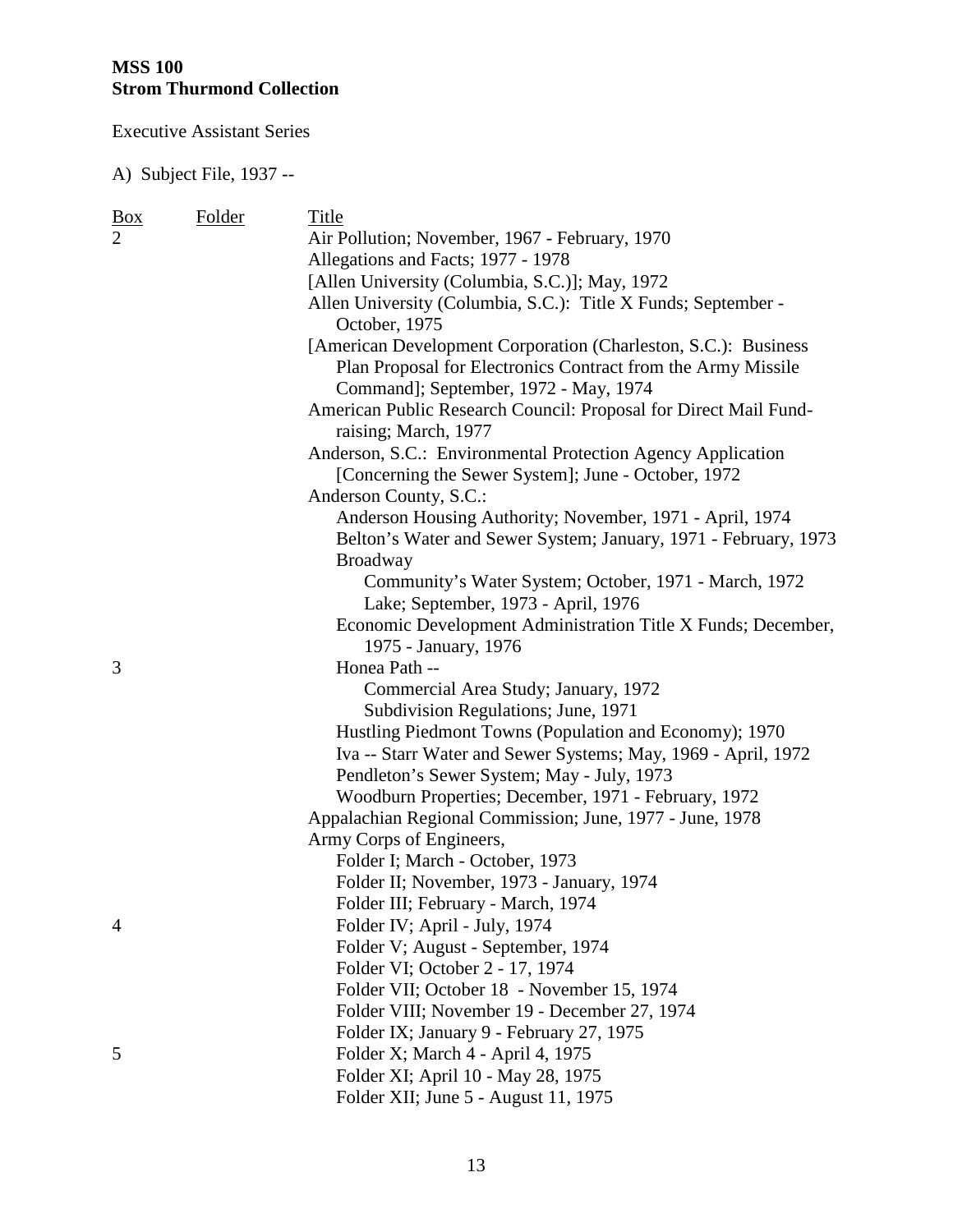Executive Assistant Series

| <u>Box</u>     | Folder | Title                                                              |
|----------------|--------|--------------------------------------------------------------------|
| $\overline{5}$ |        | Army Corps of Engineers, cont.                                     |
|                |        | Folder XIII; August 12 - October 2, 1975                           |
|                |        | Folder XIV; October 9 - December 4, 1975                           |
|                |        | Folder XV; December 10, 1975 - January 29, 1976                    |
| 6              |        | Folder XVI; February 5 - 23, 1976                                  |
|                |        | Folder XVII; March 8 - April 8, 1976                               |
|                |        | Folder XVIII; April 9 - 29, 1976                                   |
|                |        | Folder XIX; May 5 - 20, 1976                                       |
|                |        | Folder XX; May 21, 1976 - January 16, 1978                         |
|                |        | Atomic Energy Commission: [Set Up of AEC Office in Columbia,       |
|                |        | South Carolina]; December, 1973 - February, 1974                   |
|                |        | Augusta (Georgia) Railroad Relocation; July - October, 1973        |
|                |        | B & J Trucking, Inc. (Greenville, S.C.): Loan Package; May, 1978   |
| 7              |        | Bad Creek Project (Oconee County, S.C.): Final Environmental       |
|                |        | Impact Statement; March, 1977                                      |
|                |        | Bamberg County, S.C.: City of Denmark's Economic Development       |
|                |        | Administration Loan for Water and Sewer Project; February -        |
|                |        | November, 1972                                                     |
|                |        | Baptist College at Charleston, S.C.:                               |
|                |        | [Grants]; February, 1972                                           |
|                |        | Housing and Urban Development Funds for Dormitories;               |
|                |        | February, 1972 - January, 1974                                     |
|                |        | Barnwell County, S.C.:                                             |
|                |        | County Hospital and Town of Williston's Title X Funds;             |
|                |        | September - October, 1975                                          |
|                |        | Town of <b>Elko's</b> Water Project; January, 1973 - October, 1974 |
|                |        | [Bay View Aces Subdivision (Charleston, S.C.): Mendel River        |
|                |        | Project]; August, 1977 - April, 1978                               |
|                |        | Beaufort, S.C.:                                                    |
|                |        | Beaufort Housing Authority; March, 1972                            |
|                |        | Water and Sewer Project; March, 1971 - March, 1974                 |
|                |        | Beaufort County, S.C.:                                             |
|                |        | Beaufort Industrial Park Economic Development Administration       |
|                |        | Application; June - July, 1974                                     |
|                |        | Hilton Head Recreation Facility; April - September, 1972           |
|                |        | Levy-Limehouse-Bellinger Hill Water Company; July -                |
|                |        | September, 1974                                                    |
|                |        | Marine Recruit Depot, Parris Island, S.C. -- Surplus Federal       |
|                |        | Property; November, 1972 - January, 1973                           |
|                |        | Sea Pines Plantation Company; 1972                                 |
|                |        | St. Helena Island Proposed Water Main; July, 1972                  |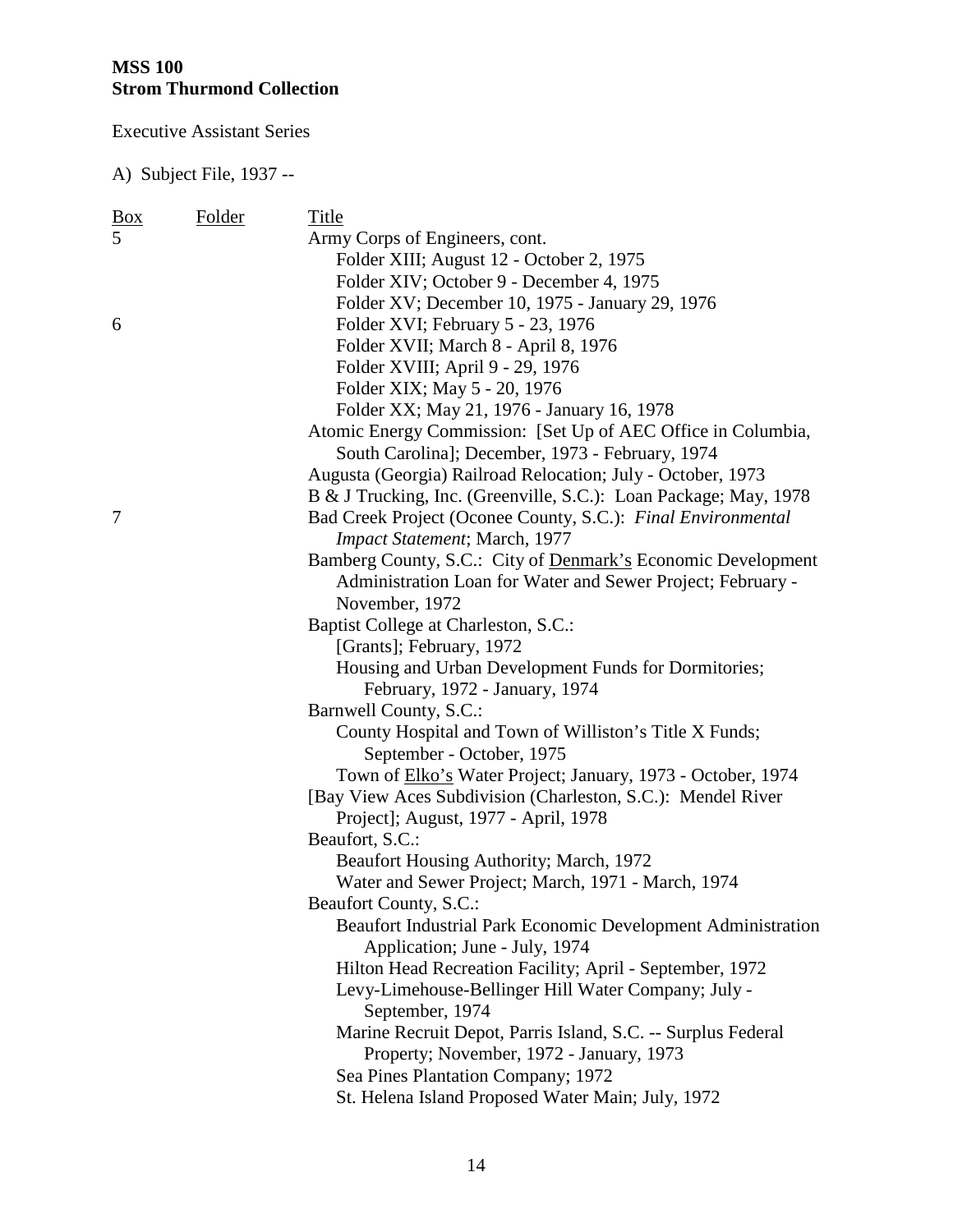Executive Assistant Series

| <u>Box</u>     | Folder | Title                                                            |
|----------------|--------|------------------------------------------------------------------|
| $\overline{7}$ |        | Beaufort--Jasper                                                 |
|                |        | Comprehensive Health Services, Inc. (South Carolina),            |
|                |        | Folder I; September, 1967 - September, 1973                      |
| 8              |        | Folder II; October 1973 - April 1, 1974                          |
|                |        | Folder III; April 2 - 19, 1974                                   |
|                |        | Folder IV; May - June, 1974                                      |
|                |        | Folder V; July - October, 1974                                   |
|                |        | Comprehensive Health Services, Inc.: Special Report on           |
|                |        | Allegations Attributed to K.L. N. Sastry (South Carolina);       |
|                |        | April 2, 1973                                                    |
|                |        | Counties, S.C.: Lowcountry Regional Planning Council -- Project  |
|                |        | Notifications]; 1973 - 1974                                      |
|                |        | <b>Economic Opportunity</b>                                      |
|                |        | Commission (South Carolina); March - June, 1974                  |
|                |        | Commission (South Carolina): Headstart Grant; August -           |
|                |        | November, 1973                                                   |
|                |        | Council (South Carolina), Office of Economic Opportunity Audit   |
|                |        | of; May, 1972 - October, 1973                                    |
| 9              |        | Water Authority (South Carolina); September, 1973 - May, 1974    |
|                |        | Water Project (South Carolina): Proposal to Demonstration Water  |
|                |        | Project by Beaufort-Jasper Comprehensive Health Services,        |
|                |        | Inc.; April, 1972                                                |
|                |        | Beaufort Technical College (South Carolina): Grants; 1980 - 1981 |
|                |        | Belle Isle [Townhouse Community Near Georgetown, S.C.]; April -  |
|                |        | <b>August</b> , 1973                                             |
|                |        | Benedict College (Columbia, S.C.):                               |
|                |        | Needs for Operating and Construction Funds (Grants and Loans);   |
|                |        | December, 1971 - May, 1972                                       |
|                |        | Student Aid; November, 1971 - May, 1972                          |
|                |        | Title X Funds; September, 1975 - October, 1978                   |
|                |        | Berkeley County, S.C.:                                           |
|                |        | Economic Development Corporation Application for FURPO           |
|                |        | Housing Project; March - May, 1972                               |
|                |        | Goose Creek's Water and Sewer System; January - February, 1973   |
|                |        | Moncks Corner's Water and Sewer System; June, 1972               |
|                |        | St. Stephen's Low-Rent Housing and Water and Sewer Project;      |
|                |        | February, 1972 - November, 1973                                  |
|                |        | [Big Business],                                                  |
|                |        | Folder I; May, 1982 - January, 1983                              |
|                |        | Folder II; May, 1983                                             |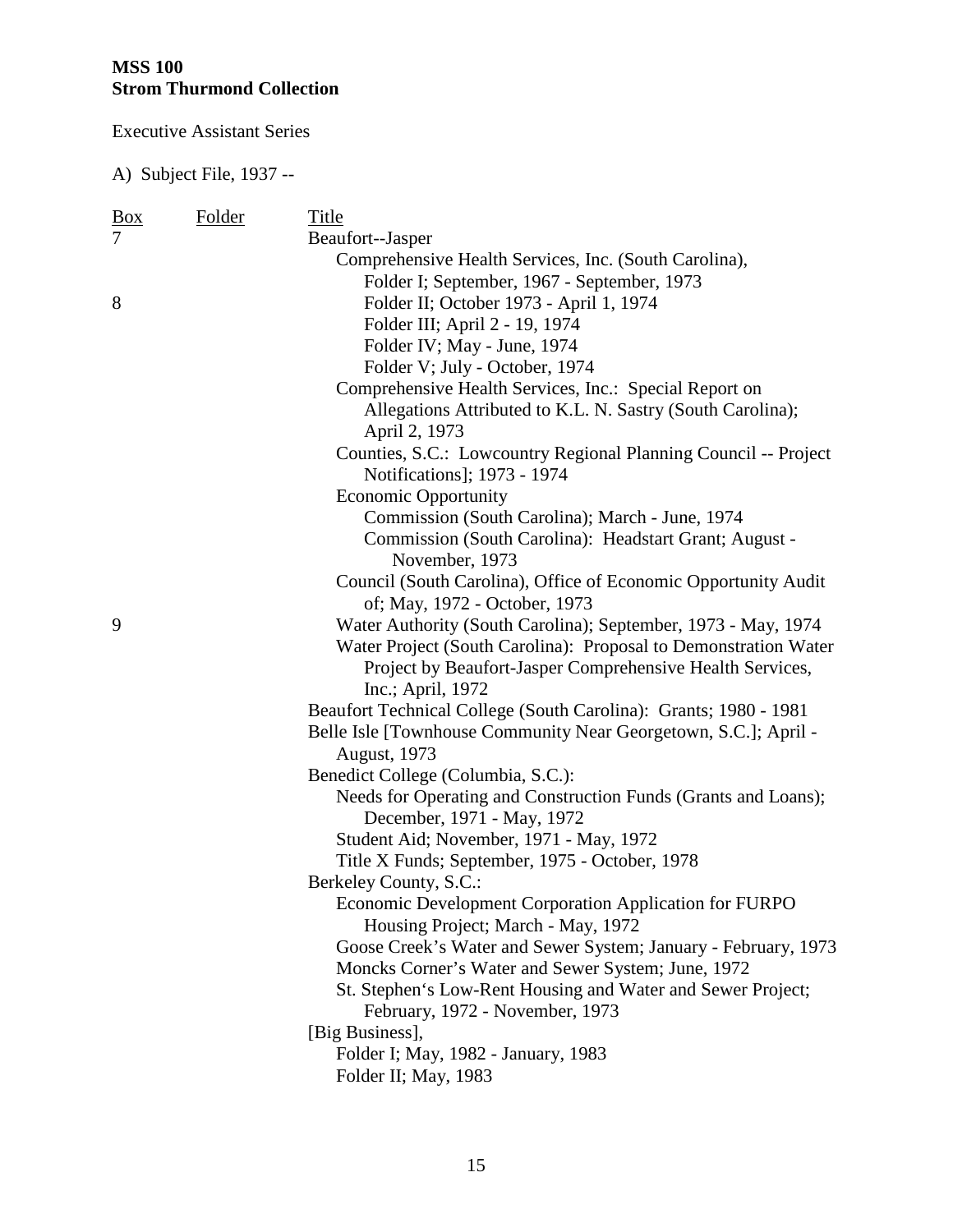Executive Assistant Series

| $\frac{Box}{}$ | Folder | Title                                                                 |
|----------------|--------|-----------------------------------------------------------------------|
| 10             |        | Boro Woods Products Company (Bennettsville, S.C.): [Business Loan     |
|                |        | from Economic Development Administration],                            |
|                |        | Folder I; June, 1971                                                  |
|                |        | Folder II; November, 1971 - August, 1972                              |
|                |        | Calendar Notes; December, 1982 - December, 1983                       |
|                |        | [Calvin, Walter D. / Minority Business Enterprise's Evaluation Report |
|                |        | on His Proposed Egg Processing Facility to be Built in                |
|                |        | Williamsburg County, S.C.]; November, 1969 - March, 1976              |
|                |        | 1966 Campaign,                                                        |
|                |        | Folder I; June, 1962 - May, 1964                                      |
|                |        | Folder II; June - December, 1964                                      |
|                |        | Folder III; January, 1965 - August, 1966                              |
|                |        | Folder IV; [c. 1966]                                                  |
| 11             |        | 1972 Campaign; April - November, 1972                                 |
|                |        | 1978 Campaign; May, 1976 - April, 1978                                |
|                |        | Campaign                                                              |
|                |        | Mailing Lists -- Publications; March, 1971                            |
|                |        | Speech Material; [c. 1965]                                            |
|                |        | [Campaign:]                                                           |
|                |        | [Thurmond Speaks Committee Receipts]; October, 1964 - January,        |
|                |        | 1965                                                                  |
|                |        | [Thurmond Speaks Committee --                                         |
|                |        | First Report of 1965]; January - April, 1965                          |
|                |        | Second Report of 1965]; March - June, 1965                            |
|                |        | Third Report of 1965]; June - September, 1965                         |
|                |        | [Carpet Certification Program]; January - May, 1975                   |
|                |        | Catawba Regional Planning Council (South Carolina):                   |
|                |        | [Comprehensive Health Plan]; 1973                                     |
|                |        | Cayce, S.C.: Title X Funds; November - December, 1975                 |
|                |        | CBS News Special "Meet The New Senators"; January 16, 1977            |
|                |        | Central Midlands Regional Planning Council (South Carolina):          |
|                |        | Project Notifications,                                                |
|                |        | Folder I; January - September, 1973                                   |
| 12             |        | Folder II; November, 1973 - November, 1974                            |
|                |        | Folder III; December, 1974 - February, 1975                           |
|                |        | Folder IV; March - May, 1975                                          |
|                |        | Folder V; June - October, 1975                                        |
|                |        | Folder VI; November - December, 1975                                  |
|                |        | Folder VII; January - February, 1976                                  |
|                |        | Folder VIII; March - May, 1976                                        |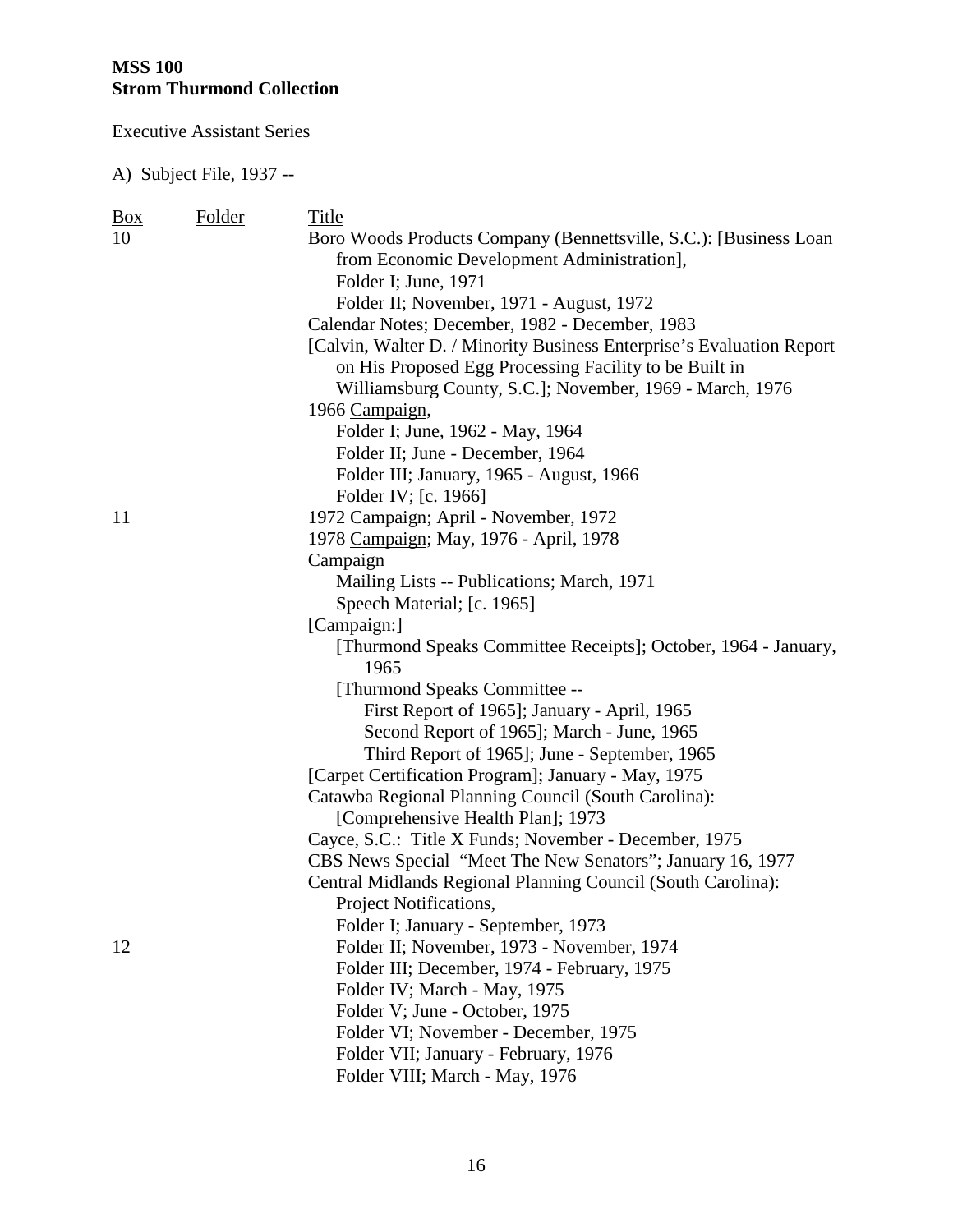Executive Assistant Series

| <b>Box</b> | Folder | Title                                                             |
|------------|--------|-------------------------------------------------------------------|
| 13         |        | Charleston Army Corps of Engineers: Realignment,                  |
|            |        | Folder I; December, 1978 - April, 1979                            |
|            |        | Folder II; May, 1979 - June 13, 1979                              |
|            |        | Folder III; June 13, 1979                                         |
|            |        | Folder IV; June 13, 1979                                          |
|            |        | Folder V; June 26, 1979 - December, 1980                          |
|            |        | Charleston, S.C.:                                                 |
|            |        | Cooper River Controlled Low-Flow Study; September -               |
|            |        | November, 1979                                                    |
| 14         |        | Cooper River Rediversion Project,                                 |
|            |        | Folder I; June, 1973 - August, 1974                               |
|            |        | Folder II; September, 1974 - February, 1979                       |
|            |        | Housing Authority; June - September, 1972                         |
|            |        | International Systems Development Corporation; September, 1971    |
|            |        | - July, 1972                                                      |
|            |        | National Aquarium (Hog Island); March - September, 1972           |
|            |        | National Aquarium (Hog Island) -- Rebellion Road Development      |
|            |        | Concept Program; August, 1972                                     |
|            |        | Ports Authority Silting Problem,                                  |
|            |        | Folder I; June, 1968 - March, 1974                                |
|            |        | Folder II; April - November, 1974                                 |
|            |        | Folder III; December, 1974                                        |
| 15         |        | <b>Charleston County</b>                                          |
|            |        | Planning Council (South Carolina); April - August, 1972           |
|            |        | Public Schools (South Carolina); December, 1973 - March, 1974     |
|            |        | Charleston County, S.C.:                                          |
|            |        | Bridge Over Cooper River / Strawberry Landing; September, 1974    |
|            |        | - March, 1976                                                     |
|            |        | Carrigg's Seafood's [Conflict with the Small Business             |
|            |        | Administration]; November, 1973 - November, 1974                  |
|            |        | East - West Highway; February, 1974                               |
|            |        | Ethnic Heritage Project Studies; May - July, 1974                 |
|            |        | Fort Moultrie,                                                    |
|            |        | Folder I; March, 1973 - June 6, 1974                              |
|            |        | Folder II; June 7 - 19, 1974                                      |
|            |        | Folder III; July, 1974 - September, 1976                          |
|            | 16     | Fort Moultrie -- Department of the Interior / Final Environmental |
|            |        | Statement; July, 1974                                             |
|            |        | Lincolnville Day Care Center; September, 1973 - February, 1974    |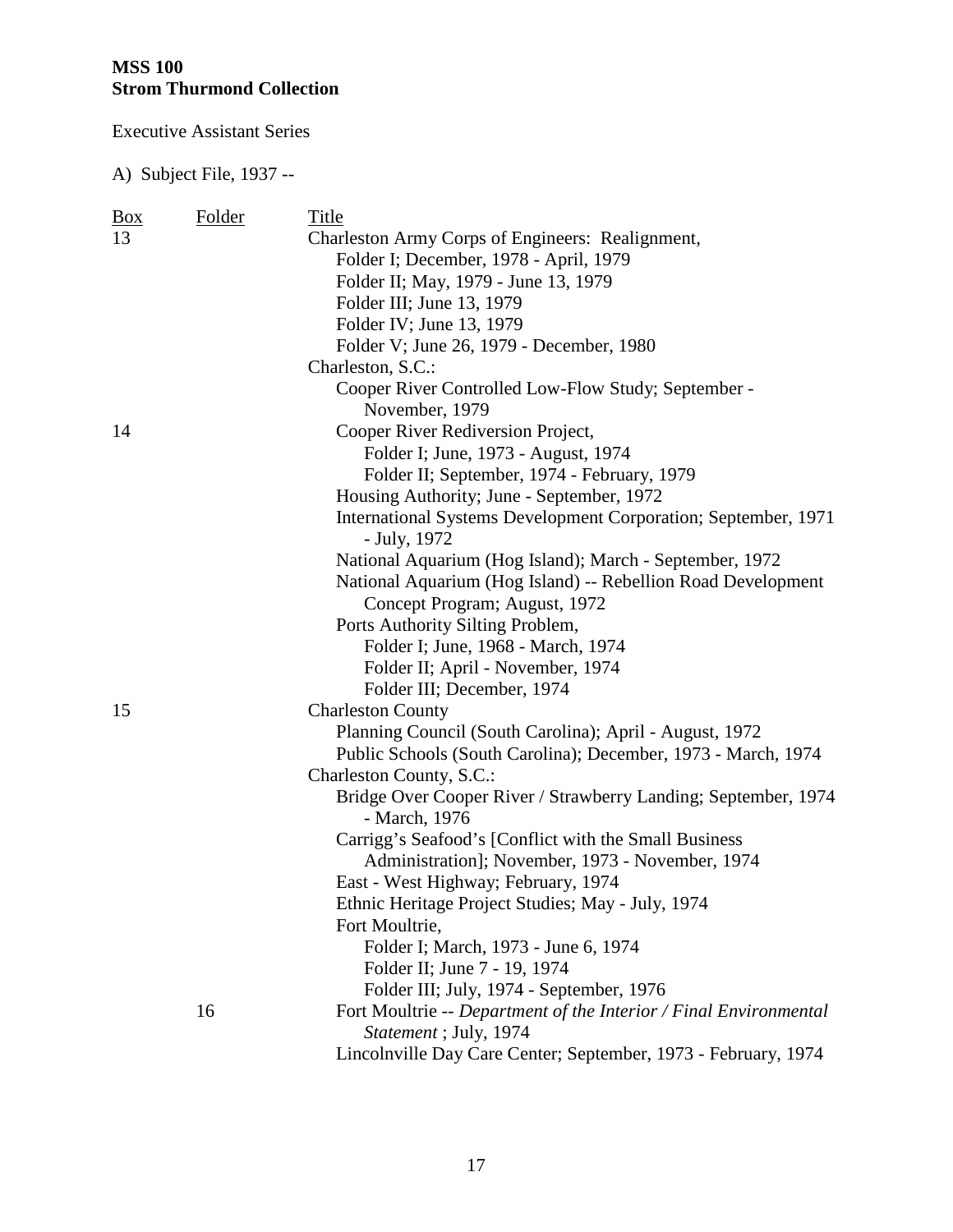Executive Assistant Series

| <b>Box</b> | Folder | Title                                                           |
|------------|--------|-----------------------------------------------------------------|
|            |        | Charleston County, S.C., cont.                                  |
|            |        | [McClellanville's Lease of the Cape Romain National Wildlife    |
|            |        | Refuge Headquarters]; January, 1972 - February, 1974            |
|            |        | Mendel Rivers Memorial Park; March, 1971 - February, 1972       |
|            |        | Mt. Pleasant -- Bull Bay Rural Community Water District; June - |
|            |        | October, 1972                                                   |
|            |        | Petersfield Community; March - October, 1972                    |
|            |        | A Proposal for Comprehensive Health Services for the Five Sea   |
|            |        | Islands of Charleston County (Rural Mission Health Planning     |
|            |        | Program); January, 1972                                         |
|            |        | Red Top Community; April - November, 1972                       |
|            |        | Save Charleston Foundation; September - October, 1973           |
|            |        | Sea Island Comprehensive Health Care Corporation; January, 1972 |
|            |        | - January, 1974                                                 |
|            |        | Southeastern Business College,                                  |
|            |        | Folder I; November, 1973 - May, 1974                            |
| 17         |        | Folder II; June, 1974 - March, 1975                             |
|            |        | Title X Funds; December, 1975 - February, 1976                  |
|            |        | Tri-County Consumer EducationalAgency; February - May, 1974     |
|            |        | Turkey Creek; June, 1973 - January, 1974                        |
|            |        | Union Heights Community; September, 1971 - February, 1973       |
|            |        | Wage Rate Survey; May - August, 1972                            |
|            |        | Charleston Harbor (South Carolina),                             |
|            |        | Folder I; April, 1974 - April, 1975                             |
|            |        | Folder II; May, 1975                                            |
|            |        | Folder III; June, 1975 - August, 1976                           |
|            |        | Folder IV; September, 1976 - November, 1977                     |
| 18         |        | Folder V; February - August, 1978                               |
|            |        | Folder VI; September, 1978 - July, 1980                         |
|            |        | Folder VII; August - December, 1980                             |
|            |        | Statement of Findings, Charleston Harbor Deepening Project,     |
|            |        | Charleston Harbor and Shipyard River, South Carolina; April,    |
|            |        | 1976                                                            |
|            |        | Charleston Museum (South Carolina); March - June, 1973          |
|            |        | Chester County, S.C.:                                           |
|            |        | County Law Enforcement Center; February, 1972 - January, 1974   |
|            |        | Town of Great Falls' Water and Sewer System; July - August,     |
|            |        | 1972                                                            |
|            |        | Interstate 77; July, 1971 - April, 1972                         |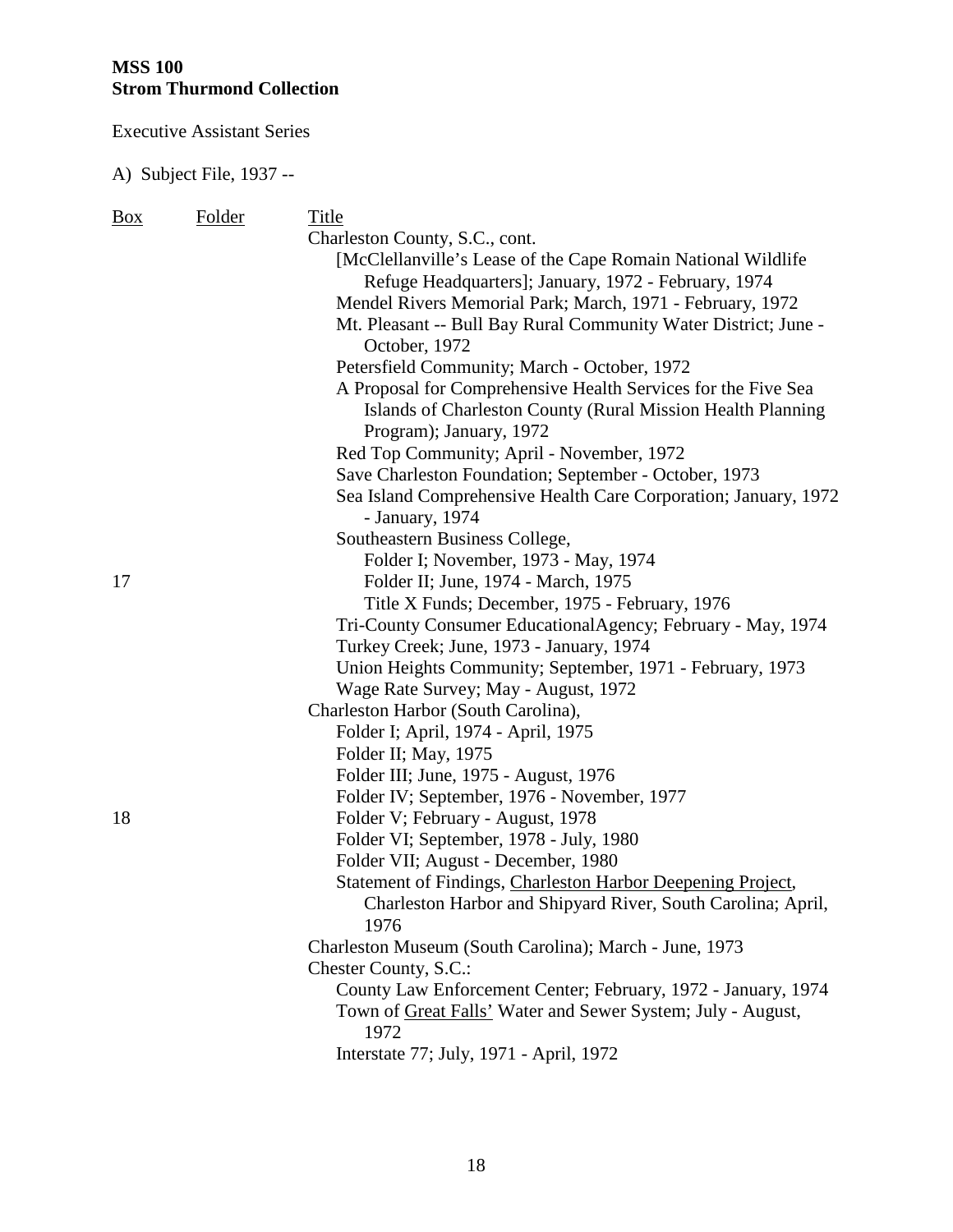Executive Assistant Series

| $\frac{Box}{}$ | Folder | Title                                                                        |
|----------------|--------|------------------------------------------------------------------------------|
| 18             |        | Chesterfield County, S.C., cont.                                             |
|                |        | Chesterfield County School District -- Title X Funds; September -            |
|                |        | October, 1975                                                                |
|                |        | Chesterfield's Low-Income Housing; March, 1971 - September,                  |
|                |        | 1972                                                                         |
|                |        | Town of Jefferson's Water and Sewer Systems; January, 1972 -                 |
|                |        | December, 1974                                                               |
|                |        | Pageland's Water and Sewer Facilities; October, 1972 - October,<br>1973      |
|                |        | Cherokee County, S.C.:                                                       |
|                |        | Gaffney's Low-Rent Housing; August, 1971 - September, 1972                   |
|                |        | Gaffney's Water and Sewer System; January - September, 1972                  |
|                |        | Chicago Bridge and Iron Company,                                             |
|                |        | Folder I; 1937 - April, 1973                                                 |
| 19             |        | Folder II; May - June, 1973                                                  |
|                |        | Folder III; July, 1973 - August 13, 1973                                     |
|                |        | Folder IV; August 14, 1973 - December, 1973                                  |
|                |        | Folder V; January - February, 1974                                           |
|                |        | Folder VI; March - April, 1974                                               |
|                |        | Folder VII; May, 1974                                                        |
| 20             |        | Folder VIII; June, 1974                                                      |
|                |        | Folder IX; September, 1974 - February, 1975                                  |
|                |        | Folder X; March - November, 1975                                             |
|                |        | Folder XI; March - October, 1976                                             |
|                |        | Folder XII; November, 1976 - January, 1977                                   |
|                |        | Folder XIII; February, 1977 - February, 1978                                 |
|                |        | Folder XIV; No Dates                                                         |
| 21             |        | Chicago Bridge and Iron Company:                                             |
|                |        | [Final Environmental Statement (To Build a Pier at Victoria Bluff,           |
|                |        | Beaufort County, S.C.)]; December, 1974                                      |
|                |        | [Interim Final Supplement to Final Environmental Statement (To               |
|                |        | Build a Pier at Victoria Bluff, Beaufort County, S.C.)]; March,              |
|                |        | 1976                                                                         |
|                |        | Cimarron Plantation Subdivision (Myrtle Beach, S.C.); March - April,<br>1978 |
|                |        | Civic Development Group: Republican Campaign Fund-raising                    |
|                |        | Manual; November, 1976 - March, 1977                                         |
|                |        | Civil Service: Information; January, 1973 - November, 1974                   |
|                |        | Claflin University (Orangeburg, S.C.):                                       |
|                |        | Student Aid; May - June, 1972                                                |
|                |        | Title X Funds; September - November, 1975                                    |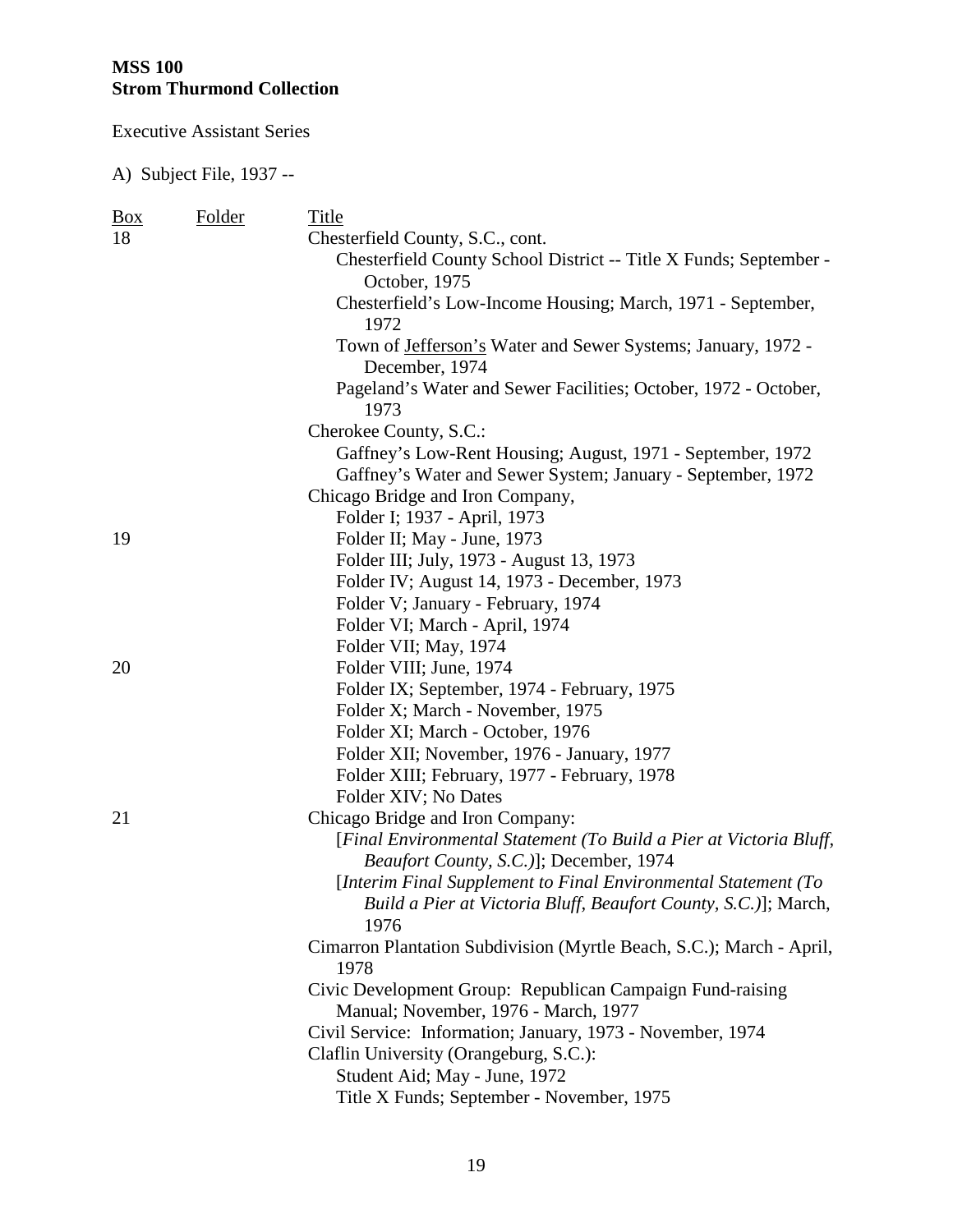Executive Assistant Series

| $\frac{Box}{angle}$ | Folder | Title                                                                  |
|---------------------|--------|------------------------------------------------------------------------|
| 21                  |        | Clarendon County Day Care Center (South Carolina); [No Date]           |
|                     |        | Clarendon County, S.C.:                                                |
|                     |        | Nursery Project; September, 1968 - April, 1970                         |
|                     |        | Town of Paxville's Water System; June, 1972                            |
|                     |        | Town of Turbeville's Water Project; June, 1973 - June, 1974            |
|                     |        | Clark Hill Leases (Georgia and South Carolina),                        |
|                     |        | Folder I; June 5 - September 13, 1978                                  |
| 22                  |        | Folder II; September 15, 1978 - April 12, 1979                         |
|                     |        | Folder III; April 16, 1979 - July 10, 1981                             |
|                     |        | Clean Community System (Keep America Beautiful); 1976 - 1977           |
|                     |        | Clemson, S.C.: Title X Funding; September - October, 1975              |
|                     |        | <b>Clemson University (South Carolina):</b>                            |
|                     |        | Agricultural Research Service; March, 1972 - March, 1974               |
|                     |        | Grants; January, 1980 - November, 1982                                 |
|                     |        | Horticulture - Legacy of Parks Program; December, 1971-May,            |
|                     |        | 1972                                                                   |
|                     |        | Clifton Power Corporation (Spartanburg, S.C.); May - October, 1981     |
|                     |        | <b>Coastal Plains Regional</b>                                         |
|                     |        | Commission; August, 1971 - June, 1978                                  |
|                     |        | Commission: [Jack Hawke's Nomination to Be Co - Chairman];             |
|                     |        | April, 1974                                                            |
|                     |        | College of Charleston (Charleston, S.C.): Grants; January - July, 1980 |
|                     |        | Colleton County, S.C.: Manoa Metals, Inc. [Concerning Permit to        |
|                     |        | Locate on the Ashepoo River Near Walterboro, S.C.]; January,           |
|                     |        | 1973 - November, 1974                                                  |
|                     |        | [The Columbia Canal Study (Wilbur Smith and Associates)]; [No          |
|                     |        | Dates]                                                                 |
|                     |        | Columbia, S.C.:                                                        |
|                     |        | Department of Correction "Project Transition"; April - June, 1972      |
| 23                  |        | New Federal Building,                                                  |
|                     |        | Folder I; March, 1972 - May 17, 1974                                   |
|                     |        | Folder II; May 19, 1974 - October, 1975                                |
|                     |        | Folder III; February, 1976 - November, 1977                            |
|                     |        | Folder IV; January - November, 1978                                    |
|                     |        | Preliminary Proposal Requesting Funds under the Housing and            |
|                     |        | Urban Development Act of 1968; December, 1971                          |
|                     |        | State Board of Health (Construction and Modernization of Hospital      |
|                     |        | and Related Medical Facilities #647, December, 1971),                  |
|                     |        | Folder I; April, 1972                                                  |
|                     |        | Folder II; April, 1972                                                 |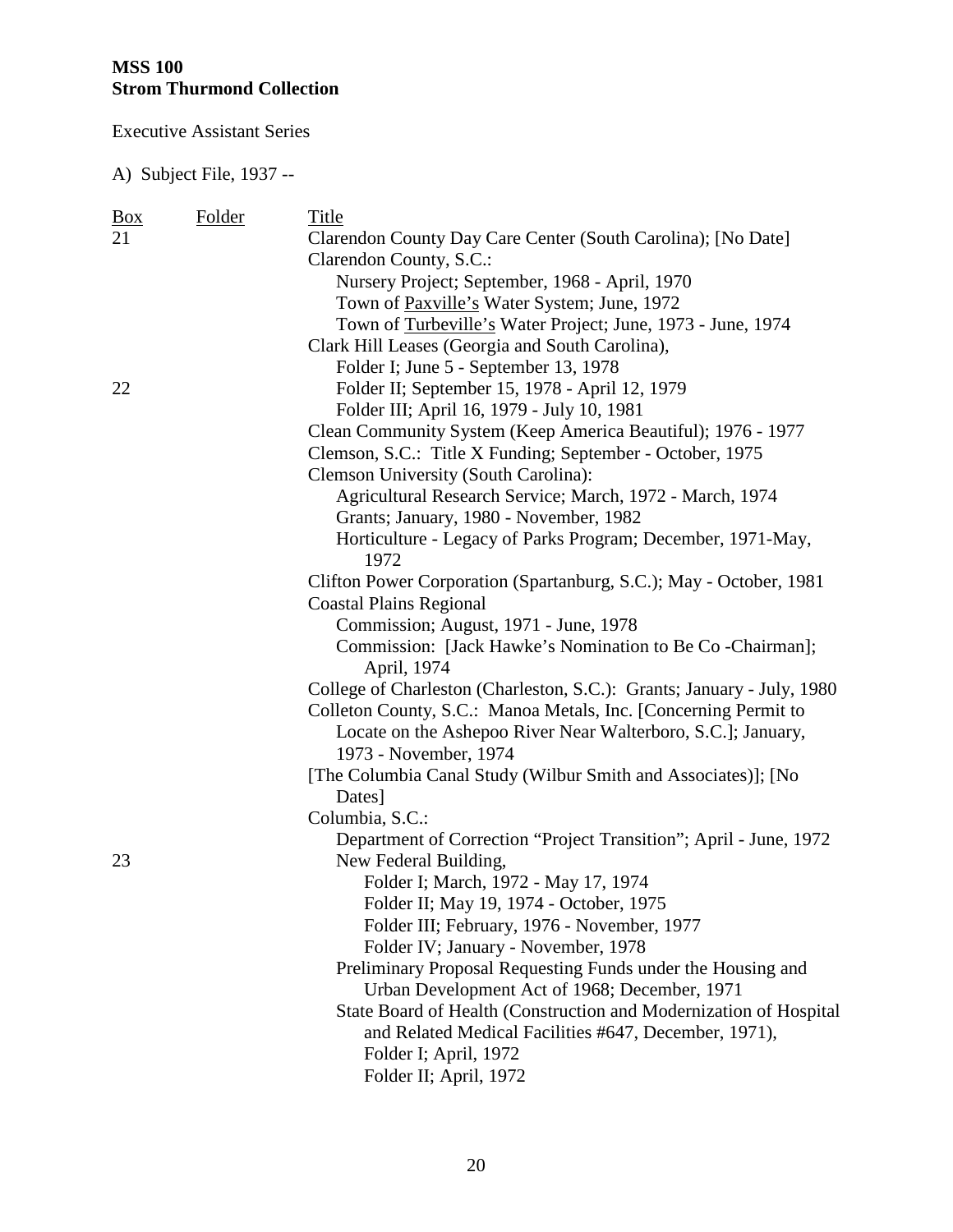Executive Assistant Series

| <u>Box</u> | Folder | Title                                                                          |
|------------|--------|--------------------------------------------------------------------------------|
|            |        | Columbia Zoological Park (South Carolina),                                     |
| 23         |        | Folder I; February - July, 1974                                                |
|            |        | Folder II; August 1 - 12, 1974                                                 |
| 24         |        | Folder III; August 15, 1974 - March, 1976                                      |
|            |        | Commerce, Department of: Grants; May - December, 1973                          |
|            |        | Committee                                                                      |
|            |        | For the Betterment of Poor People: Title X Funds; September -<br>October, 1975 |
|            |        | [on Public Works and Transportation]; January, 1977 - April, 1978              |
|            |        | "Community Action" in South Carolina, Division of Economic                     |
|            |        | Opportunity, Office of the Governor, J. Lee Spratt, Director;                  |
|            |        | August - September, 1978                                                       |
|            |        | Congaree Swamp:                                                                |
|            |        | [Correspondence Against Creating a National Reserve]; February -               |
|            |        | March, 1975                                                                    |
|            |        | [Correspondence In Favor of a National Reserve],                               |
|            |        | Folder I; November - December, 1974                                            |
|            |        | Folder II; January - February, 1975                                            |
|            |        | Congaree Swamp National Reserve Association; April, 1963 -<br>February, 1975   |
|            |        | Congressional Liaison Offices of the Executive Departments and                 |
|            |        | Selected Independent Agencies; June - September, 1980                          |
|            |        | Crime and Delinquency, Issue Development Series, No. 2 (Republican             |
|            |        | National Committee); June, 1968                                                |
|            |        | [(The) Culture of Youth Information]; March, 1966 - September, 1967            |
| 25         |        | Darlington                                                                     |
|            |        | City Hall and Hartsville Fire Station: Title X Funds; June -                   |
|            |        | October, 1975                                                                  |
|            |        | County                                                                         |
|            |        | Law Enforcement Center Complex (South Carolina); June -                        |
|            |        | <b>August</b> , 1974                                                           |
|            |        | Water and Sewer Authority (South Carolina); February, 1972                     |
|            |        | Dillon, S.C.: Dillion Low-Income Housing; August, 1972                         |
|            |        | Dillon County, S.C.:                                                           |
|            |        | Latta Housing Authority; May - September, 1972                                 |
|            |        | Reedy Creek Watershed; January - February, 1972                                |
|            |        | [District of Columbia Representation in Congress]; September, 1977 -           |
|            |        | April, 1978                                                                    |
|            |        |                                                                                |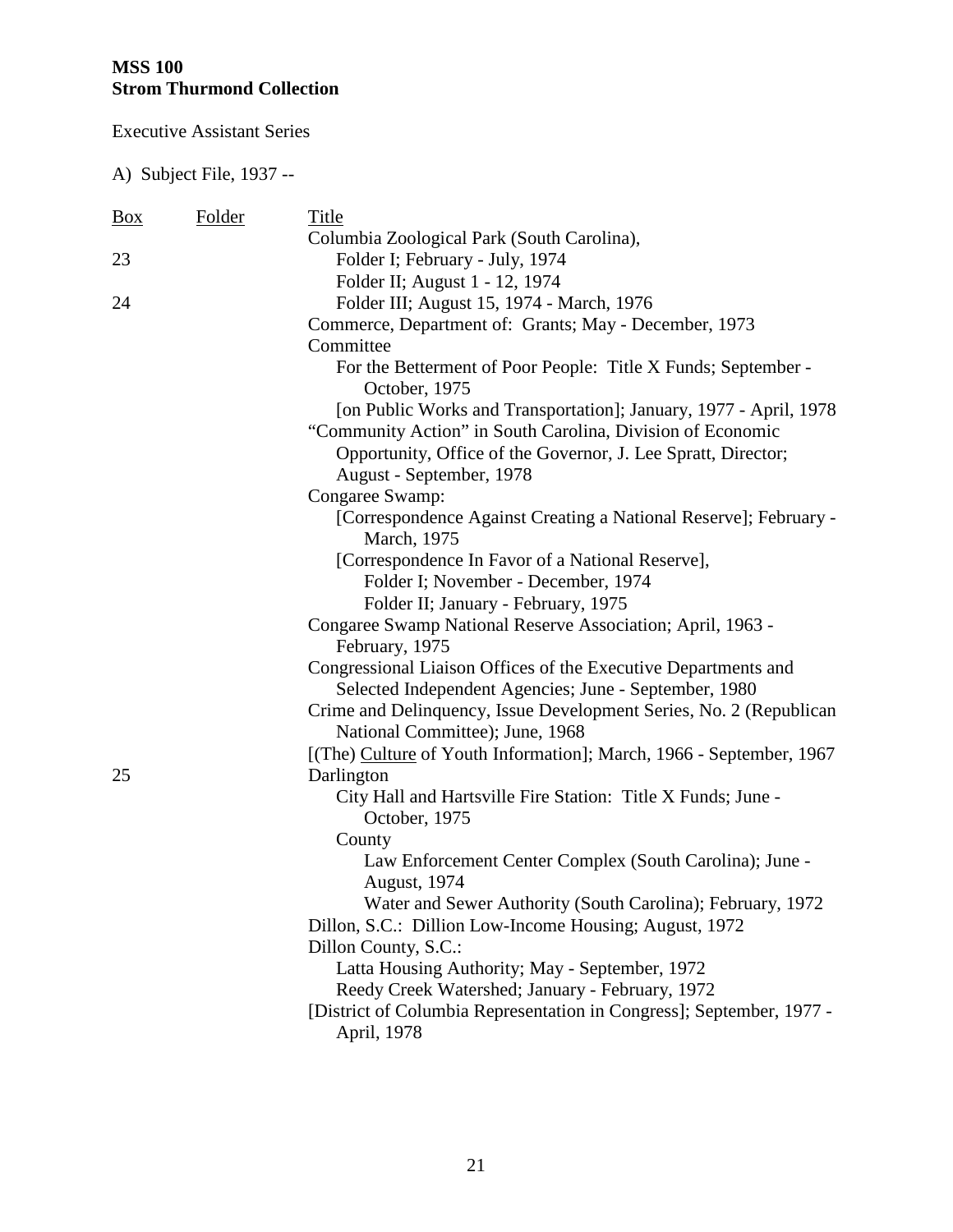Executive Assistant Series

| <b>Box</b> | Folder | Title                                                                                                        |
|------------|--------|--------------------------------------------------------------------------------------------------------------|
| 25         |        | Dorchester County, S.C.:                                                                                     |
|            |        | Day Care Center                                                                                              |
|            |        | and Other Projects (Victoria De Lee); November, 1973 - May,                                                  |
|            |        | 1977                                                                                                         |
|            |        | Educational Project; September, 1972 - January, 1975                                                         |
|            |        | I - 26 Connection; February - July, 1973                                                                     |
|            |        | Town of Lincolnville's Water System; June, 1971 - March,<br>1972                                             |
|            |        | St. George's Water and Sewer Project; July - August, 1972                                                    |
|            |        | Economic Development Administration Designated Counties in South<br>Carolina; November, 1972 - January, 1974 |
|            |        | Economic Development Administration:                                                                         |
|            |        | Information and Proposed 1975 Budget; February, 1973 - August,                                               |
|            |        | 1974                                                                                                         |
| 26         |        | Local Public Works in South Carolina,                                                                        |
|            |        | Folder I; June - July, 1977                                                                                  |
|            |        | Folder II; August - October, 1977                                                                            |
|            |        | 1971 - 1972 Projects [in South Carolina]; October - December,                                                |
|            |        | 1971                                                                                                         |
|            |        | Economic Development Administration:                                                                         |
|            |        | Public Works and Economic Development Act Amendments of                                                      |
|            |        | 1973]; April - May, 1973                                                                                     |
|            |        | Status of Construction Grants for South Carolina]; September,                                                |
|            |        | 1971                                                                                                         |
|            |        | Edgefield County, S.C.:                                                                                      |
|            |        | Edgefield                                                                                                    |
|            |        | County Hospital; September, 1973 - January, 1974                                                             |
|            |        | Schools; 1972 - May, 1974                                                                                    |
|            |        | Water and Sewer Authority; June, 1974 - January, 1975                                                        |
|            |        | Water Project (South Carolina),                                                                              |
|            |        | Folder I; September, 1969 - September, 1970                                                                  |
|            |        | Folder II; January - December, 1971                                                                          |
|            |        | Folder III; January, 1972 - July, 1973                                                                       |
| 27         |        | Water Project: Comprehensive Plan for Water and Sewer                                                        |
|            |        | Development (South Carolina)]; May, 1968                                                                     |
|            |        | Edisto River Basin (South Carolina); January, 1975                                                           |
|            |        | Education -- Statewide [Grants]; May - September, 1984                                                       |
|            |        | Eighteen - Mile Creek Watershed Project (Pickens and Anderson                                                |
|            |        | Counties, S.C.); March, 1972                                                                                 |
|            |        | [Eisenhower Peace Center (Savannah, Georgia) -- Nuclear Ship                                                 |
|            |        | "Savannah" Feasibility Report]; June, 1973                                                                   |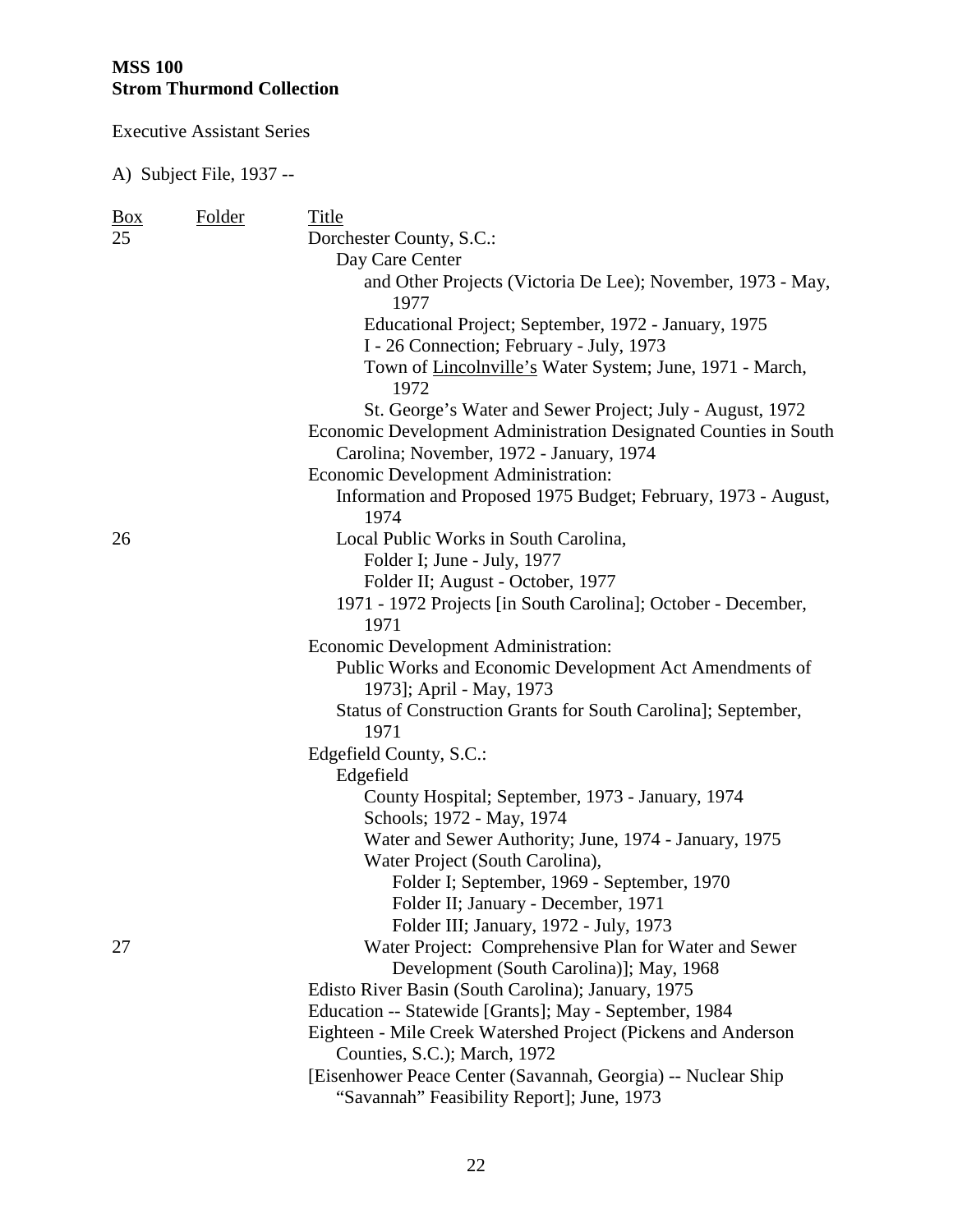Executive Assistant Series

| <u>Box</u> | Folder | Title                                                                                                |
|------------|--------|------------------------------------------------------------------------------------------------------|
| 27         |        | Emergency                                                                                            |
|            |        | Medical Services; February - June, 1974                                                              |
|            |        | School Agency Act; April - July, 1976                                                                |
|            |        | School Assistance Act,                                                                               |
|            |        | Folder I; January, 1975 - February 18, 1975                                                          |
|            |        | Folder II; February 24 - 26, 1975                                                                    |
|            |        | Folder III; March - September, 1975                                                                  |
|            |        | Energy: [National Energy Plan]; April, 1977                                                          |
|            |        | Environment; October, 1971 - November, 1972                                                          |
| 28         |        | Environmental                                                                                        |
|            |        | Protection Agency; March, 1973 - January, 1974                                                       |
|            |        | Protection Agency: Grants; June, 1973 - December, 1977                                               |
|            |        | [Statement, President Nixon's]; February, 1973                                                       |
|            |        | Equal Employment Opportunity Commission; May - September, 1973                                       |
|            |        | [Fact Book on Thurmond's Views and Accomplishments on the                                            |
|            |        | Issues],                                                                                             |
|            |        | Folder I; 1977 -1978                                                                                 |
|            |        | Folder II; 1977 -1978                                                                                |
|            |        | Fairfield County, S.C.:                                                                              |
|            |        | Low-Rent Housing; September, 1972                                                                    |
|            |        | Mid-County Water Company; July - August, 1972                                                        |
|            |        | Town of Ridgeway's Sewage System; September, 1972 - January,                                         |
|            |        | 1973                                                                                                 |
|            |        | [Road Construction]; July, 1974                                                                      |
|            |        | Woodward Community Center Board; October, 1973 - February,                                           |
|            |        | 1974                                                                                                 |
|            |        | <b>Farmers Home</b>                                                                                  |
|            |        | Administration; January, 1972 - June, 1978                                                           |
|            |        | [Administration: Status of Grant Applications for South Carolina];                                   |
|            |        | November, 1971 - May, 1972                                                                           |
|            |        | [Federal Aid Seminar]; January - March, 1984                                                         |
|            |        | Federal Assistance                                                                                   |
|            |        | (All Federal Sources) for the State of South Carolina; January,<br>1969                              |
|            |        | Analysis System: Discrepancies; September, 1981                                                      |
|            |        | Budget and the Cities (Prepared by United States Conference of                                       |
|            |        | Mayors)]; January, 1978                                                                              |
| 28         |        | Federal                                                                                              |
|            |        | Deposit Insurance Corporation (FDIC); June, 1973 - May, 1974<br>[Funding, Description of]; [No Date] |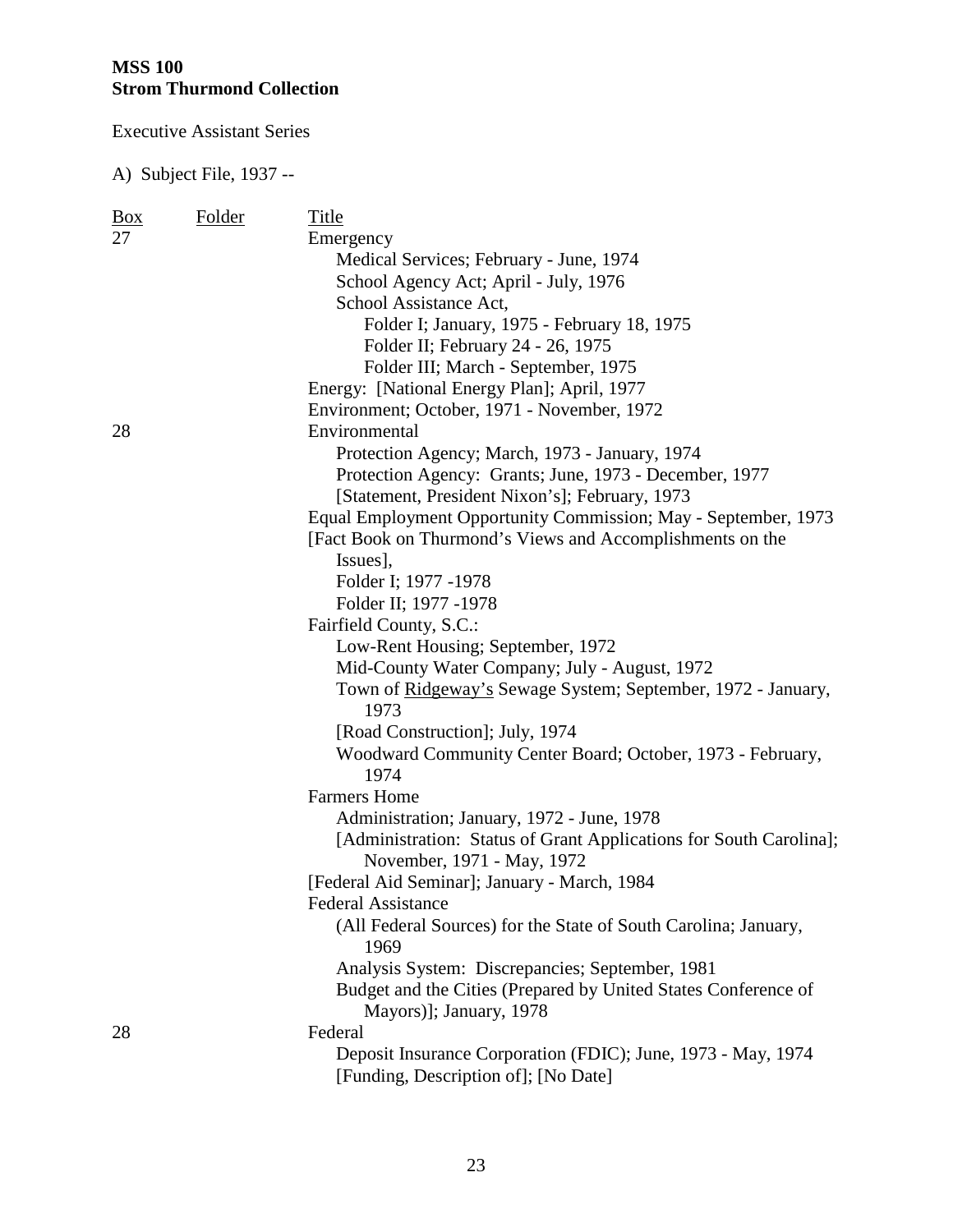Executive Assistant Series

| $\frac{Box}{}$ | Folder | Title                                                           |
|----------------|--------|-----------------------------------------------------------------|
|                |        | Federal, cont.                                                  |
| 28             |        | [Outlays and Federal Taxes Collected in South Carolina]; July - |
|                |        | October, 1977                                                   |
|                |        | [Outlays in South Carolina];                                    |
|                |        | 1972                                                            |
|                |        | 1973                                                            |
|                |        | 1974                                                            |
|                |        | 1975                                                            |
| 29             |        | 1976                                                            |
|                |        | Procurement Conference; [c. 1983]                               |
|                |        | <b>Trade Commission</b>                                         |
|                |        | (FTC); June - July, 1973                                        |
|                |        | Docket,                                                         |
|                |        | Folder I; December, 1975 - May 11, 1978                         |
|                |        | Folder II; May 12, 1978 - July, 1978                            |
|                |        | Florence, S.C.:                                                 |
|                |        | Cumberland United Methodist Church [and Low-Rent Housing];      |
|                |        | January - September, 1972                                       |
|                |        | Low-Rent Housing; January - September, 1972                     |
|                |        | Pee Dee Regional                                                |
|                |        | <b>Education Center Project --</b>                              |
|                |        | Early Childhood; February, 1972 - September, 1973               |
|                |        | School -- Community; January - May, 1972                        |
|                |        | Health Center; April, 1972                                      |
|                |        | <b>Supplementary Education</b>                                  |
|                |        | Center; January, 1974                                           |
|                |        | Center -- Renewal Site in Darlington County; March - May,       |
|                |        | 1972                                                            |
|                |        | Holly Hill Country Club in Timmonsvile, S.C.; December, 1971 -  |
|                |        | March, 1972                                                     |
|                |        | Johnsville's Sewage Treatment Plant; August, 1972               |
|                |        | Florence County, S.C.:                                          |
|                |        | Kirby Farm Housing; February, 1972                              |
|                |        | Lake City Housing Authority; April - May, 1972                  |
|                |        | Town of Olanta -- [Grant Funds for Proposed Sewer System];      |
|                |        | August, 1972 - March, 1974                                      |
|                |        | Scranton's Sewer System; August, 1971 - September, 1972         |
|                |        | Sparrow Bluff Project; June, 1972 - October, 1974               |
|                |        | Urban Mass Transportation Application; December, 1973           |
|                |        | February, 1974                                                  |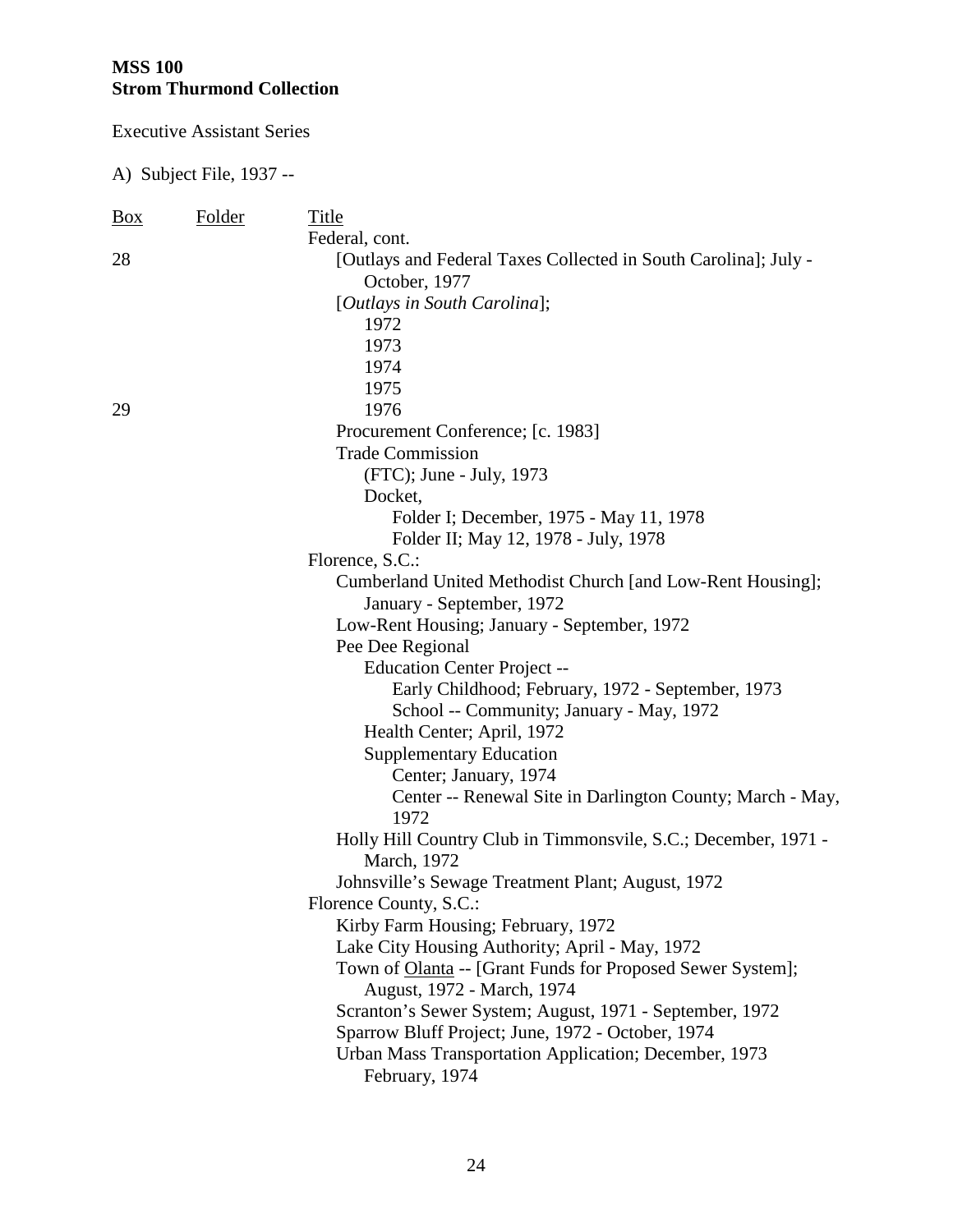Executive Assistant Series

| $\frac{Box}{}$ | <b>Folder</b> | Title                                                                                                                              |
|----------------|---------------|------------------------------------------------------------------------------------------------------------------------------------|
| 30             |               | Flourosis -- Safe Drinking Water,                                                                                                  |
|                |               | Folder I; January - May, 1979                                                                                                      |
|                |               | Folder II; June - October, 1979                                                                                                    |
|                |               | Folder III; November 1979 - October, 1980                                                                                          |
|                |               | Follow Through Program; November, 1977 - April, 1978                                                                               |
|                |               | Folly Beach (Charleston County, S.C.); January, 1975 - July, 1978                                                                  |
|                |               | [Foreign--Trade Zone at Greenville - Spartanburg, South Carolina, An                                                               |
|                |               | Application to Establish a]; August, 1977                                                                                          |
|                |               | Fort Sumter and Fort Moultrie National Monument (South Carolina),<br>Master Plan and Development Concept Plan For]; February, 1974 |
|                |               | Project (Charleston Delegation); September - November, 1971                                                                        |
|                |               | Tours (Charleston, S.C.); 1967 - October, 1973                                                                                     |
| 31             |               | Franklin C. Fetter Family Health Center (Charleston, S.C.),                                                                        |
|                |               | Folder I; September, 1973                                                                                                          |
|                |               | Folder II; December, 1973 - March, 1974                                                                                            |
|                |               | Folder III; April, 1974 - March, 1975                                                                                              |
|                |               | Folder IV; April, 1975 - March, 1976                                                                                               |
|                |               | Folder V; April, 1978 - March, 1979                                                                                                |
|                |               | Folder VI; Apri, 1978 - March, 1979                                                                                                |
|                |               | "Friends of Ed Gurney" [Contributions to Senator Ed Gurney];<br>October, 1973 - March, 1974                                        |
|                |               | Friendship Junior College (Rock Hill, S.C.): Student Aid; June, 1972 -<br>July, 1972                                               |
|                |               | Furman University (Greenville, S.C.): Grants; March - December,<br>1980                                                            |
| 32             |               | Gaffney Airport (South Carolina); June - October, 1975                                                                             |
|                |               | <b>General Services Administration</b>                                                                                             |
|                |               | Construction Projects and Expenditures in the State of South                                                                       |
|                |               | Carolina; June, 1965 - March, 1974                                                                                                 |
|                |               | [Projects]; February, 1978                                                                                                         |
|                |               | Geographic Data Base Profile,                                                                                                      |
|                |               | Folder I; June 29, 1982                                                                                                            |
|                |               | Folder II; June 29, 1982                                                                                                           |
|                |               | Folder III; June 29, 1982                                                                                                          |
|                |               | Folder IV; June 29, 1982                                                                                                           |
|                |               | Georgetown County, S.C.:                                                                                                           |
|                |               | Town of <b>Andrew's</b> Water System; September, 1971 - March, 1972                                                                |
|                |               | Brown's Ferry Water Company; September, 1972                                                                                       |
|                |               | The DeBordieu Corporation; March, 1974                                                                                             |
|                |               | Waccamaw Planning and Development Council; March - August,<br>1972                                                                 |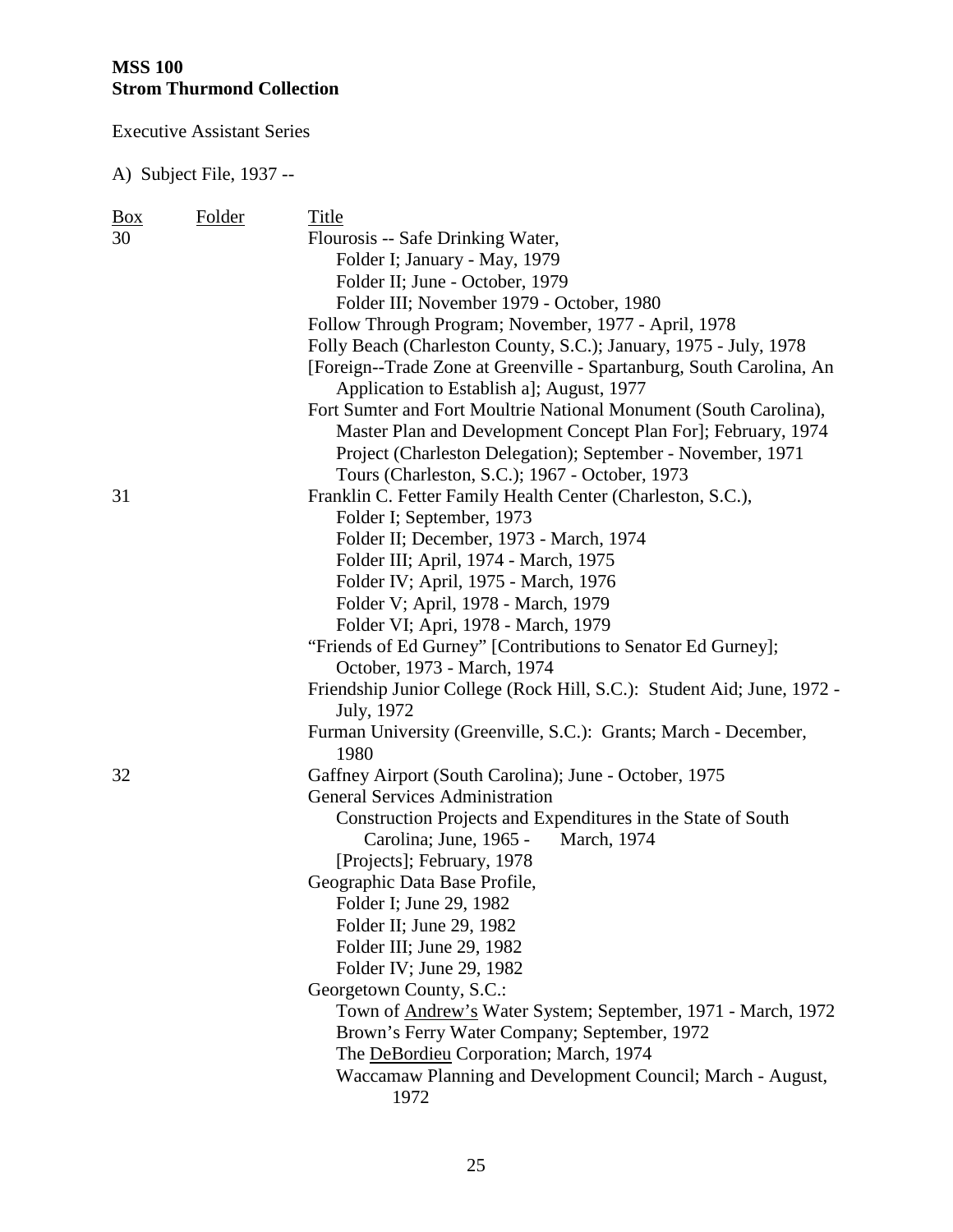Executive Assistant Series

| <u>Box</u> | Folder | Title                                                                  |
|------------|--------|------------------------------------------------------------------------|
| 32         |        | Georgetown Harbor (South Carolina),                                    |
|            |        | Folder I; February, 1977 - August, 1978                                |
| 33         |        | Folder II; April - September, 1979                                     |
|            |        | [Georgetown Harbor (South Carolina)]:                                  |
|            |        | [Final Environmental Statement]; March, 1976                           |
|            |        | [Newspaper Clippings]; January - March, 1978                           |
|            |        | Georgetown Steel Corporation (Georgetown, S.C.); November, 1973        |
|            |        | Gooch's Crossroads (Health Springs, Lancaster, Lamar and Lake          |
|            |        | Murray), S.C.: Sewer Projects and Problems; September, 1972 -          |
|            |        | <b>August</b> , 1973                                                   |
|            |        | Goose Creek, S.C.: Title X Funds; September - October, 1975            |
|            |        | Grants for the State of South Carolina,                                |
|            |        | Folder I; January - June, 1980                                         |
|            |        | Folder II; July - December, 1980                                       |
|            |        | Folder III; January - December, 1981                                   |
|            |        | Folder IV; February - June, 1982                                       |
|            |        | Grants:                                                                |
|            |        | Miscellaneous; July, 1982                                              |
| 34         |        | Statewide,                                                             |
|            |        | Folder I; 1979 - July, 1982                                            |
|            |        | Folder II; August, 1982 - February, 1983                               |
|            |        | Grants and Fund-raising Information; December, 1973 - July, 1983       |
|            |        | Grants and Loans by Congressional Districts in South Carolina (First - |
|            |        | Sixth) and Cities,                                                     |
|            |        | Folder I; February - November, 1983                                    |
|            |        | Folder II; February - November, 1983                                   |
|            |        | Grants and Loans: Columbia, S.C.; March, 1980 - September, 1984        |
|            |        | Grants and Loans for Districts 1 - 6 of South Carolina Counties (A - Z |
|            |        | by Districts),                                                         |
|            |        | Folder I; 1973                                                         |
|            |        | Folder II; 1973                                                        |
|            |        | Grants and Loans for South Carolina Counties:                          |
|            |        | Abbeville; April, 1980 - October, 1982                                 |
|            |        | Aiken; January, 1980 - October, 1982                                   |
| 35         |        | Allendale; December, 1979 - June, 1982                                 |
|            |        | Anderson,                                                              |
|            |        | Folder I; February, 1980 - March, 1982                                 |
|            |        | Folder II; April - October, 1982                                       |
|            |        | Bamberg; March, 1980 - September, 1981                                 |
|            |        | Barnwell; March, 1980 - October, 1982                                  |
|            |        | Beaufort; March, 1980 - September, 1984                                |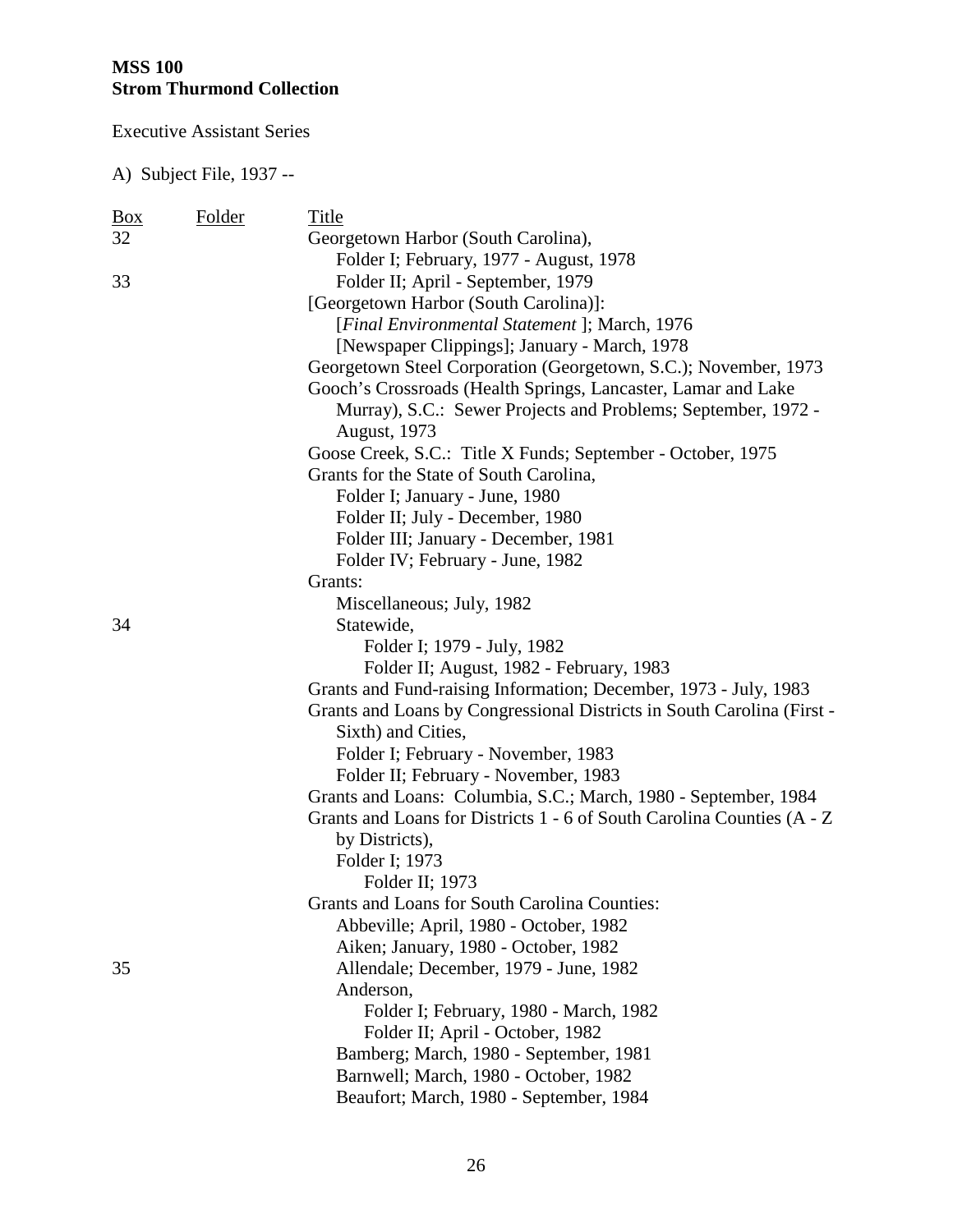Executive Assistant Series

| Box | Folder | Title                                               |
|-----|--------|-----------------------------------------------------|
| 35  |        | Grants and Loans for South Carolina Counties, cont. |
|     |        | Berkeley; February, 1980 - January, 1983            |
|     |        | Calhoun; August, 1980 - September, 1981             |
|     |        | Charleston,                                         |
|     |        | Folder I; January - December, 1980                  |
|     |        | Folder II; January - June, 1981                     |
| 36  |        | Folder III; July, 1981 - December, 1982             |
|     |        | Folder IV; January - February, 1983                 |
|     |        | Cherokee; May, 1980 - October, 1982                 |
|     |        | Chester; June, 1980 - October, 1982                 |
|     |        | Chesterfield; January, 1980 - October, 1982         |
|     |        | Clarendon; February, 1980 - March, 1982             |
|     |        | Colleton; March, 1980 - August, 1984                |
|     |        | Darlington; March, 1980 - October, 1982             |
|     |        | Dillon; January, 1980 - September, 1982             |
|     |        | Dorchester; February, 1980 - September, 1984        |
|     |        | Edgefield; May, 1980 - June, 1981                   |
|     |        | Fairfield; December, 1979 - November, 1982          |
|     |        | Florence,                                           |
|     |        | Folder I; January - December, 1980                  |
|     |        | Folder II; January, 1981 - July, 1984               |
| 37  |        | Georgetown; January, 1980 - October, 1982           |
|     |        | Greenville,                                         |
|     |        | Folder I; January - July, 1980                      |
|     |        | Folder II; August - December, 1980                  |
|     |        | Folder III; January - December, 1981                |
|     |        | Folder IV; January, 1982 - January, 1983            |
|     |        | Greenwood,                                          |
|     |        | Folder I; March, 1980 - January 29, 1981            |
|     |        | Folder II; January 29, 1981 - September, 1981       |
|     |        | Hampton; January, 1979 - December, 1982             |
|     |        | Horry; February, 1980 - January, 1983               |
|     |        | Jasper; January, 1980 - October, 1982               |
|     |        | Kershaw; April, 1980 - April, 1982                  |
| 38  |        | Lancaster; March, 1980 - July, 1981                 |
|     |        | Laurens; April, 1980 - January, 1983                |
|     |        | Lee; April, 1980 - July, 1981                       |
|     |        | Lexington; January, 1980 - February, 1983           |
|     |        | Marion; March, 1980 - October, 1982                 |
|     |        | Marlboro; April, 1980 - October, 1982               |
|     |        | McCormick; April, 1980 - January, 1983              |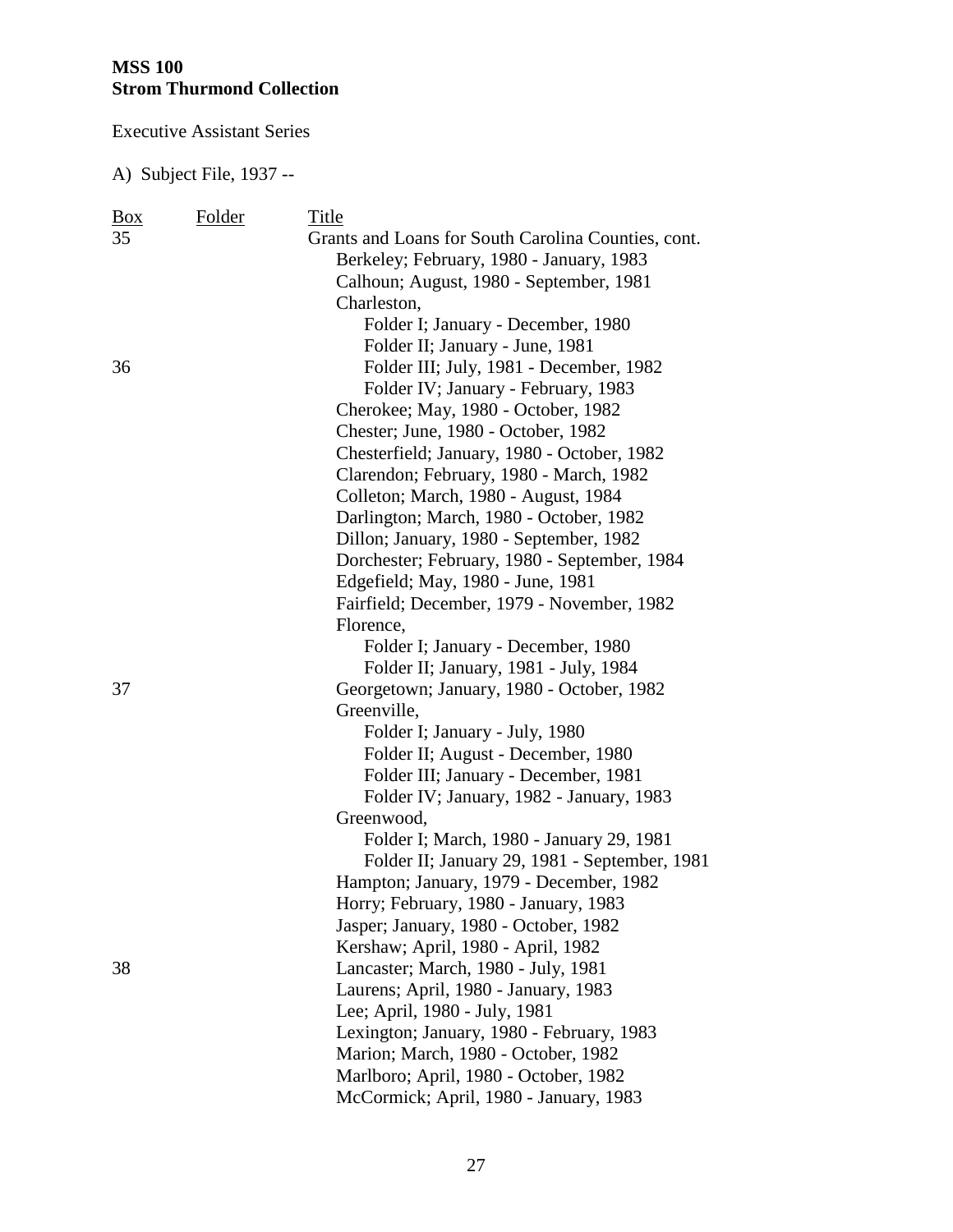Executive Assistant Series

| Box | Folder | Title                                                           |
|-----|--------|-----------------------------------------------------------------|
|     |        | Grants and Loans for South Carolina Counties, cont.             |
| 38  |        | Newberry; February, 1980 - September, 1982                      |
|     |        | Oconee; June, 1980 - August, 1982                               |
|     |        | Orangeburg; January, 1980 - September, 1984                     |
|     |        | Pickens; April, 1980 - December, 1982                           |
|     |        | Richland,                                                       |
|     |        | Folder I; January, 1979 - August, 1980                          |
| 39  |        | Folder II; September, 1980 - January 26, 1981                   |
|     |        | Folder III; January 29, 1981 - April, 1981                      |
|     |        | Folder IV; May - June, 1981                                     |
|     |        | Folder V; July, 1981 - May, 1982                                |
|     |        | Folder VI; July, 1982 - June, 1983                              |
|     |        | Saluda; March, 1980 - December, 1982                            |
|     |        | Spartanburg,                                                    |
|     |        | Folder I; January - September, 1980                             |
|     |        | Folder II; October, 1980 - January, 1983                        |
| 40  |        | Sumter; January, 1979 - January, 1983                           |
|     |        | Union; April, 1980 - September, 1982                            |
|     |        | Williamsburg; January, 1980 - October, 1982                     |
|     |        | York; January, 1980 - January, 1983                             |
|     |        | Miscellaneous,                                                  |
|     |        | Folder I; May, 1982 - September, 1983                           |
|     |        | Folder II; November, 1983 - May, 1984                           |
|     |        | Folder III; June - July, 1984                                   |
|     |        | Folder IV; August, 1984 - September 20, 1984                    |
| 41  |        | Folder V; September 21 - 30, 1984                               |
|     |        | Folder VI; October, 1984                                        |
|     |        | Grants, Education and Housing Requests (South Carolina); 1977 - |
|     |        | 1978                                                            |
|     |        | Greenville, S.C.:                                               |
|     |        | Airport; October, 1972                                          |
|     |        | Appalachia II Health District; December, 1971 - May, 1972       |
|     |        | Greenville Hospital System --                                   |
|     |        | [Designated Poverty Catchment Area and NIMH Staffing]           |
|     |        | Grants]; April - May, 1972                                      |
|     |        | [Establishment of a Regional Rehabilitation Center for Spinal   |
|     |        | Cord Injury]; January, 1972 - August, 1973                      |
|     |        | Poverty Funding `Request For Comprehensive Community            |
|     |        | Mental Health Center; March, 1972                               |
|     |        | Keith Manor Apartments; August, 1971 - January, 1973            |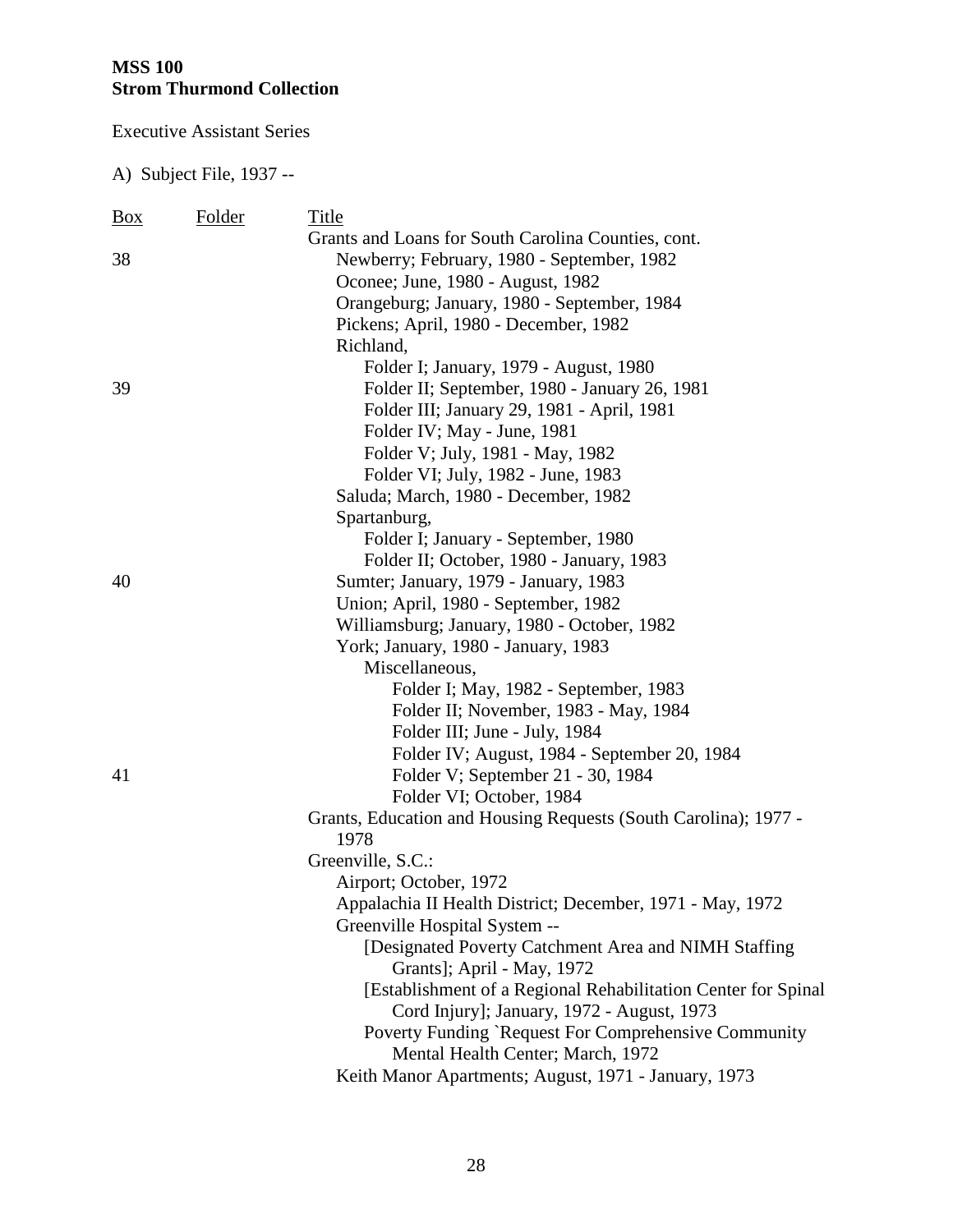Executive Assistant Series

| <b>Box</b> | Folder | Title                                                                           |
|------------|--------|---------------------------------------------------------------------------------|
|            |        | Greenville, S.C., cont.                                                         |
| 41         |        | Parker Water and Sewer Sub-District; May, 1972 - January, 1973                  |
|            |        | "Patient" Monitoring -- Evaluation -- Planning System (MEP)]; [c.<br>1972]      |
|            |        | Summer Youth Employment Program; February - May, 1972                           |
| 42         |        | Greenville County, S.C.:                                                        |
|            |        | Annual Report; 1974 - 1975                                                      |
|            |        | Appalachian Alcohol and Drug Abuse Project; January, 1974                       |
|            |        | Fountain Inn Housing; July, 1971 - January, 1973                                |
|            |        | Greenville                                                                      |
|            |        | Community Cancer Center; January, 1974                                          |
|            |        | Hospital Systems; April - May, 1972                                             |
|            |        | Housing Authority; December, 1971 - June, 1973                                  |
|            |        | Greer's Low-Rent Housing; November, 1972 - January, 1973                        |
|            |        | Manpower; July - October, 1973                                                  |
|            |        | Roper Mountain; July - September, 1973                                          |
|            |        | Transit Study; May - September, 1973                                            |
|            |        | Greenville / Spartanburg, Port of Entry (South Carolina),                       |
|            |        | Folder I; September, 1968 - July, 1969                                          |
|            |        | Folder II; August, 1969 - May, 1970                                             |
| 43         |        | Greenville                                                                      |
|            |        | Tech (Greenville, S.C.): "Political Science" Project /                          |
|            |        | Law Enforcement Assistance Administration Funds; March -<br>September, 1972     |
|            |        | Technical College (South Carolina): Title X Funds; September<br>- October, 1975 |
|            |        | Urban League, Inc. (South Carolina): Title X Funds;                             |
|            |        | September - October, 1975                                                       |
|            |        | Greenwood, S.C.:                                                                |
|            |        | Greenwood Housing Authority; November, 1971 - May, 1973                         |
|            |        | Metropolitan District Project No. WCP-SC-237 [Sewer Project];                   |
|            |        | September - October, 1972                                                       |
|            |        | New Market Apartments (Mr. C.R. Ouzts); September, 1972 -<br>February, 1973     |
|            |        | Ninety Six Resource Conservation and Development Project; June,                 |
|            |        | 1971 - June, 1974                                                               |
|            |        | School District No. 50 -- [Racial Problems]; April, 1972                        |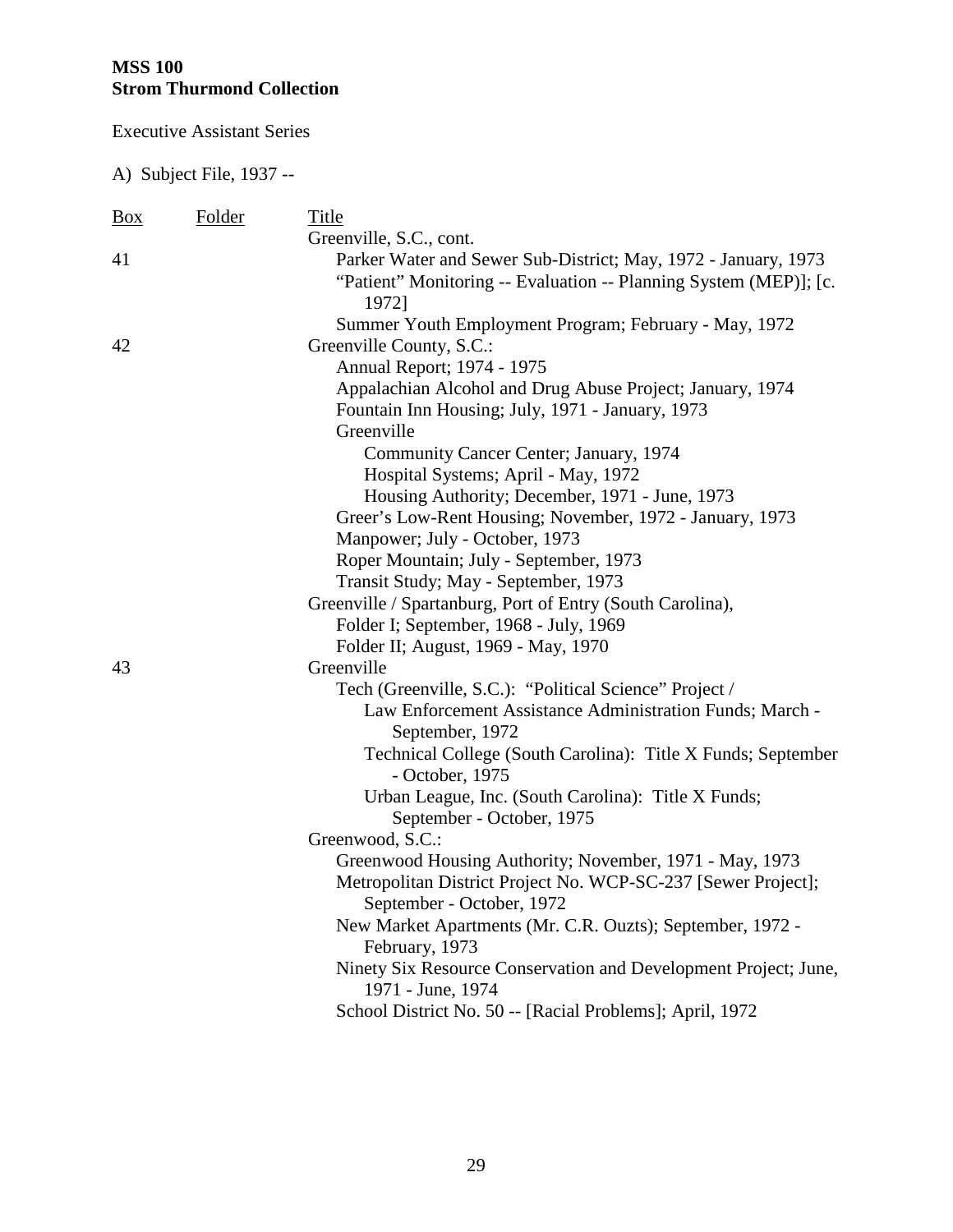Executive Assistant Series

| Box | Folder | Title                                                                 |
|-----|--------|-----------------------------------------------------------------------|
|     |        | Greenwood                                                             |
|     |        | County and City (South Carolina) Application for Law                  |
|     |        | Enforcement Assistance Administration Funds; March - April,           |
|     |        | 1973                                                                  |
|     |        | Law Enforcement Center (South Carolina); March, 1973 - January,       |
|     |        | 1974                                                                  |
|     |        | [Greenwood - McCormick - Abbeville - Saluda Community Actions,        |
|     |        | Inc.]; May - December, 1973                                           |
|     |        | Greenwood Track Committee: Railroad Track Removal (South              |
|     |        | Carolina); February - July, 1970                                      |
|     |        | Hampton County, S.C.:                                                 |
|     |        | Estill Public Schools; March - May, 1974                              |
|     |        | Head Start Program; July, 1974 - May, 1975                            |
| 44  |        | Rural Transportation Project; August, 1973 - January, 1974            |
|     |        | Haneshaw, S.C.: Post Office; November, 1975 - February, 1976          |
|     |        | [Harbison Development Corporation (South Carolina)],                  |
|     |        | Folder I; December, 1975                                              |
|     |        | Folder II; March - June, 1976                                         |
|     |        | [Hardboard Industry: Tariffs]; [c. 1963] - February, 1964             |
|     |        | Harper, Don -- Miscellaneous File; April, 1973 - April, 1974          |
|     |        | Hartsville, S.C.: Law Enforcement Center; September, 1974             |
|     |        | Health, Education and Welfare -- General Information; January - July, |
|     |        | 1974                                                                  |
|     |        | Health, Education and Welfare, Department of: Grants,                 |
|     |        | Folder I; March - June, 1973                                          |
|     |        | Folder II; December, 1973 - June, 1974                                |
|     |        | Health Maintenance Organization of South Carolina,                    |
|     |        | Folder I; February - December, 1971                                   |
| 45  |        | Folder II; February, 1972 - December, 1973                            |
|     |        | Folder III; January - March, 1974                                     |
|     |        | Folder IV; April - May, 1974                                          |
|     |        | Folder V; August, 1974 - January, 1976                                |
|     |        | Folder VI; No Dates                                                   |
|     |        | Health Maintenance Organization of South Carolina and General         |
|     |        | Accounting Office (GAO); 1973 - 1974                                  |
|     |        | Review of Grants to Health Maintenance Organization of South          |
|     |        | Carolina, Inc., by the Comptroller General of the United States;      |
|     |        | May 17, 1974                                                          |
|     |        |                                                                       |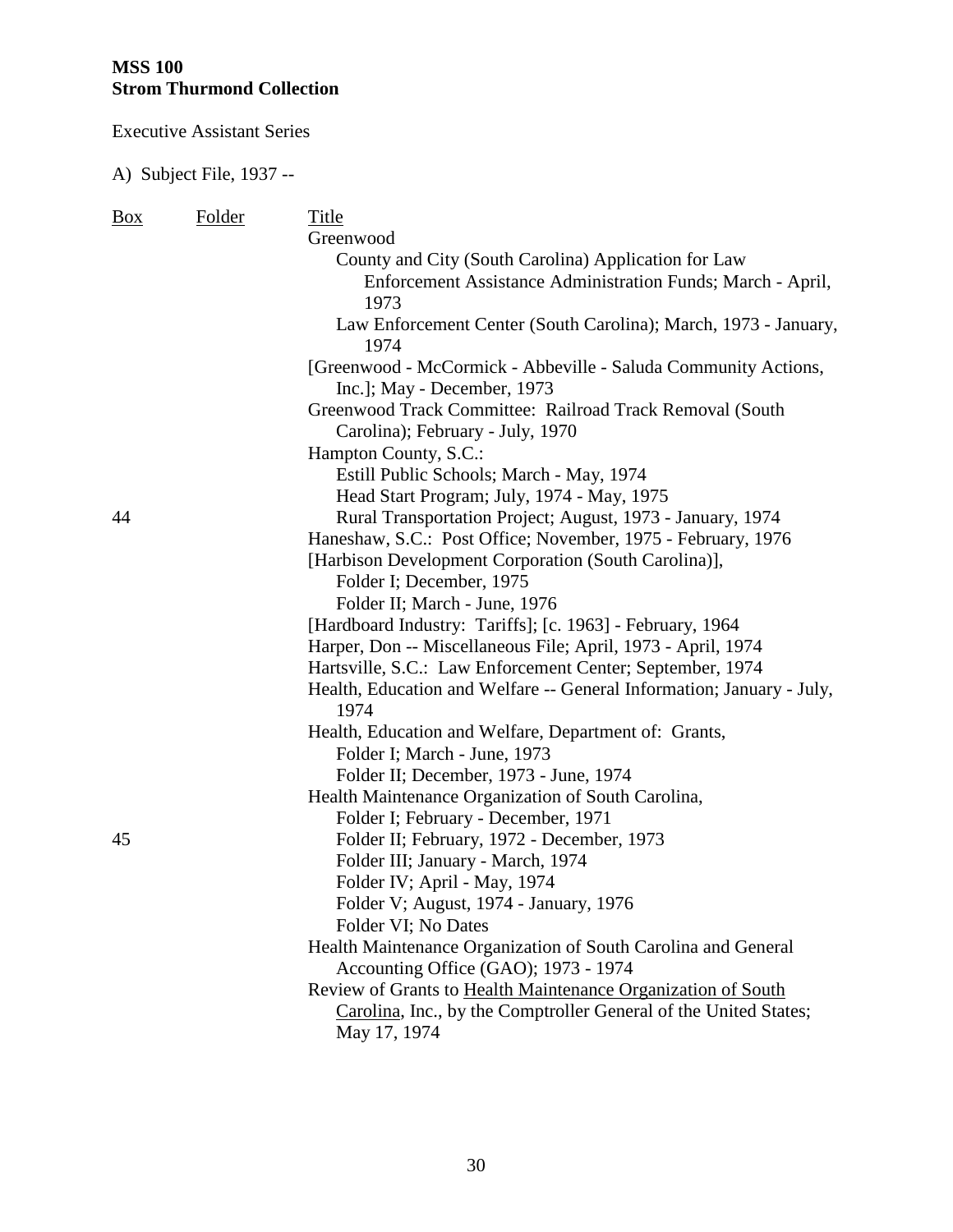Executive Assistant Series

| <u>Box</u> | Folder | Title                                                               |
|------------|--------|---------------------------------------------------------------------|
| 45         |        | Health Planning, National Guidelines for,                           |
|            |        | Folder I; October 28 - November 23, 1977                            |
| 46         |        | Folder II; November 28 - December 14, 1977                          |
|            |        | Folder III; December 15, 1977 - January 9, 1978                     |
|            |        | Folder IV; January 9 - May 3, 1978                                  |
|            |        | Health Systems Agencies; November, 1974 - December, 1977            |
|            |        | Health Systems Plan #5 for South Carolina Health Service Area III,  |
|            |        | Fiscal Year 1982 - 1986,                                            |
|            |        | Folder I; June 14, 1982                                             |
|            |        | Folder II; June 14, 1982                                            |
|            |        | Heliport Study for Minelant Department of the Navy, S.E. Division,  |
|            |        | Naval Facilities Eng. Command (Charleston, S.C.); [1971]            |
|            |        | Hilton Head Island Bridge (James F. Byrnes Bridge) Disaster         |
|            |        | (Beaufort County, S.C.); March - August, 1974                       |
|            |        | Hilton Head Island, S.C.; January, 1973 - June, 1974                |
| 47         |        | Home Energy Assistance Program: 1983 - 1984 Projects; April -       |
|            |        | December, 1981                                                      |
|            |        | Horry County, S.C.:                                                 |
|            |        | Beaches -- Windy Hill, Cherry Strove, and Atlantic -- Water and     |
|            |        | Sewer Projects; May, 1972 - November, 1973                          |
|            |        | Horry Telephone Company; February - May, 1972                       |
|            |        | I - 20 Extension to Coast; April, 1972                              |
|            |        | City of Myrtle Beach; December 1973                                 |
|            |        | City of Myrtle Beach's Water and Sewer System; November, 1971       |
|            |        | - March, 1972                                                       |
|            |        | Town of <b>Surfside Beach's</b> Sewer Project; August, 1972 - June, |
|            |        | 1973                                                                |
|            |        | Housing and Urban Development,                                      |
|            |        | Folder I; March, 1971 - March, 1973                                 |
|            |        | Folder II; April - June, 1973                                       |
|            |        | Folder III; July - December, 1973                                   |
|            |        | Folder IV; April - May, 1974                                        |
|            |        | Housing and Urban Development, Department of: Grants,               |
|            |        | Folder I; February - December, 1973                                 |
| 48         |        | Folder II; January, 1974 - May, 1978                                |
|            |        | Status of Water and Sewer Grants for South Carolina]; December,     |
|            |        | 1971                                                                |
|            |        | [Immigration Problems]; October, 1975 - May, 1978                   |
|            |        | Industry Procurement for South Carolina; 1982 - 1983                |
|            |        | Interior, Department of the: Grants; April, 1973 - March, 1978      |
|            |        | International Hydrolines, Inc.; February - December, 1973           |
|            |        |                                                                     |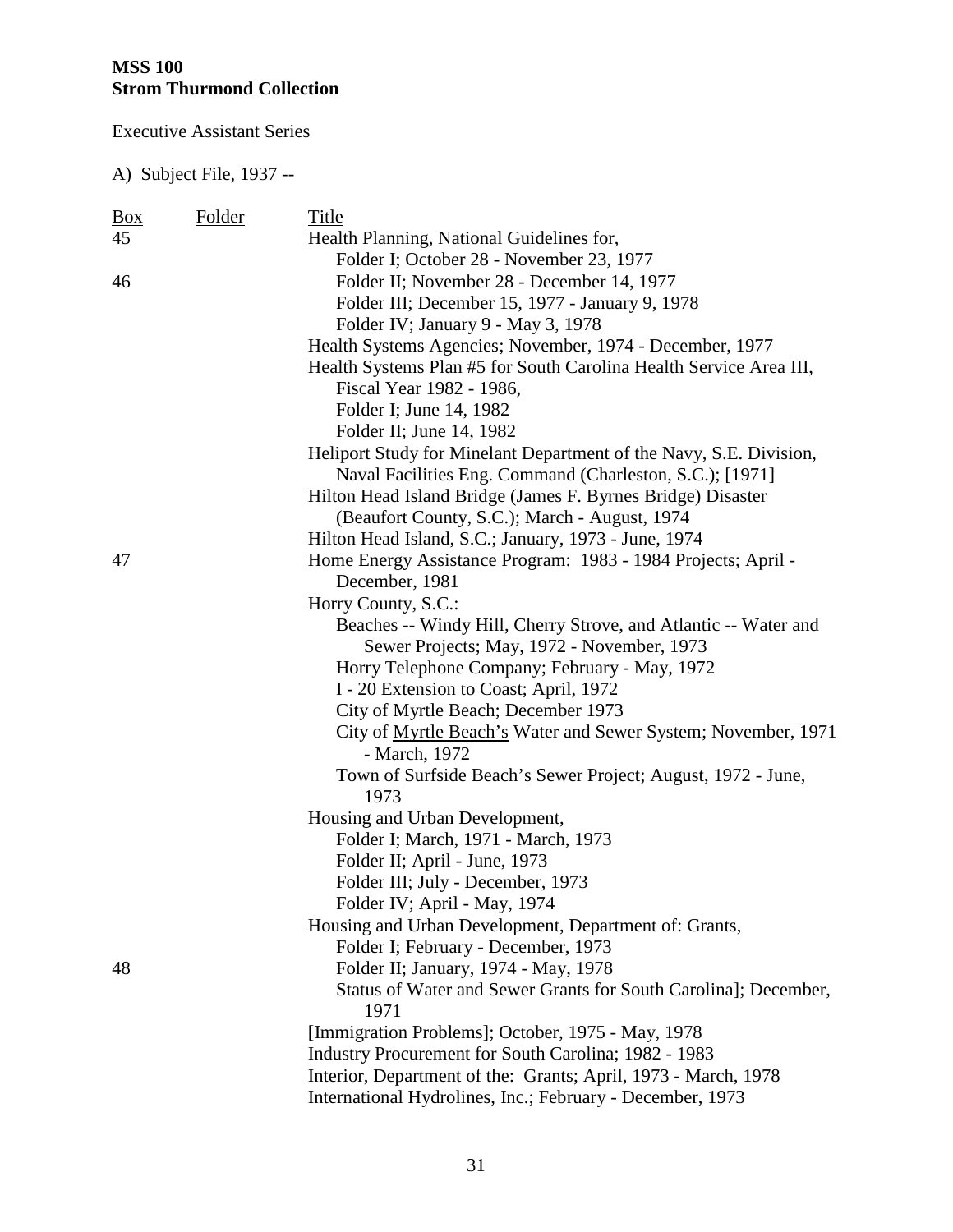Executive Assistant Series

| <u>Box</u> | <b>Folder</b>            | Title                                                            |
|------------|--------------------------|------------------------------------------------------------------|
| 48         |                          | Investors Action Resource Association, Inc. (Rock Hill, S.C.);   |
|            | October - December, 1977 |                                                                  |
|            |                          | James Island Bridge (Charleston, S.C.),                          |
|            |                          | Folder I; October, 1969 - January, 1971                          |
|            |                          | Folder II; May, 1972 - September, 1975                           |
|            |                          | Folder III; October, 1975 - December, 1976                       |
|            |                          | Jasper County, S.C.:                                             |
|            |                          | Hardeeville Recreation Park; June - November, 1971               |
|            |                          | Low-Rent Housing; September, 1972                                |
| 49         |                          | Kershaw County, S.C.:                                            |
|            |                          | Camden's Fire Department; January - February, 1972               |
|            |                          | Camden's Sewer System; April, 1972                               |
|            |                          | Cassatt Water Company, Inc.; June, 1975 - April, 1976            |
|            |                          | Cassatt Water System; May, 1973 - July, 1975                     |
|            |                          | Town of Kershaw's Sewage Project; May, 1969 - January, 1974      |
|            |                          | Kitani Foundation; January, 1976 - December, 1982                |
|            |                          | Labor:                                                           |
|            |                          | Occupational Safety and Health Administration; November, 1970 -  |
|            | December, 1973           |                                                                  |
|            |                          | Unionism; November, 1972 - March, 1973                           |
|            |                          | Lake Hartwell Project (Georgia and South Carolina),              |
|            |                          | Folder I; May, 1977 - October, 1978                              |
|            |                          | Folder II; February 13, 1979                                     |
| 50         |                          | Folder III; February 15, 1979 - March, 1979                      |
|            |                          | Folder IV; April, 1979 - October, 1980                           |
|            |                          | Lake John Robinson Project (South Carolina),                     |
|            |                          | Folder I; May, 1966 - June, 1975                                 |
|            |                          | Folder II; February - April, 1976                                |
|            |                          | Folder III; May - July, 1976                                     |
|            |                          | Lamar, S.C.:                                                     |
|            |                          | [Technical Assistance Grant]; May, 1974                          |
|            |                          | Water and Sewage Project; May - June, 1974                       |
|            |                          | [Lancaster County School District (South Carolina)]; No Date     |
|            |                          | Lancaster County, S.C.:                                          |
|            |                          | Lancaster Housing Authority; July, 1970 - January, 1972          |
|            |                          | Lancaster's Water and Sewer Project; April. 1970 - January, 1973 |
|            |                          | Lander College (Greenwood, S.C.): Title X Funds; September -     |
|            | December, 1975           |                                                                  |
| 51         |                          | Laurens, S.C.: Low-Rent Housing; June, 1970 - September, 1972    |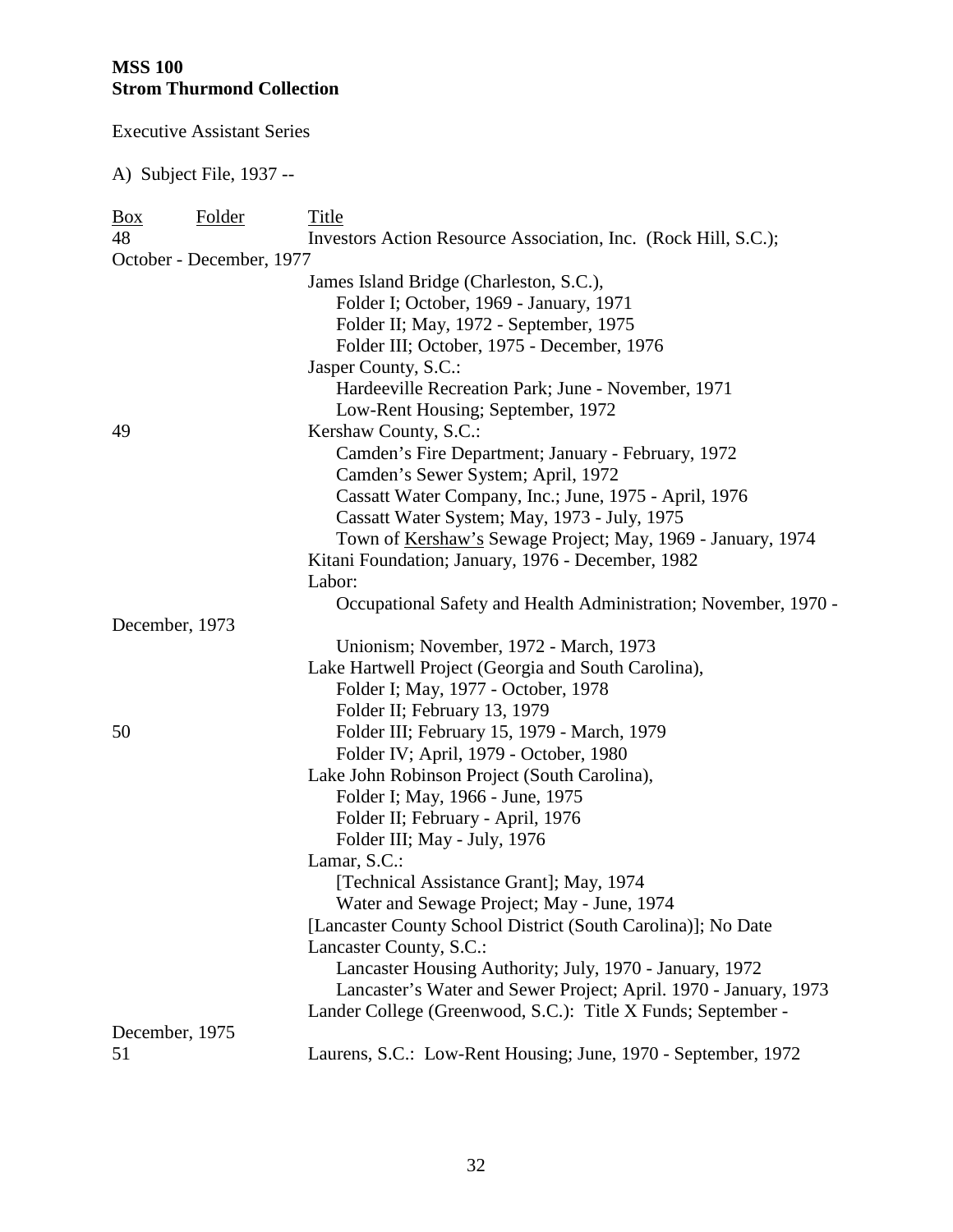Executive Assistant Series

| $\frac{Box}{angle}$ | Folder | Title                                                                    |
|---------------------|--------|--------------------------------------------------------------------------|
| 51                  |        | Laurens County, S.C.:                                                    |
|                     |        | Clinton                                                                  |
|                     |        | Housing Authority; August, 1970 - April, 1974                            |
|                     |        | Leased Housing; September - November, 1974                               |
|                     |        | Railroad Track Removal; January, 1971 - May, 1972                        |
|                     |        | Little River and Reedy Fork Creek; April, 1972 - March, 1975             |
|                     |        | Memorial Home for the Aging; February, 1972                              |
|                     |        | Mims Manor Housing Project (Clinton); November, 1971 -                   |
|                     |        |                                                                          |
|                     |        | August, 1972                                                             |
|                     |        | Rabon Creek Water Company, Inc.; May, 1972 - May, 1974                   |
|                     |        | Law Enforcement Assistance Administration; October, 1973 - June,<br>1978 |
|                     |        | Lee County, S.C.:                                                        |
|                     |        | Lee County Courthouse; April - September, 1972                           |
|                     |        | Lee County Courthouse -- Alternations and Additions; July, 1972          |
|                     |        | Low-Rent Housing; September, 1972                                        |
|                     |        | Legal Matters: Requests; October, 1962 - September, 1973                 |
|                     |        | Lexington County, S.C.:                                                  |
|                     |        | Cayce's Water and Sewer System; June, 1972                               |
|                     |        | Leesville -- Water Service; May - June, 1972                             |
|                     |        | <b>Lexington County</b>                                                  |
|                     |        | Library; January - February, 1972                                        |
|                     |        | School #4; March - April, 1972                                           |
|                     |        | Springdale's Sewer System; February - September, 1972                    |
| 52                  |        | West Columbia's Sewer System; August, 1972                               |
|                     |        | West Columbia's Water Projects; March - December, 1972                   |
|                     |        | Lexington County Water and Sewer Authority (South Carolina);             |
|                     |        | March, 1972 - December, 1973                                             |
|                     |        | Little River Development Plan (McCormick County, S.C.): Master           |
|                     |        | Plan; 1974                                                               |
|                     |        | [Little River Development Plan: Environmental Impact Statement for       |
|                     |        | Clark Hill Authority, McCormick County, South Carolina]; March,          |
|                     |        | 1975                                                                     |
|                     |        | Little River Development Plan (Clark Hill Lake, Georgia and South        |
|                     |        | Carolina): Environmental Statement; August, 1975                         |
|                     |        | Little River Development Plan (Clark Hill Lake, Georgia and South        |
|                     |        | Carolina): Final Environmental Impact Statement,                         |
|                     |        | Folder I; February, 1976 and May, 1976                                   |
|                     |        | Folder II; February, 1976                                                |
|                     |        | Little River Development Plan (Clark Hill Lake, Georgia and South        |
|                     |        | Carolina): Statement of Findings; February, 1976                         |
|                     |        |                                                                          |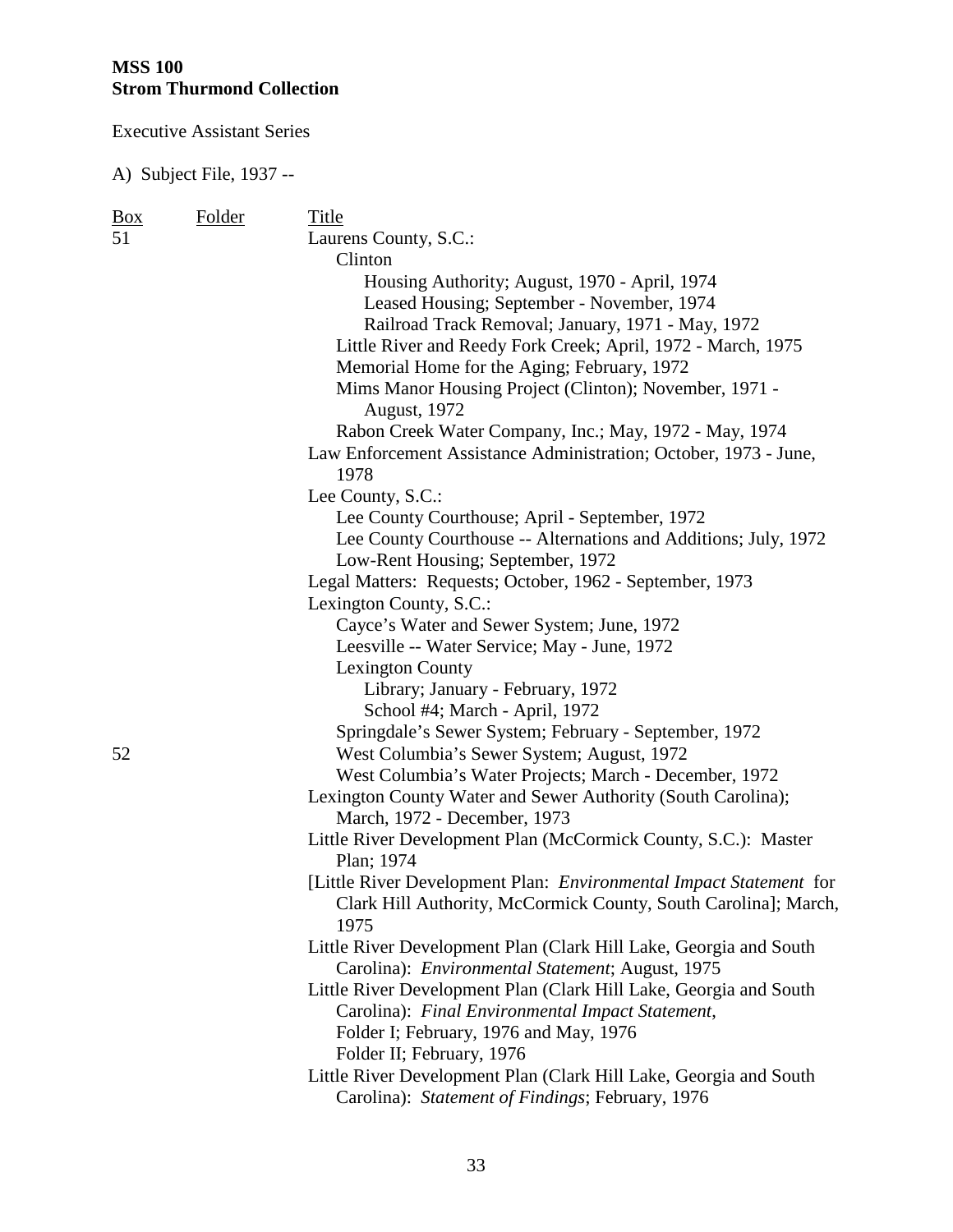Executive Assistant Series

| <b>Box</b> | Folder | Title                                                                                                                             |
|------------|--------|-----------------------------------------------------------------------------------------------------------------------------------|
| 52         |        | [Low Country Regional Planning Council (South Carolina): Project                                                                  |
|            |        | Notifications]; August - October, 1973                                                                                            |
|            |        | Lynchburg Water Project (South Carolina); June, 1970 - December,<br>1971                                                          |
| 53         |        | [Major Congressional Actions]; 1965 - 1977                                                                                        |
|            |        | [Manning, S.C.: Water and Sewer Systems]; February, 1973 - June,<br>1974                                                          |
|            |        | Marcy Corporation; February - May, 1974                                                                                           |
|            |        | Marion County, S.C.:                                                                                                              |
|            |        | [Economic Development Administration Application to Expand<br>Water and Sewer Facilities in the Town of Mullins];                 |
|            |        | December, 1971 - June, 1972                                                                                                       |
|            |        | Mullins Housing Authority; November, 1971 -September, 1972<br>Town of Mullins' Water and Sewer Project; April - December,<br>1973 |
|            |        | Rural Community Water Company of Marion; November, 1971 -                                                                         |
|            |        | March, 1972                                                                                                                       |
|            |        | Town of Sellers' Water and Sewer Project; March - September,                                                                      |
|            |        | 1972                                                                                                                              |
|            |        | Marlboro County, S.C.:                                                                                                            |
|            |        | Bennettsville                                                                                                                     |
|            |        | Housing Authority; July, 1971 - July, 1972                                                                                        |
|            |        | Post Office Building; May, 1971 - March, 1972                                                                                     |
|            |        | McCroll Housing Authority; March, 1971 - September, 1972                                                                          |
|            |        | McCroll's Water and Sewer Project; October, 1972                                                                                  |
|            |        | Wallace Water Company; June, 1972                                                                                                 |
|            |        | McCormick, S.C.: Water and Sewer Systems; April, 1973                                                                             |
|            |        | <b>McCormick County</b>                                                                                                           |
|            |        | Development Board (South Carolina); January - March, 1972                                                                         |
|            |        | Housing for Aging, Inc. (South Carolina); October, 1973                                                                           |
|            |        | Neighborhood Facilities Grant (South Carolina); September, 1972                                                                   |
|            |        | Public Schools (South Carolina); May - June, 1972                                                                                 |
|            |        | Vocational Educational Facility (South Carolina); January, 1972 -<br>January, 1974                                                |
|            |        | Vocational Educational Facility (South Carolina): Title X Funds;<br>October - December, 1975                                      |
|            |        | McCormick County, S.C.: Clark Hill; 1964 - January, 1974                                                                          |
|            |        | Medical University of South Carolina:                                                                                             |
|            |        | Clinical and Science Building; November, 1971 - June, 1973                                                                        |
|            |        | Dental School; April - May, 1972                                                                                                  |
|            |        | Eye Clinic; March, 1972                                                                                                           |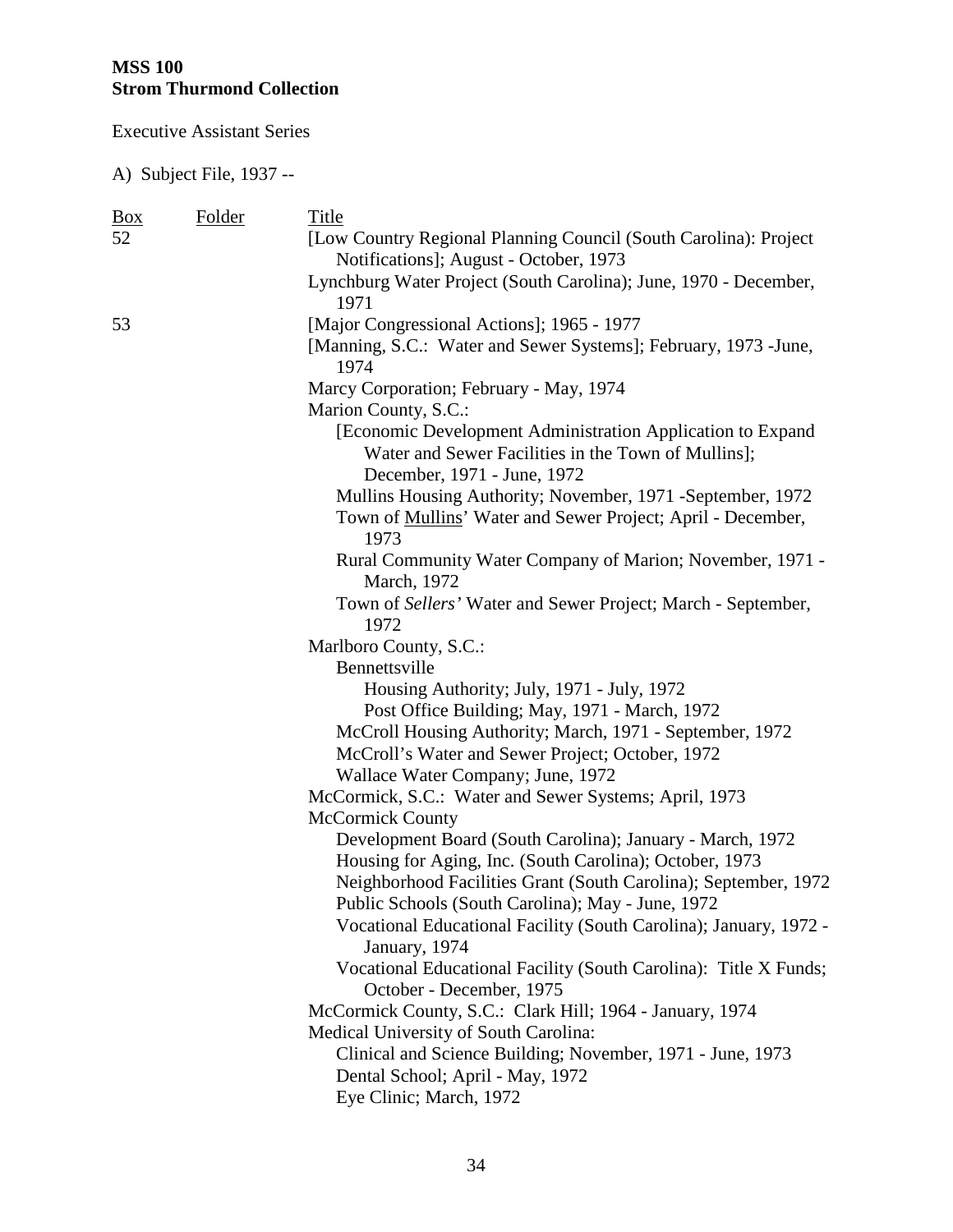Executive Assistant Series

| <b>Box</b> | <b>Folder</b> | Title                                                               |
|------------|---------------|---------------------------------------------------------------------|
|            |               | Medical University of South Carolina, cont.                         |
| 54         |               | Grants; February, 1980 - February, 1983                             |
|            |               | Spinal Cord Injury Research Center; August - October, 1973          |
|            |               | Megals Rural Health Association, Inc. (Edgefield, S.C.): Grant      |
|            |               | Application; April, 1978                                            |
|            |               | [Metropolitan / Local Government Relations]; 1969 - September, 1977 |
|            |               | [Mid-Carolina Council on Alchoholism:]                              |
|            |               | [Annual Report 1974 - 1975],                                        |
|            |               | Folder I; 1974 - 1975                                               |
|            |               | Folder II; 1974 - 1975                                              |
|            |               | [Correspondence],                                                   |
|            |               | Folder I; October, 1974 - June 6, 1975                              |
|            |               | Folder II; June 7 - 14, 1975                                        |
| 55         |               | Folder III; June 16, 1975 - June, 1976                              |
|            |               | Midlands Community Action Agency, Inc. (Columbia, S.C.):            |
|            |               | Title X Funds; September - October, 1975                            |
|            |               | Midvale Steel Company; 1980                                         |
|            |               | [Military Construction Projects in South Carolina]; December, 1977  |
|            |               | Military Requests; 1978 - 1979                                      |
|            |               | Mirex (Pesticide Control for Imported Fireants): Aerial Spraying in |
|            |               | Horry County, S.C.; September - October, 1973                       |
|            |               | Morris College (Sumter, S.C.):                                      |
|            |               | Student Aid; 1969 - 1972                                            |
|            |               | Title X Funds; August, 1974 - October, 1975                         |
|            |               | Murrells Inlet Navigation Project (Georgetown County, S.C.),        |
|            |               | Folder I; November 6, 1975                                          |
|            |               | Folder II; November 18, 1975 - September, 1977                      |
|            |               | Myrtle Beach Air Force Base (South Carolina): Jet Port              |
|            |               | Title X Funds; July, 1974 - December, 1975                          |
| 56         |               | [Names of People Who Would Be Helpful to South Carolina]            |
|            |               | Colleges]; March, 1972 - December, 1973                             |
|            |               | Nancy Thurmond's Orthopaedic and Research Hospital,                 |
|            |               | Folder I; December, 1978 - March, 1980                              |
|            |               | Folder II; March, 1980                                              |
|            |               | Folder III; April - August, 1980                                    |
|            |               | National Center for Statistical Analysis of Highway Operations;     |
|            |               | August - October, 1973                                              |
|            |               | National Demonstration Water Project / Beaufort - Jasper            |
|            |               | Comprehensive Health Services, Inc. (South Carolina); July, 1972    |
|            |               | - June, 1974                                                        |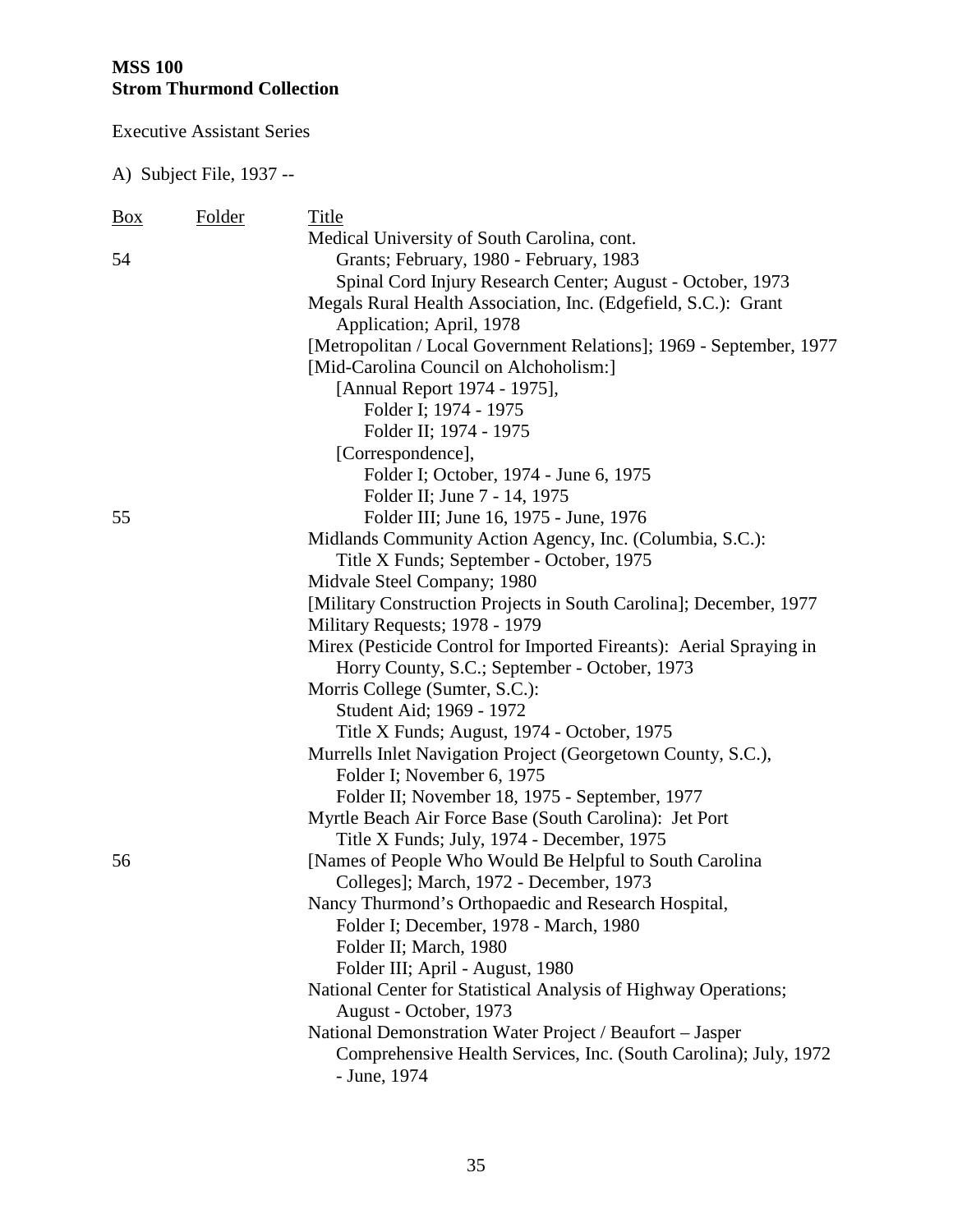Executive Assistant Series

| $\frac{Box}{}$ | Folder | Title                                                                                                                                                   |
|----------------|--------|---------------------------------------------------------------------------------------------------------------------------------------------------------|
| 56             |        | [National Federation of Independent Business]; December, 1975 -<br>January, 1976                                                                        |
|                |        | National Republican Senatorial Campaign Committee; March - April,<br>1974                                                                               |
|                |        | National Republican Senatorial Committee; November, 1976 - April,<br>1977                                                                               |
|                |        | National Security, Issue Development Series, No. 7 (Republican<br>National Committee); June, 1968                                                       |
|                |        | Navy Department: [Contract to Build Runway at Shaw Air Force<br>Base in Sumter, S.C.]; [No Date]                                                        |
|                |        | Newberry College (Newberry, S.C.): Wessels Library; February -<br>May, 1972                                                                             |
|                |        | Newberry, S.C.: Scott's Creek -- [Army Corps of Engineers Report on<br>Flooding Conditions]; November, 1972 - September, 1973<br>Newberry County, S.C.: |
|                |        | Civil Defense; January - March, 1972                                                                                                                    |
|                |        | Town of Little Mountain's Water and Sewer Project; April - July,<br>1972                                                                                |
|                |        | Newberry Hospital; April - May, 1972                                                                                                                    |
|                |        | Whitmire Housing Authority; June, 1971 - October, 1972                                                                                                  |
|                |        | Whitmire [Town]; September - October, 1972                                                                                                              |
|                |        | Newberry County Water and Sewer Authority (South Carolina); June,<br>1977                                                                               |
| 57             |        | New Horizons Project; March, 1973 - February, 1976                                                                                                      |
|                |        | News Articles,                                                                                                                                          |
|                |        | Folder I; November - Decmeber, 1979                                                                                                                     |
|                |        | Folder II; January 4 - February 8, 1980                                                                                                                 |
|                |        | Folder III; February 9 - 29, 1980                                                                                                                       |
|                |        | Folder IV; March 2 - 19, 1980                                                                                                                           |
|                |        | Folder V; March 20 - April 14, 1980                                                                                                                     |
|                |        | Folder VI; April 16, 1980 - May, 1980                                                                                                                   |
| 58             |        | News Releases for Grants and Proposals;                                                                                                                 |
|                |        | December, 1973                                                                                                                                          |
|                |        | January, 1974                                                                                                                                           |
|                |        | February, 1974                                                                                                                                          |
|                |        | March 1 - 22, 1974                                                                                                                                      |
|                |        | March 25 - 29, 1974                                                                                                                                     |
|                |        | April, 1974                                                                                                                                             |
|                |        | May, 1974                                                                                                                                               |
|                |        | June, 1974                                                                                                                                              |
|                |        | New York Fund-raiser; January - June, 1977                                                                                                              |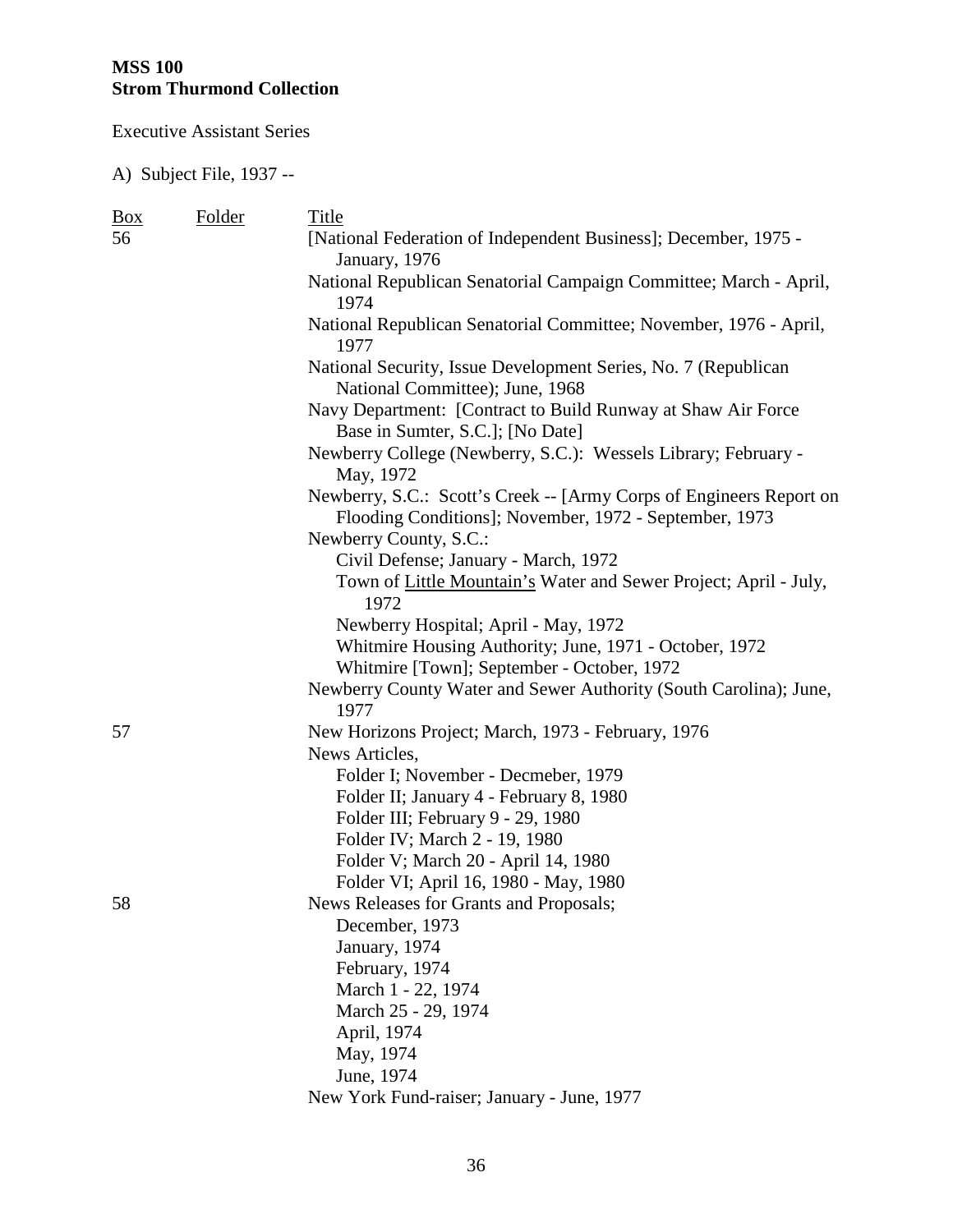Executive Assistant Series

| $\frac{Box}{}$ | Folder | Title                                                                                               |
|----------------|--------|-----------------------------------------------------------------------------------------------------|
| 58             |        | Ninety - Six and Prosperity (South Carolina) Disaster File; December,<br>1973 - January, 1974       |
|                |        | North Augusta, S.C. (Aiken County): Water and Sewer Project; July,<br>1973                          |
|                |        | North Charleston, S.C.: Title X Funds (Fire Station); September -<br>November, 1975                 |
|                |        | North Myrtle Beach, S.C.: Water and Sewage Facilities; May, 1973<br>Oconee County, S.C.:            |
|                |        | National Council on Engineering Examiners; October, 1972 -<br>April, 1974                           |
| 59             |        | Reclassification of the Streams,                                                                    |
|                |        | Folder I; May 4 - June 5, 1978                                                                      |
|                |        | Folder II; June 5, 1978                                                                             |
|                |        | Folder III; June 6 - 20, 1978                                                                       |
|                |        | Walhalla Housing Authority; November, 1970 - September, 1972                                        |
|                |        | Westminister Right to Read Program; February - August, 1972                                         |
|                |        | Westminister - Westfield Apartments; August, 1971 - September,<br>1972                              |
|                |        | Office of Economic Opportunity; June, 1973 - March, 1974                                            |
|                |        | Office of Economic Opportunity in South Carolina; May, 1973 -<br>February, 1974                     |
|                |        | Office of Minority Business Enterprise -- Commerce; June, 1973 -<br>May, 1974                       |
|                |        | [Opportunities Industrialization Centers of America, Inc.]; June,<br>1976                           |
| 60             |        | <b>Orangeburg County</b>                                                                            |
|                |        | Consumer Health Council (South Carolina): Proposal for Family<br>Health Center Program; 1973 - 1974 |
|                |        | Family Health Center (South Carolina); October, 1973 -<br>November, 1974                            |
|                |        | Orangeburg Law Enforcement Assistance Administration (South<br>Carolina); 1972 - 1974               |
|                |        | Orangeburg, S.C.:                                                                                   |
|                |        | Action Grant Application For City and County Law Enforcement<br>Complex; 1972                       |
|                |        | City and County Law Enforcement Complex; October -                                                  |
|                |        | November, 1972                                                                                      |
|                |        | Water and Sewer System; February - March, 1972                                                      |
|                |        | Orangeburg County, S.C.:<br>Town of Bowman's Sewer System; March - December, 1971                   |
|                |        | Committee on Poverty; February - August, 1972                                                       |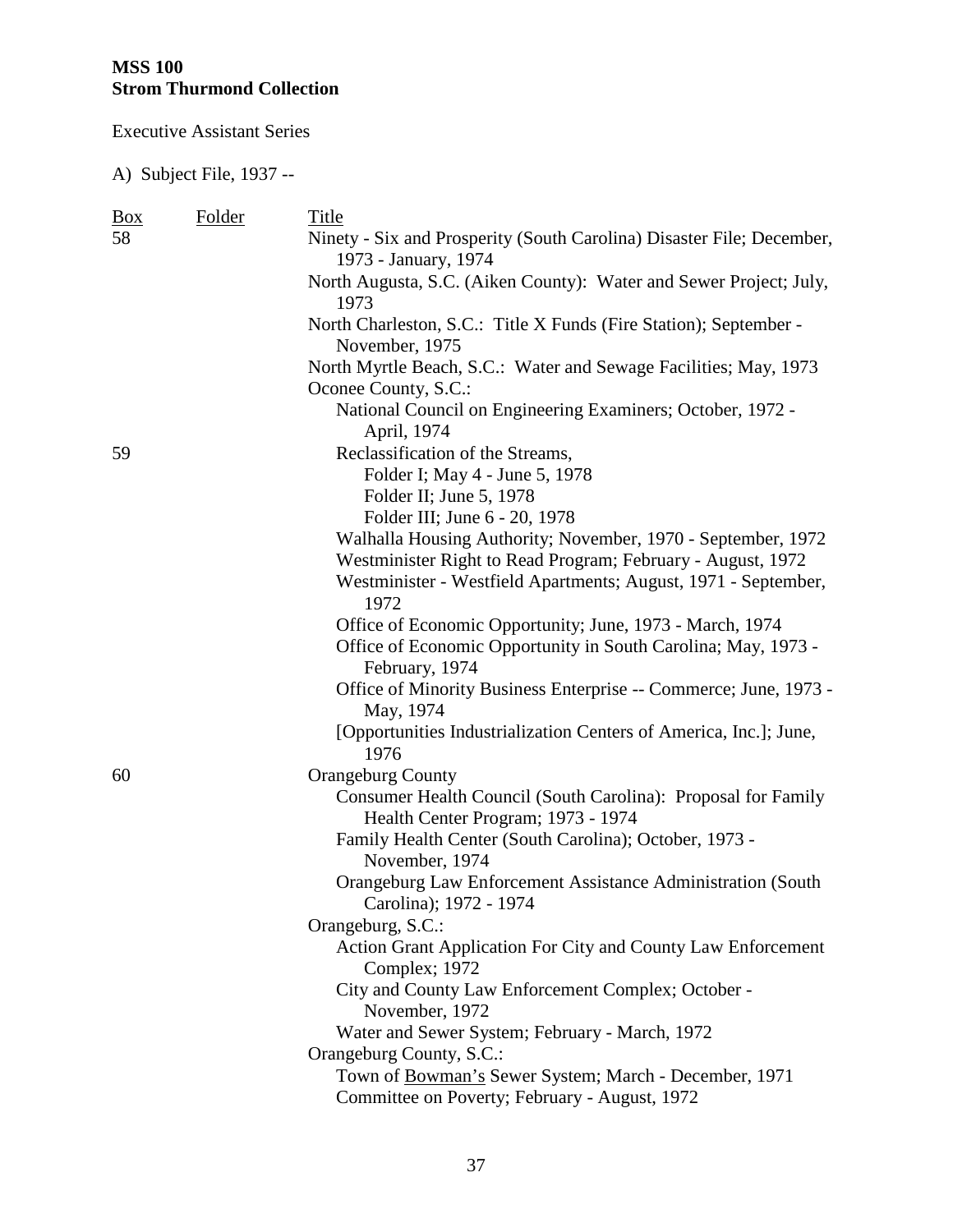Executive Assistant Series

| <b>Box</b> | Folder | Title                                                                       |
|------------|--------|-----------------------------------------------------------------------------|
|            |        | Orangeburg County, S.C., cont.                                              |
| 60         |        | County Consumer Health Council -- Family Health Center                      |
|            |        | Program; March - July, 1972                                                 |
|            |        | Town of <u>North</u> (Housing); March, 1972                                 |
|            |        | Town of Norway's [Farmers Home Administration Loan];                        |
|            |        | October, 1972                                                               |
|            |        | Orangeburg - Calhoun Tech Law Enforcement Assistant Program;<br>1972 - 1974 |
|            |        | Silver Spring Watershed; March - August, 1972                               |
|            |        | Orangeburg Hatchery (South Carolina); April - June, 1973                    |
|            |        | Out - of - State Assistance; 1973                                           |
| 61         |        | Palmer College (Charleston, S.C.): Law Enforcement Assistance               |
|            |        | Administration Funds; May, 1971 - March, 1972                               |
|            |        | Pamplico, S.C.: Sewage Project; May, 1974                                   |
|            |        | Parks, Recreation and Tourism (South Carolina): Grants; January,            |
|            |        | 1980 - October, 1981                                                        |
|            |        | Patriot's Point Development Authority:                                      |
|            |        | [Nuclear Ship "Savannah"],                                                  |
|            |        | Folder I; June, 1958 - December, 1975                                       |
|            |        | Folder II; January - December, 1976                                         |
|            |        | Folder III; January, 1977 - December, 1979                                  |
|            |        | Planning Data For Use of the N.S. Savannah at Patriot's Point,              |
|            |        | South Carolina; July, 1975 - September, 1977                                |
|            |        | Planning Data For Use of the N.S. Savannah at Patriot's Point,              |
|            |        | South Carolina (Draft); July 28, 1975                                       |
| 62         |        | Pawley's Island: [Proposed Development of the Marsh Lands (South            |
|            |        | Carolina)],                                                                 |
|            |        | Folder I; June - December, 1970                                             |
|            |        | Folder II; February, 1971 - August 13, 1971]                                |
|            |        | Folder III; August 16 - 24, 1971                                            |
|            |        | Folder IV; August 25, 1971 - November, 1971                                 |
|            |        | Pee Dee Regional                                                            |
|            |        | Health Systems Agency, Inc. (Florence, S.C.): [Annual]                      |
|            |        | Implementation Plan For South Carolina Health Service Area                  |
|            |        | III For the Period April, 1982 - March, 1983]; February, 1982 -             |
|            |        | March, 1983                                                                 |
|            |        | Health Services District (South Carolina); January, 1975                    |
|            |        | [Hospital (South Carolina) Funding]; February, 1973                         |
|            |        | [Pee Dee Rehabilitation Facility, Inc. (Florence, S.C.)]; [c. 1971] -       |
|            |        | March, 1972                                                                 |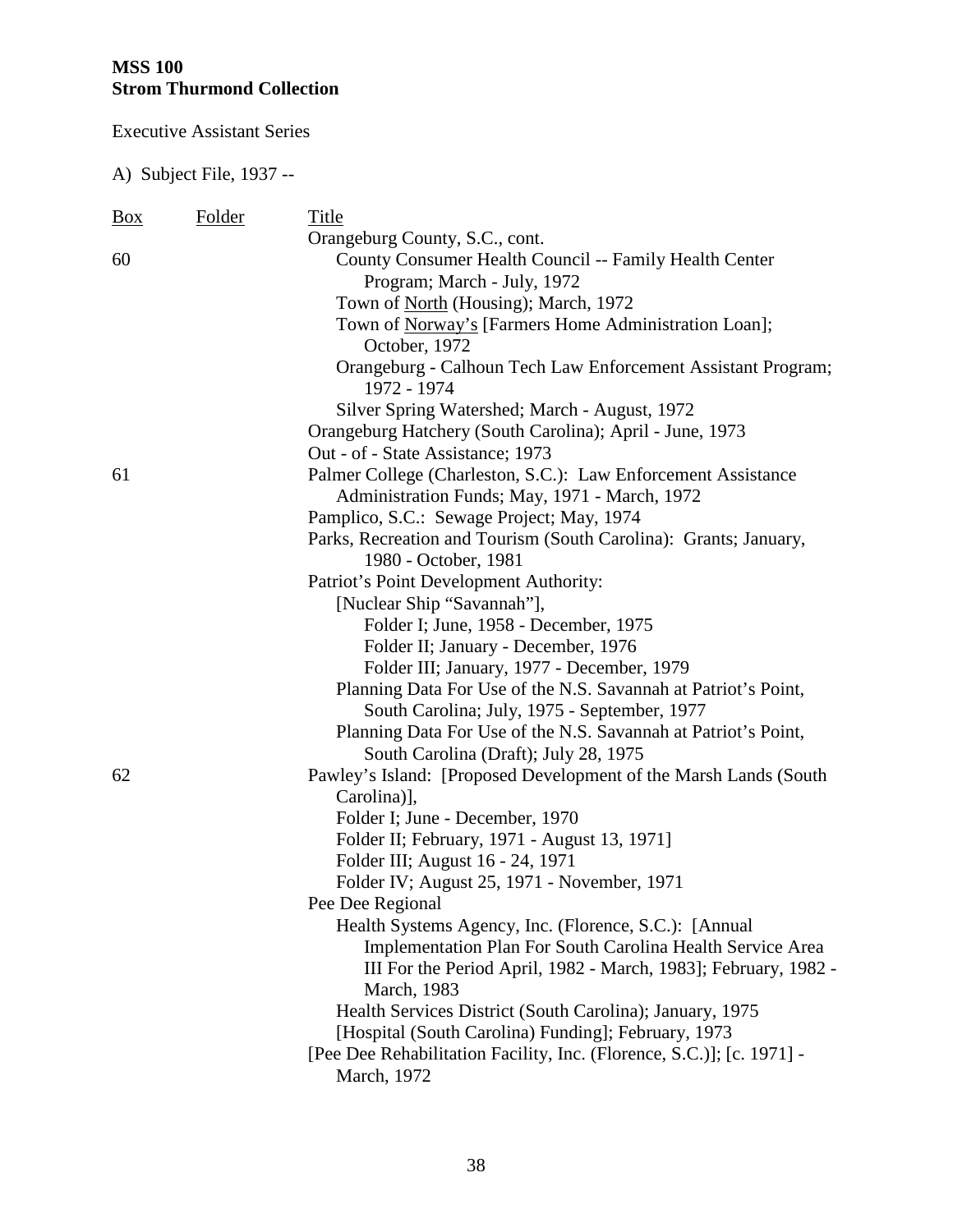Executive Assistant Series

| $\frac{Box}{angle}$ | <b>Folder</b> | Title                                                             |
|---------------------|---------------|-------------------------------------------------------------------|
| 62                  |               | 1978 Perspectives: A Public Opinion Survey of the 1978 South      |
|                     |               | Carolina Political Climate; 1978                                  |
| 63                  |               | Pickens County, S.C.: Easley Housing; September - October, 1972   |
|                     |               | Piedmont Disasters (South Carolina): [Tornados]; May - December,  |
|                     |               | 1973                                                              |
|                     |               | [Postal Service]; February, 1977                                  |
|                     |               | President Ford 1976 Factbook,                                     |
|                     |               | Folder I; 1976                                                    |
|                     |               | Folder II; 1976                                                   |
|                     |               | Prisoners of War; October, 1970 - February, 1971                  |
|                     |               | Public Relations Firms; March - June, 1977                        |
|                     |               | Rabon Creek Watershed Project (South Carolina),                   |
|                     |               | Folder I; November, 1968 - November, 1974                         |
|                     |               | Folder II; December, 1974 - May, 1976                             |
| 64                  |               | Rebellion Road Development Concept Program, Hog Island,           |
|                     |               | Charleston Harbor, South Carolina; August, 1972                   |
|                     |               | Regional Open Space and Recreation Plan / Berkeley - Charleston - |
|                     |               | Dorchester Counties (South Carolina); June, 1972                  |
|                     |               | Richard B. Russell Dam and Lake (Trotters Shoals Dam),            |
|                     |               | Folder I; 1962 - March, 1975                                      |
|                     |               | Folder II; April - September, 1975                                |
|                     |               | Folder III; October, 1975                                         |
|                     |               | Folder IV; November, 1975                                         |
| 65                  |               | Folder V; December, 1975 - March, 1976                            |
|                     |               | Folder VI; April - June, 1976                                     |
|                     |               | Folder VII; July - October, 1976                                  |
|                     |               | Folder VIII; November, 1976 - January, 1977                       |
|                     |               | Folder IX; February, 1977                                         |
|                     |               | Folder X; March 1 - 14, 1977                                      |
| 66                  |               | Folder XI; March 15 - 21, 1977                                    |
|                     |               | Folder XII; March 22 - 25, 1977                                   |
|                     |               | Folder XIII; March 28 - 31, 1977                                  |
|                     |               | Folder XIV; April 1 - 7, 1977                                     |
|                     |               | Folder XV; April 8 - 19, 1977                                     |
|                     |               | Folder XVI; April 20 - 29, 1977                                   |
|                     |               | Folder XVII; May 2 - 20, 1977                                     |
| 67                  |               | Folder XVIII; May 23, 1977 - June, 1977                           |
|                     |               | Folder XIX; July - November, 1977                                 |
|                     |               | Folder XX; December, 1977 - May, 1978                             |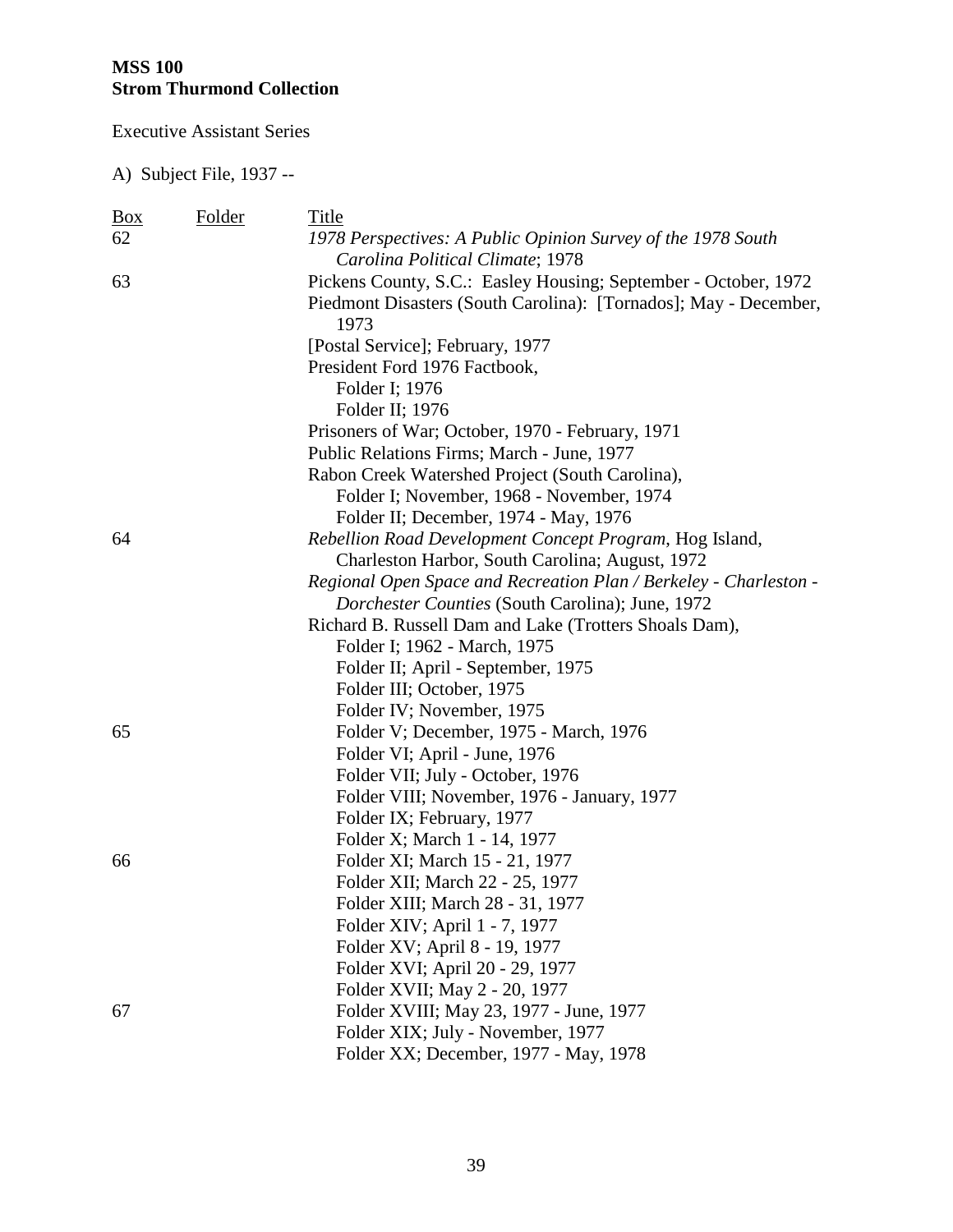Executive Assistant Series

| $\frac{Box}{angle}$ | Folder | Title                                                                            |
|---------------------|--------|----------------------------------------------------------------------------------|
|                     |        | Richard B. Russell Dam and Lake (Trotters Shoals Dam):                           |
| 67                  |        | Contract Between the United States of America and the Georgia                    |
|                     |        | Department of Natural Resources for Recreation Development                       |
|                     |        | ; October 2, 1972                                                                |
|                     |        | Contract Between the United States of America and the South                      |
|                     |        | Carolina Department of Parks, Recreation and Tourism for                         |
|                     |        | Recreation Development; November 6, 1972                                         |
|                     |        | Design Memorandum 3 / General Design Memorandum/                                 |
|                     |        | Supplement No. 1 / Recommendation for Inclusion of Pumped                        |
|                     |        | <i>Storage</i> ; [c. 1976]                                                       |
|                     |        | Final Environmental Impact Statement by the United States Army                   |
|                     |        | Corps of Engineers; May, 1974                                                    |
|                     |        | Final Supplement to Final Environmental Statement on Richard B.                  |
|                     |        | Russell Dam and Lake / Georgia and South Carolina / Pumped                       |
|                     |        | Storage; September, 1976 - March, 1977                                           |
|                     |        | Fish and Wildlife Mitigation Report and Supplement to the Final                  |
|                     |        | Environmental Impact Statement; August, 1980                                     |
|                     |        | Geological and Seismological Evaluation of Earthquake Hazards                    |
|                     |        | at the Richard B. Russell Project,                                               |
|                     |        | Folder I; March and May, 1977                                                    |
| 68                  |        | Folder II; March, 1977                                                           |
|                     |        | Information Papers; October, 1976                                                |
|                     |        | Minutes of Public Hearings at Elbert County High School,                         |
|                     |        | Elberton, Georgia; March, 1976                                                   |
|                     |        | News Articles; September, 1971 - March, 1979                                     |
|                     |        | Richard B. Russell Dam and Lake (Formerly Trotters Shoals Lake),                 |
|                     |        | Presentation on; September, 1975                                                 |
|                     |        | Richard B. Russell Dam and Lake (Trotters Shoals Dam):                           |
|                     |        | The Projected Economic Impact of the Richard B. Russell Dam                      |
|                     |        | and Lake Upon South Carolina; February, 1976                                     |
|                     |        | Reconnaissance Analysis of the Economic Effects of the Economic                  |
|                     |        | Impact of the Richard B. Russell Dam and Lake Upon South<br>Carolina; July, 1975 |
|                     |        | Statements of Findings by the United States Army Corps of                        |
|                     |        | Engineers; April - May, 1976                                                     |
| 69                  |        | Richland County, S.C.:                                                           |
|                     |        | Camp Fornance Housing / Renewal Area,                                            |
|                     |        | Folder I; April, 1969 - October, 1970                                            |
|                     |        | Folder II; January, 1971 - July, 1974                                            |
|                     |        | Folder III; August - September, 1974                                             |
|                     |        | Folder IV; November, 1974 - January, 1976                                        |
|                     |        |                                                                                  |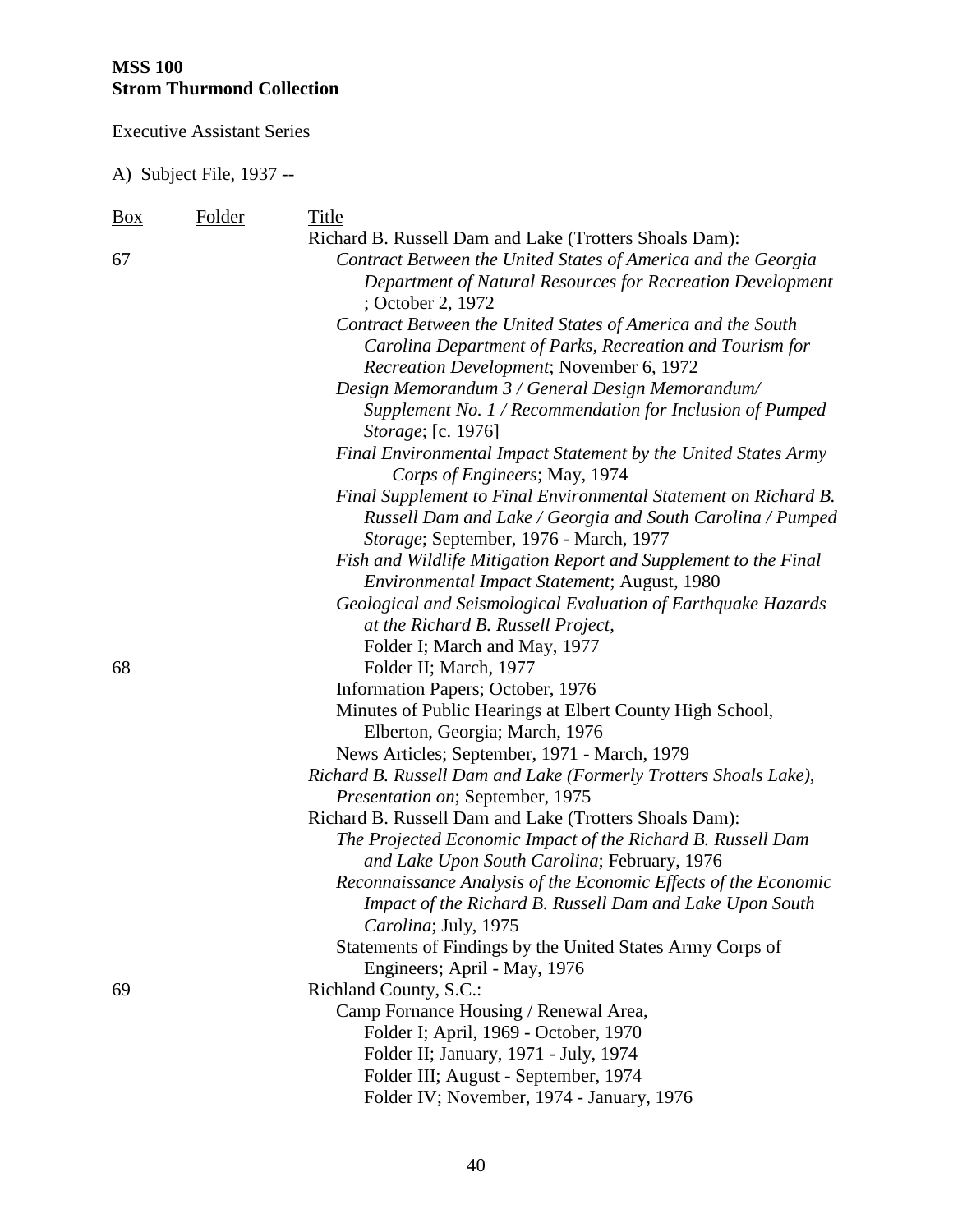Executive Assistant Series

| $\frac{Box}{angle}$ | Folder | Title                                                                   |
|---------------------|--------|-------------------------------------------------------------------------|
|                     |        | Richland County, S.C., cont.                                            |
| 69                  |        | Camp Fornance Housing / Renewal Area -- Final Environmental             |
|                     |        | Impact Statement; June, 1976                                            |
|                     |        | Department of Corrections -- Women's Institution; May - October,        |
|                     |        | 1972                                                                    |
|                     |        | Harbison Development Corporation,                                       |
|                     |        | Folder I; June - October, 1971                                          |
|                     |        | Folder II; November, 1971 - December, 1972                              |
| 70                  |        | Midland Community Action, Inc. (Housing); December, 1971 -<br>May, 1972 |
|                     |        | Proposed Second Medical College; January, 1972 - December,<br>1973      |
|                     |        | Recreational Funds (Labor); May - June, 1972                            |
|                     |        | Richland County Housing Authority; January - June, 1972                 |
|                     |        | South Carolina Add-on Bathroom Facilities; November, 1971 -             |
|                     |        | April, 1972                                                             |
|                     |        | Southeastern Beltway,                                                   |
|                     |        | Folder I; September 1973 - November 1975                                |
|                     |        | Folder II; December 1975 - April 1976                                   |
|                     |        | Southern Educational Communications Association,                        |
|                     |        | Folder I; May, 1971                                                     |
|                     |        | Folder II; July, 1971 - July, 1972                                      |
|                     |        | Veterans Administration Hospital (Columbia),                            |
|                     |        | Folder I; February, 1970 - October, 1971                                |
|                     |        | Folder II; January - November, 1972                                     |
| 71                  |        | Richland Memorial Hospital (Columbia, S.C.); February, 1973             |
|                     |        | The Rising Cost of Living, Issue Development Series, No. 4              |
|                     |        | (Republican National Committee); June, 1968                             |
|                     |        | Rivers and Harbors; February, 1974 - 1976                               |
|                     |        | Rural Communities Federal Aid Seminar; January - March, 1984            |
|                     |        | Rural Development -- United States Department of Agriculture;           |
|                     |        | October, 1972 - April, 1974                                             |
|                     |        | Rural Electrification Administration Information; April, 1971 -         |
|                     |        | January, 1974                                                           |
|                     |        | Rural Health Initiative Operational Grant,                              |
|                     |        | Folder I; June 5, 1978                                                  |
|                     |        | Folder II; June 6, 1978                                                 |
|                     |        | Rural Health Services, Inc. (South Carolina),                           |
|                     |        | Folder I; April - May, 1978                                             |
|                     |        | Folder II; April - May, 1978                                            |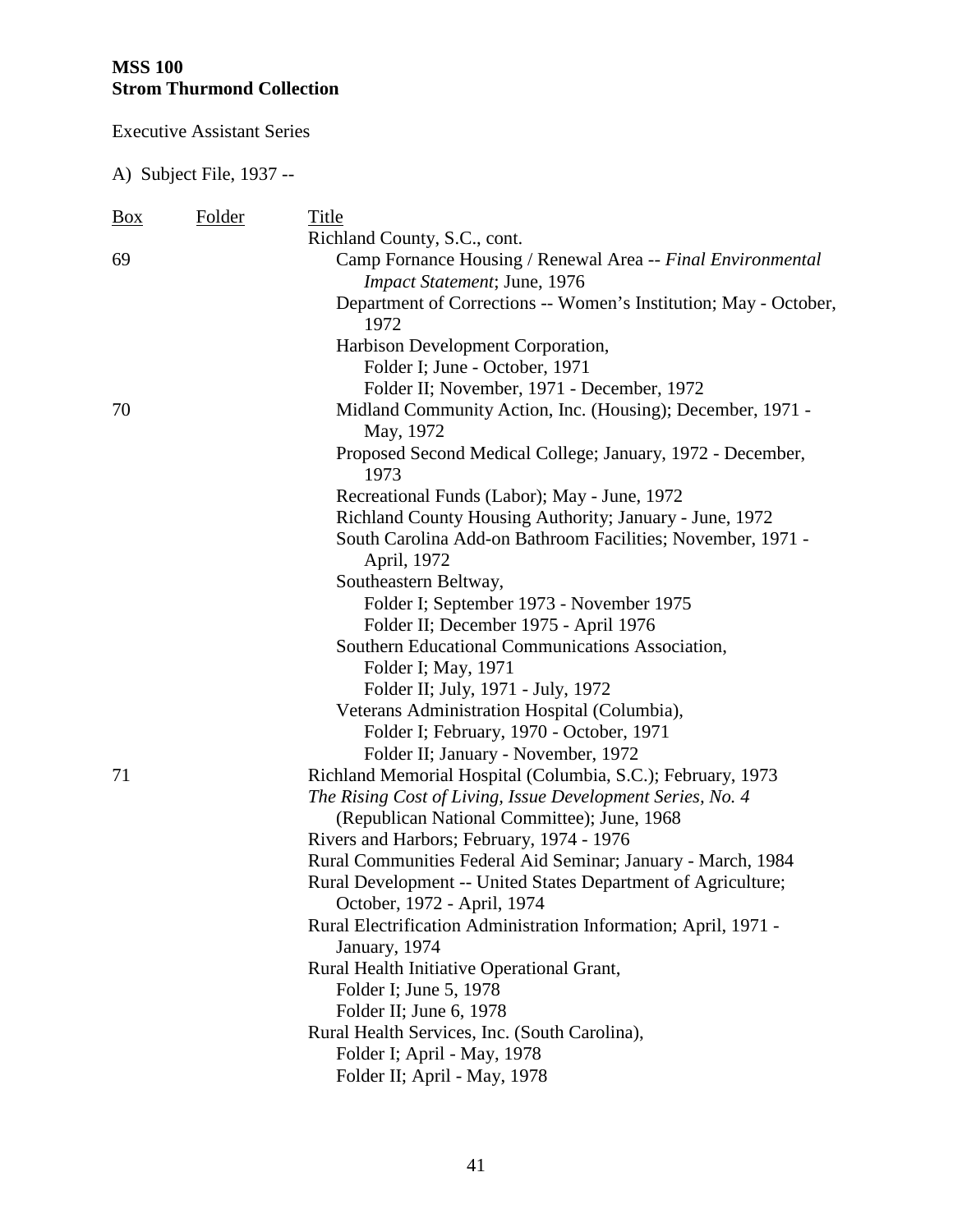Executive Assistant Series

| $\underline{Box}$ | Folder | Title                                                                |
|-------------------|--------|----------------------------------------------------------------------|
| 71                |        | Rural Intern Demonstration Program; February - August, 1981          |
| 72                |        | Saluda County, S.C.:                                                 |
|                   |        | Batesburg - Leesville Housing; May - September, 1972                 |
|                   |        | Town of <b>Saluda's</b> Water and Sewer Project; June, 1972 - March, |
|                   |        | 1973                                                                 |
|                   |        | Santee - Cooper Development (South Carolina),                        |
|                   |        | Folder I; December, 1969 - September, 1971                           |
|                   |        | Folder II; May, 1972 - July, 1973                                    |
|                   |        | Folder III; January - August, 1974                                   |
|                   |        | [Santee - Cooper Project: Environmental Impact Statement];           |
|                   |        | September, 1976                                                      |
|                   |        | Santee - Cooper Swamp,                                               |
|                   |        | Folder I; January 13 - March 18, 1975                                |
|                   |        | Folder II; March 19 - 31, 1975                                       |
|                   |        | Folder III; April 1 - 15, 1975                                       |
| 73                |        | Folder IV; April 16 - June 30, 1975                                  |
|                   |        | Folder V; July 1 - September 30, 1975                                |
|                   |        | Folder VI; October 1 - November 18, 1975                             |
|                   |        | Folder VII; February, 1977 - July, 1980                              |
|                   |        | Santee - Cooper Swamp (South Carolina): The Wilderness Act,          |
|                   |        | Folder I; March - November, 1974                                     |
|                   |        | Folder II; December, 1974 - October, 1975                            |
|                   |        | Santee - Wateree Regional Planning Council (South Carolina);         |
|                   |        | September - December, 1975                                           |
|                   |        | Savannah District, United States Army Corps of Engineers; April -    |
|                   |        | May, 1978                                                            |
|                   |        | Savannah River Plant: [United States Atomic Energy Commission's      |
|                   |        | Ecological Analysis Entitled "Opportunities for Resource             |
|                   |        | Management"]; March, 1974                                            |
| 74                |        | Scots Lakes (Santee Cooper, S.C.); June - July, 1973                 |
|                   |        | Senate Action: Civil Service Employment,                             |
|                   |        | Folder I; 1970 - August, 1971                                        |
|                   |        | Folder II; September, 1971 - April, 1972                             |
|                   |        | Shearon Harris Nuclear Power Plant; December, 1973                   |
|                   |        | Small Business Act; January, 1973 - March, 1974                      |
|                   |        | Small Colleges (South Carolina): Grants,                             |
|                   |        | Folder I; January - December, 1980                                   |
|                   |        | Folder II; February, 1981 - July, 1983                               |
|                   |        | Soil Conservation Service: [Oolenoy River Watershed, South           |
|                   |        | Carolina]; March, 1972 - April, 1973                                 |
|                   |        | Solid Waste Disposal Act; March, 1966 - February, 1970               |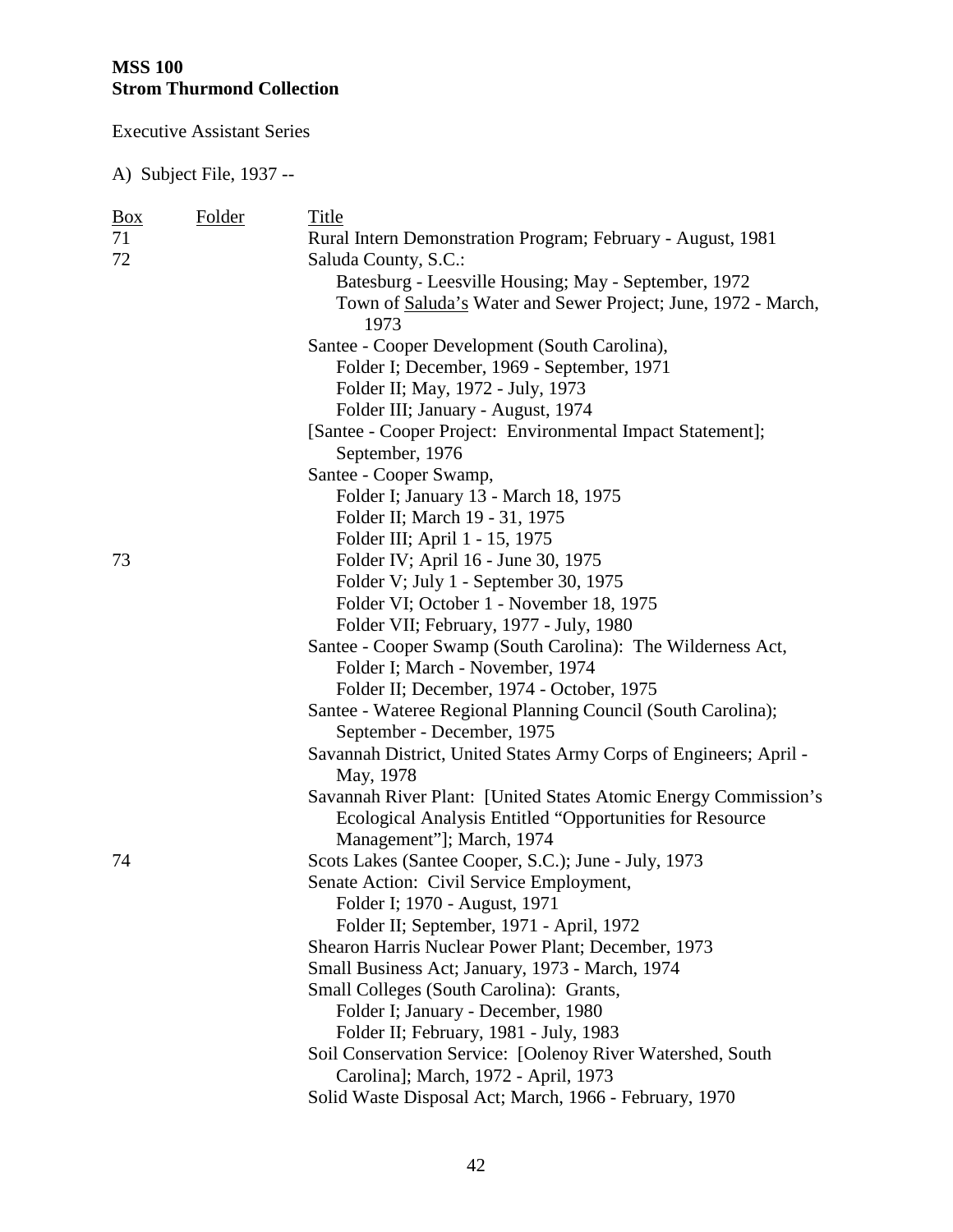Executive Assistant Series

| <b>Box</b> | Folder | Title                                                       |
|------------|--------|-------------------------------------------------------------|
|            |        | South Carolina                                              |
| 74         |        | <b>Adult Corrections Study,</b>                             |
|            |        | Folder I; 1973                                              |
| 75         |        | Folder II; 1973                                             |
|            |        | Folder III; 1973                                            |
|            |        | Appalachian Health Council (Greenville County),             |
|            |        | Folder I; January - November, 1974                          |
|            |        | Folder II; January - March, 1975                            |
|            |        | Bankers Association; April - May, 1978                      |
|            |        | Cities and Towns: Grants,                                   |
|            |        | Folder I; February - August, 1981                           |
|            |        | Folder II; September, 1981                                  |
|            |        | Coastal Council: Rules and Regulations; October - December, |
|            |        | 1977                                                        |
|            |        | Coastal Management Program; March, 1979                     |
|            |        | Coherent Sea Grant Program,                                 |
|            |        | Volume One; April, 1974                                     |
| 76         |        | Volume Two; April, 1974                                     |
|            |        | Colleges and Universities: Grants; May - September, 1984    |
|            |        | Commission for Farm Workers,                                |
|            |        | Folder I; June - October, 1971                              |
|            |        | Folder II; January, 1972 - May, 1974                        |
|            |        | [Commission for Farm Workers Annual Report]; 1972           |
|            |        | Commission for Farm Workers, Inc.: Proposal for Fiscal Year |
|            |        | 1973 - 1974; October, 1973                                  |
|            |        | Comprehensive Offender Rehabilitation Program; June - July, |
|            |        | 1973                                                        |
|            |        | Counties: Grants; 1980 - 1981                               |
|            |        | Department of                                               |
|            |        | Corrections: Title X Funds; September, 1975 - January, 1976 |
|            |        | Health and Environmental Control; June, 1973 - March, 1974  |
|            |        | [Health and Environmental Control]; October, 1977 - April,  |
|            |        | 1978                                                        |
| 77         |        | Parks, Recreation and Tourism; May, 1974                    |
|            |        | Youth Services; August - November, 1975                     |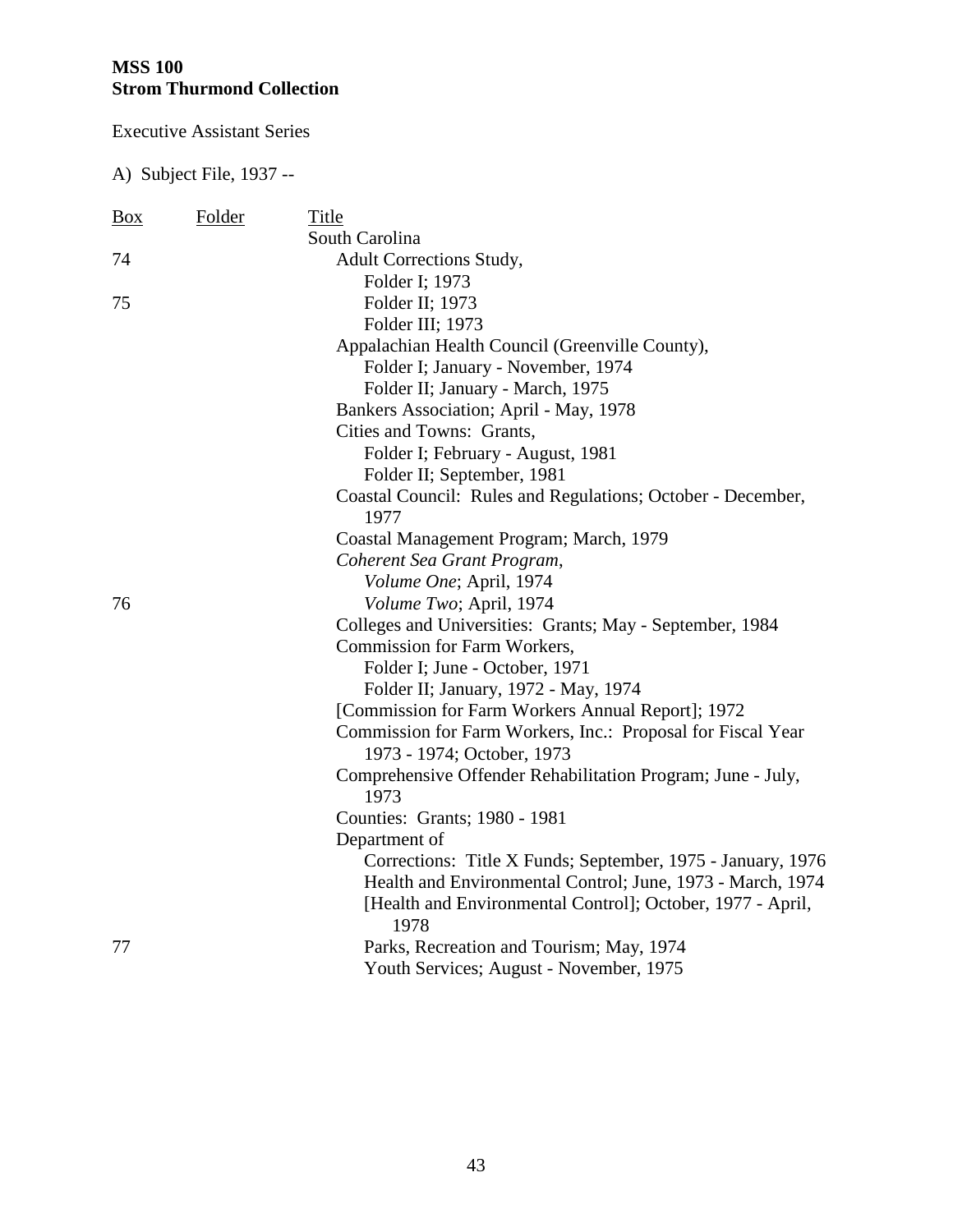Executive Assistant Series

| <b>Box</b> | Folder | Title                                                                                       |
|------------|--------|---------------------------------------------------------------------------------------------|
|            |        | South Carolina, cont.                                                                       |
|            |        | Department of:                                                                              |
| 77         |        | Youth Services: Deinstitutionalization of Status Offenders,                                 |
|            |        | Part I; 1975                                                                                |
|            |        | Part II; 1975                                                                               |
|            |        | Part III; 1975                                                                              |
|            |        | Part IV; 1975                                                                               |
|            |        | Part V; 1975                                                                                |
|            |        | Disasters (February 1973 / 1974); February, 1973 - January, 1974                            |
| 78         |        | Electric and Gas Company; 1981 - 1982                                                       |
|            |        | General Assembly Legislative Audit Council; January, 1977 -<br>February, 1982               |
|            |        | General Assembly Legislative Audit Council, Management and                                  |
|            |        | Performance Review of the Medicaid Program in South                                         |
|            |        | Carolina; January - February, 1982                                                          |
|            |        | [Gospel Workshop, Inc.: Proposal for Funding a Community Anti-                              |
|            |        | Crime Program]; 1977                                                                        |
|            |        | Grants:                                                                                     |
|            |        | Loans and Projects; August - December, 1983                                                 |
|            |        | Miscellaneous; April, 1978 - June, 1982                                                     |
|            |        | Human Services Demonstration Project; December, 1982 -                                      |
|            |        | January, 1983                                                                               |
|            |        | Human Services Demonstration Project Resource Directory; 1983                               |
| 79         |        | [South Carolina]:                                                                           |
|            |        | List of Grants by Counties and State List; [No Date]                                        |
|            |        | List of Projects Pending by Districts and Projects Completed by<br>Districts; October, 1972 |
|            |        | List of Some Things Thurmond Has Helped Obtain for Citizens of                              |
|            |        | South Carolina Counties and Statewide Projects of Particular                                |
|            |        | Interest; [No Date]                                                                         |
|            |        | Local Issues (Newspaper Articles)]; April, 1978                                             |
|            |        | Mental Retardation; August, 1972                                                            |
|            |        | Petroleum Council: Arguments in Support of Natural Gas                                      |
|            |        | Decontrol; February, 1983                                                                   |
|            |        | [Preapplications Summary for Fiscal Year 1978 (Office of the                                |
|            |        | Governor)]; November - December, 1977                                                       |
|            |        | Public Service Authority -- Applications Pending Before the                                 |
|            |        | Federal Power Commission; July, 1975                                                        |
|            |        | Public Service Authority: [Bonds Issued to Finance Proposed                                 |
|            |        | Georgetown Steam Plant]; April, 1971 -March, 1973                                           |
|            |        |                                                                                             |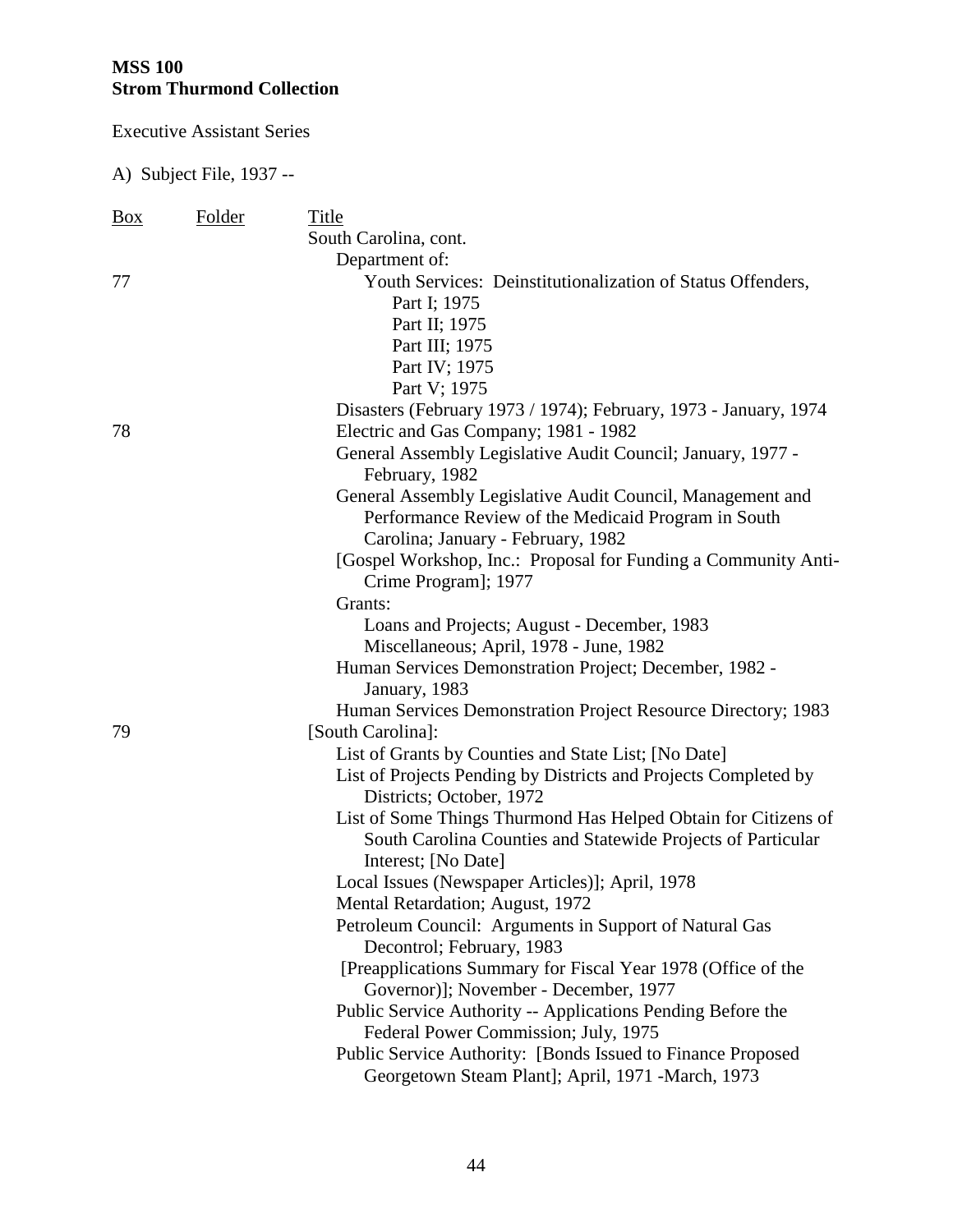Executive Assistant Series

| Box | Folder | Title                                                                                          |
|-----|--------|------------------------------------------------------------------------------------------------|
|     |        | South Carolina, cont.                                                                          |
| 79  |        | Reorganization Commission: Human Services Demonstration                                        |
|     |        | Project (Washington Meeting); February, 1978                                                   |
|     |        | Resources Development Corporation (Spartanburg, S.C.),                                         |
|     |        | Folder I; January - November, 1973                                                             |
| 80  |        | Folder II; December, 1973 - January, 1974                                                      |
|     |        | Folder III; February, 1974                                                                     |
|     |        | Folder IV; March - April, 1974                                                                 |
|     |        | Folder V; May, 1974                                                                            |
|     |        | Folder VI; June - August, 1974                                                                 |
|     |        | Folder VII; October - December, 1974                                                           |
|     |        | Folder VIII; January - May, 1975                                                               |
| 81  |        | Resources Development Corporation: [Comprehensive Mobile                                       |
|     |        | Health Program]; October, 1973                                                                 |
|     |        | Resources Development Corporation (Spartanburg, S.C.)                                          |
|     |        | [Manual]; December, 1972 - November, 1973                                                      |
|     |        | Resources Development Corporation (Spartanburg, S.C.):                                         |
|     |        | Proposal for Planning Funds; September, 1972                                                   |
|     |        | [Resources Development Corporation (SCRDC)],                                                   |
|     |        | Folder I; 1974                                                                                 |
|     |        | Folder II; 1974                                                                                |
|     |        | Resources Development Corporation (Spartanburg, S.C.):                                         |
|     |        | <b>SCRDC / SCOMPAC Joint Qualification Statement,</b>                                          |
|     |        | Folder I; [c. 1974]                                                                            |
|     |        | Folder II; [c. 1974]                                                                           |
|     |        | Title X Funds; September - December, 1975                                                      |
| 82  |        | Resources Development Corporation's 1976 Grant Package,                                        |
|     |        | Folder I; September, 1975                                                                      |
|     |        | Folder II; September, 1975                                                                     |
|     |        | Society for Autistic Children; February, 1971 - May, 1972<br>State College (Orangeburg, S.C.): |
|     |        |                                                                                                |
|     |        | Student Aid; November, 1971 - June, 1972<br>Title X Funds; September - October, 1975           |
|     |        | State Development Board; February, 1974                                                        |
|     |        | State Office of Economic Opportunity: Title X Funds; October -                                 |
|     |        | November, 1975                                                                                 |
|     |        | [State Ports Authority]; July - September, 1973                                                |
|     |        | [Student Aid Fund]; April, 1963                                                                |
|     |        | Technical Schools: Grants; March, 1980 - December, 1981                                        |
|     |        | [Tourism]; March, 1976 - March, 1978                                                           |
|     |        | Universities: Grants; January - December, 1980                                                 |
|     |        |                                                                                                |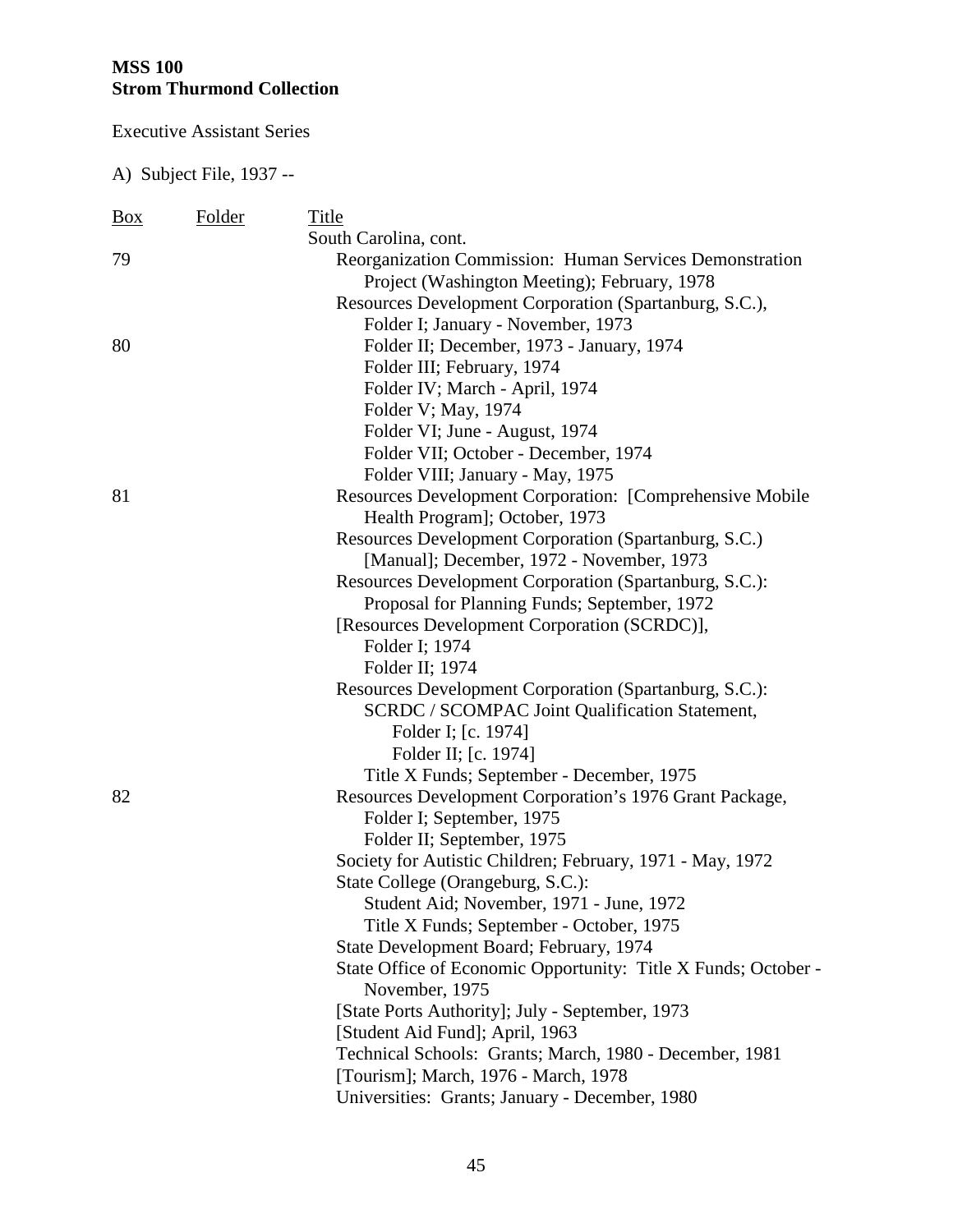Executive Assistant Series

| <b>Box</b> | Folder | Title                                                               |
|------------|--------|---------------------------------------------------------------------|
|            |        | South Carolina: Used Grants,                                        |
| 82         |        | A - B; 1978 - 1979                                                  |
|            |        | $C$ ; 1978 - 1979                                                   |
| 83         |        | D - G; 1978 - 1979                                                  |
|            |        | H - L; 1978 - 1979                                                  |
|            |        | M - P; 1978 - 1979                                                  |
|            |        | R : 1978 - 1979                                                     |
|            |        | S - Y; 1978 - 1979                                                  |
|            |        | South Tyger Watershed (South Carolina): Lake John A. Robinson       |
|            |        | Project; May, 1976 - July, 1978                                     |
|            |        | Southern Airways Merger; [c. 1977]                                  |
|            |        | [Southern Regional Council: Events at Orangeburg, South Carolina    |
|            |        | (Racial Incident)]; February, 1968                                  |
|            |        | Spartanburg City - County Alcohol and Drug Abuse Commission         |
|            |        | (South Carolina); April - May, 1972                                 |
|            |        | Spartanburg, S.C.:                                                  |
|            |        | A Comprehensive Plan for the Spartanburg Urban Area; 1975 -<br>1980 |
|            |        | [Congress of Racial Equality's Proposed Job Training Program];      |
|            |        | August - September, 1972                                            |
|            |        | [Education Grant for Spartanburg Tech]; June, 1973                  |
|            |        | Environmental Education Act; April - July, 1972                     |
|            |        | [Law Enforcement Assistance Administration Grant for Police]        |
|            |        | Cadet Program]; February - August, 1972                             |
| 84         |        | New Town,                                                           |
|            |        | Folder I; March, 1972 - December, 1973                              |
|            |        | Folder II; January, 1974 - October, 1975                            |
|            |        | School District No. 5 -- ["Early Career Opportunity" Project];      |
|            |        | February - April, 1972                                              |
|            |        | Spartanburg Model Cities; February, 1971 - November, 1972           |
|            |        | Spartanburg County, S.C.:                                           |
|            |        | Town of Chesnee's Low-Rent Housing; December, 1970 -                |
|            |        | September, 1972                                                     |
|            |        | Defense Civil Preparedness Agency]; December, 1973                  |
|            |        | Town of Enoree's Water and Sewer Facilities; August, 1971 -         |
|            |        | March 1972                                                          |
|            |        | Landrum's Water and Sewer Project; January - March, 1972            |
|            |        | Woodruff Housing Authority; April, 1971 - November, 1972            |
|            |        | Woodruff's Water and Sewer Facilities; April, 1971 - March, 1972    |
|            |        | Special Unemployment Assistance; May - October, 1977                |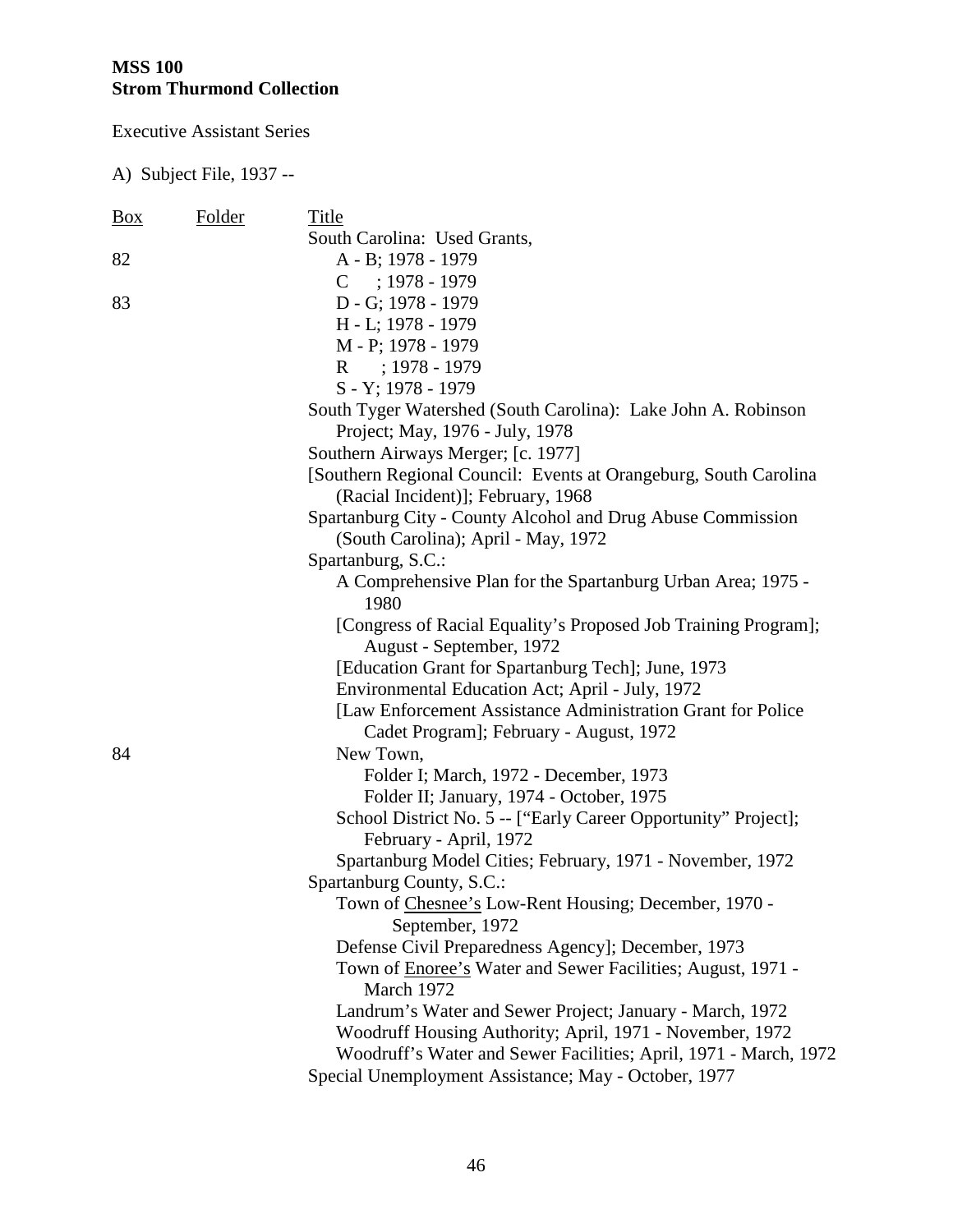Executive Assistant Series

| $\frac{Box}{}$ | <b>Folder</b> | Title                                                                 |
|----------------|---------------|-----------------------------------------------------------------------|
| 84             |               | State Department: [Clemson University College of Architecture's       |
|                |               | Villa in Genoa, Italy]; July, 1973                                    |
|                |               | State Development Board of South Carolina; October, 1982 - March,     |
|                |               | 1983                                                                  |
|                |               | <b>Steno Notes</b>                                                    |
|                |               | [Steve Jones],                                                        |
|                |               | Folder I; February 2 - December, 1978                                 |
| 85             |               | Folder II; December 20, 1978 - October 31, 1979                       |
|                |               | Folder III; November 1, 1979 - August 29, 1980                        |
|                |               | Folder IV; October 11 - December 15, [c. 1980]                        |
|                |               | [Edward (Ted) J. Kinghorn, Jr.),                                      |
|                |               | Folder I; November - December, 1982                                   |
|                |               | Folder II; January, 1983                                              |
|                |               | Folder III; February, 1983                                            |
|                |               | Folder IV; March, 1983                                                |
|                |               | Folder V; April - May, 1983                                           |
| 86             |               | Folder VI; June - July, 1983                                          |
|                |               | Folder VII; August - September 17, 1983                               |
|                |               | [Edward (Ted) J. Kinghorn, Jr.),                                      |
|                |               | Folder VIII; September 19 - 30, 1983                                  |
|                |               | Folder IX; October, 1983                                              |
|                |               | Folder X; November, 1983 - January, 1984                              |
|                |               | [Al Phinney],                                                         |
|                |               | Folder I; January - March, 1981                                       |
|                |               | Folder II; April 14 - May 18, 1981                                    |
| 87             |               | Folder III; May 20 - June 30, 1981                                    |
|                |               | Folder IV; July 2 - August 27, 1981                                   |
|                |               | Folder V; September 1 - 29, 1981                                      |
|                |               | Folder VI; October 1 - November 16, 1981                              |
|                |               | Folder VII; November 17 - December 30, 1981                           |
|                |               | Folder VIII; January 4 - February 23, 1982                            |
|                |               | Folder IX; February 24 - May 3, 1982                                  |
| 88             |               | Folder X; May 5 - June 11, 1982                                       |
|                |               | Folder XI; June 14 - August 9, 1982                                   |
|                |               | St. Phillips Island (Beaufort County, S.C.): [Proposed Bridge Across] |
|                |               | Station Creek to St. Phillips Island],                                |
|                |               | Folder I; December, 1973 - December, 1974                             |
|                |               | Folder II; April, 1975 - November, 1977                               |
|                |               | Summerville, S.C.: Tornado Disaster; May, 1974                        |
|                |               | Sumter Area Technical College (South Carolina): Title X Funds;        |
|                |               | May, 1974 - October, 1975                                             |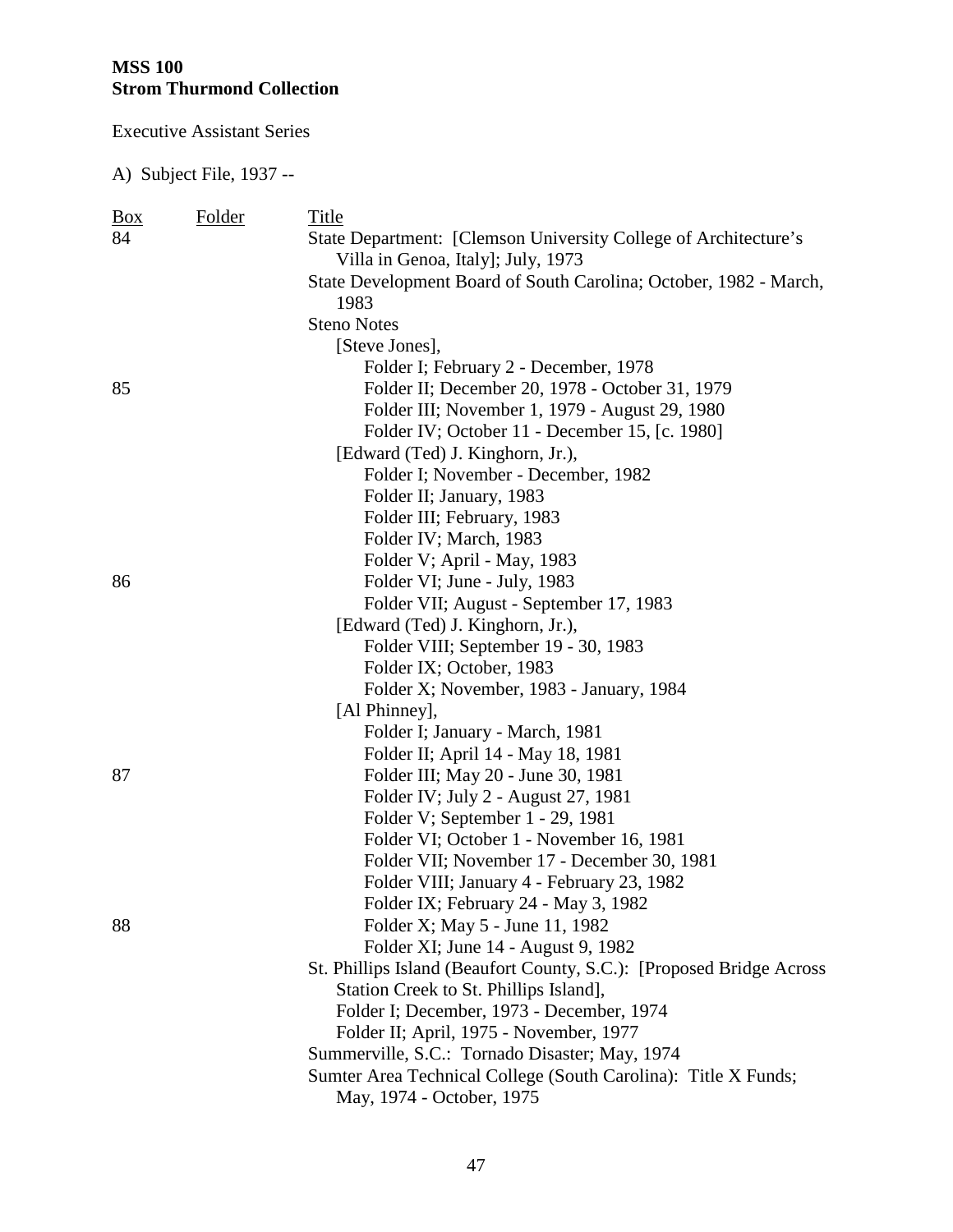Executive Assistant Series

| $\frac{Box}{}$ | Folder | Title                                                                       |
|----------------|--------|-----------------------------------------------------------------------------|
| 88             |        | Sumter County, S.C.: Oakland Plantation; December, 1971 - February,<br>1972 |
|                |        | Sumter - Santee Water Regional Planning Council (South Carolina);           |
|                |        | January - May, 1973                                                         |
|                |        | [Supplementary Fiscal Assistance Act of 1978]; April - June, 1978           |
|                |        | Telegrams,                                                                  |
|                |        | Folder I; January, 1979                                                     |
|                |        | Folder II; February 2 - 13, 1979                                            |
| 89             |        | Folder III; February 14 - 28, 1979                                          |
|                |        | Folder IV; March 1 - 12, 1979                                               |
|                |        | Folder V; March 14 - 20, 1979                                               |
|                |        | Folder VI; March 21 - 30, 1979                                              |
|                |        | Folder VII; April 2 - 6, 1979                                               |
|                |        | Folder VIII; April 9 - 18, 1979                                             |
| 90             |        | Folder IX; April 19 - 30, 1979                                              |
|                |        | Folder X; May 1 - 11, 1979                                                  |
|                |        | Folder XI; May 14 - 21, 1979                                                |
|                |        | Folder XII; May 22 - 31, 1979                                               |
|                |        | Folder XIII; June 1 - 7, 1979                                               |
|                |        | Folder XIV; June 8 - 14, 1979                                               |
|                |        | Folder XV; June 15, 1979                                                    |
| 91             |        | Folder XVI; June 18 - 21, 1979                                              |
|                |        | Folder XVII; June 22 - 29, 1979                                             |
|                |        | Folder XVIII; July 2 - 3, 1979                                              |
|                |        | Folder XIX; July 5 - 9, 1979                                                |
|                |        | Folder XX; July 10 - 19, 1979                                               |
|                |        | Folder XXI; July 20 - 31, 1979                                              |
|                |        | Folder XXII; August 1 - 8, 1979                                             |
| 92             |        | Folder XXIII; August 9 - 16, 1979                                           |
|                |        | Folder XXIV; August 17 - 21, 1979                                           |
|                |        | Folder XXV; August 22 - 31, 1979                                            |
|                |        | Folder XXVI; September 4 - 11, 1979                                         |
|                |        | Folder XXVII; September 12 - 14, 1979                                       |
|                |        | Folder XXVIII; September 17 - 22, 1979                                      |
|                |        | Folder XXIX; September 24 - 26, 1979                                        |
| 93             |        | Folder XXX; September 27, 1979                                              |
|                |        | Folder XXXI; September 28 - 29, 1979                                        |
|                |        | Folder XXXII; October 1 - 4, 1979                                           |
|                |        | Folder XXXIII; October 5 - 17, 1979                                         |
|                |        | Folder XXXIV; October 18 - 31, 1979                                         |
|                |        | Folder XXXV; November 1 - 16, 1979                                          |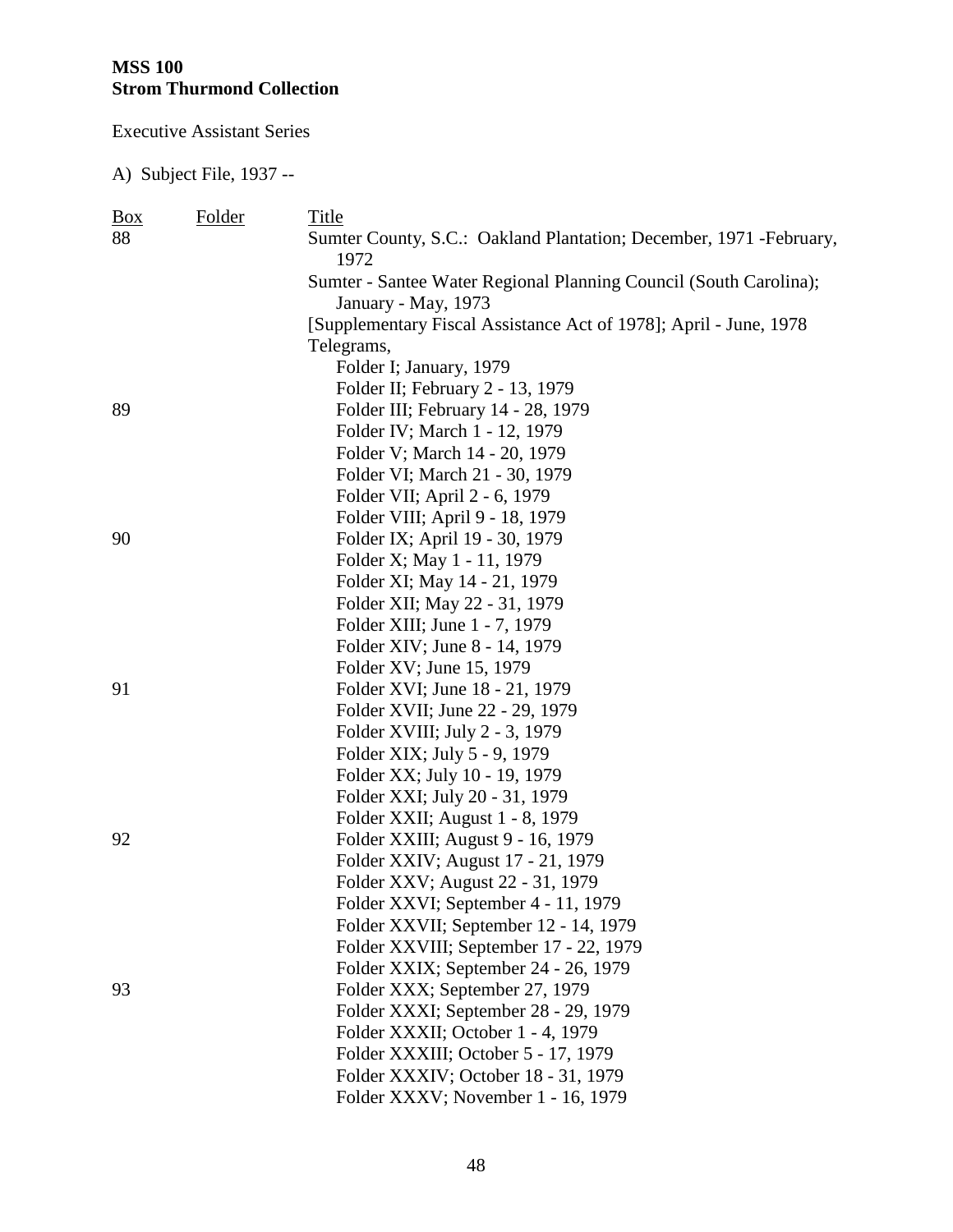Executive Assistant Series

| Box | Folder | Title                                       |
|-----|--------|---------------------------------------------|
|     |        | Telegrams, cont.                            |
| 93  |        | Folder XXXVI; November 19 - 30, 1979        |
| 94  |        | Folder XXXVII; December 3 - 28, 1979        |
|     |        | Folder XXXVIII; January 2 - 31, 1980        |
|     |        | Folder XXXIX; February 1 - 29, 1980         |
|     |        | Folder XL; March 1 - 31, 1980               |
|     |        | Folder XLI; April 1 - 28, 1980              |
|     |        | Folder XLII; May 1 - 30, 1980               |
|     |        | Folder XLIII; June 2 - 27, 1980             |
| 95  |        | Folder XLIV; July 1 - 15, 1980              |
|     |        | Folder XLV; July 16 - 31, 1980              |
|     |        | Folder XLVI; August 1 - 11, 1980            |
|     |        | Folder XLVII; August 12 - 29, 1980          |
|     |        | Folder XLVIII; September 3 - 19, 1980       |
|     |        | Folder XLIX; September 22 - 30, 1980        |
|     |        | Folder L; October 1 - 31, 1980              |
| 96  |        | Folder LI; November 1 - 30, 1980            |
|     |        | Folder LII; December 1 - 24, 1980           |
|     |        | Folder LIII; January 5 - 30, 1981           |
|     |        | Folder LIV; February 2 - 27, 1981           |
|     |        | Folder LV; March 3 - 17, 1981               |
|     |        | Folder LVI; March 18 - 31, 1981             |
|     |        | Folder LVII; April 1 - 15, 1981             |
|     |        | Folder LVIII; April 16 - 30, 1981           |
| 97  |        | Folder LX; May 1 - 12, 1981                 |
|     |        | Folder LXI; May 13 - 29, 1981               |
|     |        | Folder LXII; June 1 - 10, 1981              |
|     |        | Folder LXIII; June 11 - 30, 1981            |
|     |        | Folder LXIV; July 1 - 16, 1981              |
|     |        | Folder LXV; July 17 - 31, 1981              |
|     |        | Folder LXVI; August 3 - 14, 1981            |
|     |        | Folder LXVII; August 17 - 28, 1981          |
|     |        | Folder LXVIII; September 1 - 22, 1981       |
| 98  |        | Folder LXIX; September 23 - 30, 1981        |
|     |        | Folder LXX; October 1 - 8, 1981             |
|     |        | Folder LXXI; October 9 - 29, 1981           |
|     |        | Folder LXXII; November 3 - 30, 1981         |
|     |        | Folder LXXIII; December 1 - 17, 1981        |
|     |        | Folder LXXIV; December 18 - 31, 1981        |
|     |        | Telephone Calls (Strom Thurmond); May, 1977 |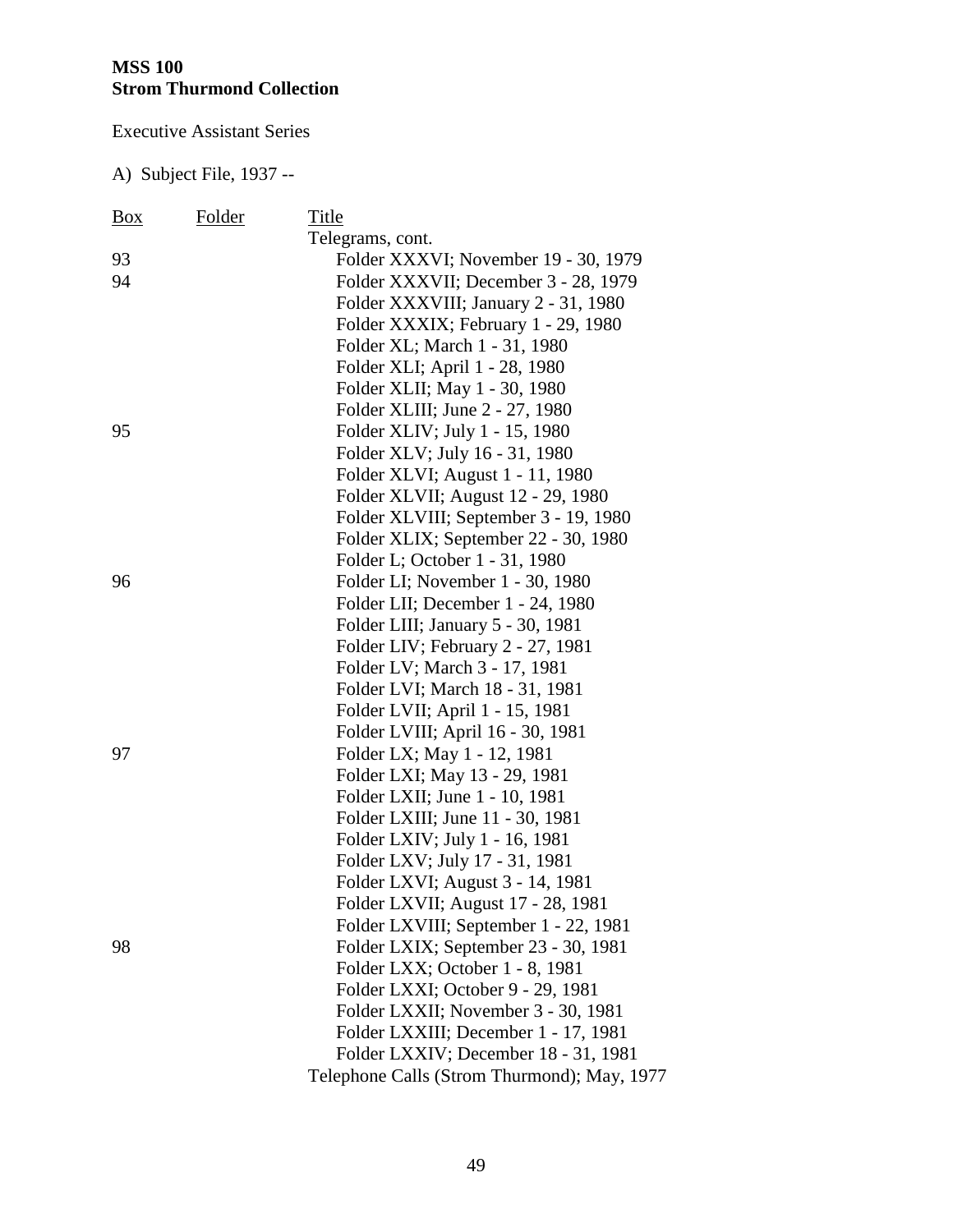Executive Assistant Series

| <u>Box</u> | Folder | Title                                                                                                        |
|------------|--------|--------------------------------------------------------------------------------------------------------------|
| 98         |        | Thank you Letters for the Senator's Assistance,                                                              |
|            |        | Folder I; March, 1973 - June, 1974                                                                           |
| 99         |        | Folder II; July - August, 1974                                                                               |
|            |        | Three Rivers Health Systems Agency (South Carolina); January -                                               |
|            |        | September, 1977                                                                                              |
|            |        | Thurmond                                                                                                     |
|            |        | Quotes; October, 1971 - October, 1976                                                                        |
|            |        | Speaks Committee (Barry Goldwater Campaign):                                                                 |
|            |        | Bank Statements and Checks; October - December, 1964                                                         |
|            |        | Receipts and Bank Statements; January - August, 1966                                                         |
|            |        | Treasurer's Second Period Report; October, 1964                                                              |
|            |        | Title X Funding; June, 1975 - January, 1976                                                                  |
|            |        | Title X Funds: Master List; August - December, 1975                                                          |
|            |        | [Toxic Substances: Assessments and Control of ChemicalProblems];<br>February, 1977                           |
|            |        | Transportation; July, 1973 - June, 1974                                                                      |
|            |        | Tri-County Technical Education Center (Pendleton, S.C.); November,                                           |
|            |        | 1973 - February, 1974                                                                                        |
|            |        | Union, S.C.: Economic Development Administration Application for<br>Water Project; January, 1972 - May, 1973 |
|            |        | Union County, S.C.: [Grant Application]; October, 1973                                                       |
|            |        | United States Department of Agriculture — Forest Service:                                                    |
|            |        | Keowee Unit — Environmental Statement; December, 1973                                                        |
| 100        |        | <b>United States</b>                                                                                         |
|            |        | Department of Commerce: [Business Opportunity Conference];                                                   |
|            |        | July - November, 1983                                                                                        |
|            |        | Department of Labor; April, 1973 - February, 1978                                                            |
|            |        | Senate Sergeant At Arms / Senate Computer Center: [Lists of                                                  |
|            |        | South Carolina Grants]; 1980 - 1981                                                                          |
|            |        | University of South Carolina:                                                                                |
|            |        | Biology Department (Plus Benedict College Biology); October,                                                 |
|            |        | 1971 - June, 1972                                                                                            |
|            |        | Grants,                                                                                                      |
|            |        | Folder I; January 1 - May 22, 1980                                                                           |
|            |        | Folder II; May 23 - July 30, 1980                                                                            |
|            |        | Folder III; August 1 - December 16, 1980                                                                     |
|            |        | Folder IV; May, 1981 - October, 1982                                                                         |
| 101        |        | Regional Drug Program; January, 1971 - May, 1972                                                             |
|            |        | Regional Faculty Program; July, 1971 - July, 1974                                                            |
|            |        | School of Nursing; October, 1941 - July, 1972                                                                |
|            |        | Veterans Program; July - September, 1972                                                                     |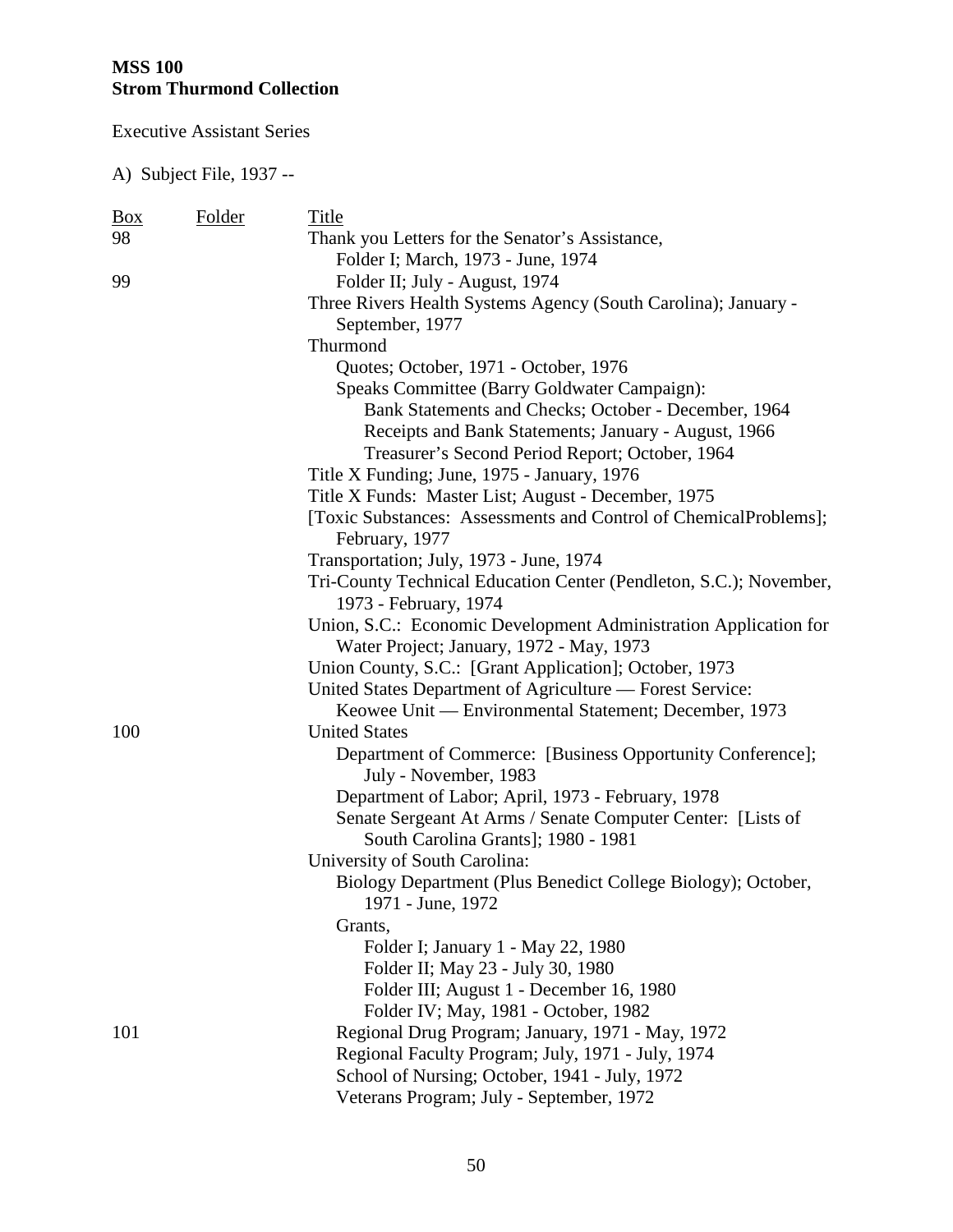Executive Assistant Series

| <b>Box</b> | Folder | Title                                                                           |
|------------|--------|---------------------------------------------------------------------------------|
| 101        |        | University of South Carolina at Aiken 1982 Grant Proposal; May,<br>1982         |
|            |        | Urban Problems and Related Domestic Affairs, Issue Development                  |
|            |        | Series, No. 3 (Republican National Committee); June, 1968                       |
|            |        | Used Grants: Out-of-State; June - August, 1978                                  |
|            |        | Veterans Administration; June, 1973 - May, 1978                                 |
|            |        | [Veterans Administration: Fee Personnel Report]; February, 1971                 |
|            |        | Veterans Administration Hospital - Augusta, Georgia; March, 1972 -<br>June 1974 |
|            |        | Viet Nam, Issue Development Series, No. 5 (Republican National                  |
|            |        | Committee); June, 1968                                                          |
|            |        | Voting Rights Act; October, 1981 - January, 1982                                |
| 102        |        | Wando and Cooper Rivers (Charleston County, S.C.):                              |
|            |        | <b>Final Environmental Statement,</b>                                           |
|            |        | Folder I; August, 1976                                                          |
|            |        | Folder II; August, 1976                                                         |
|            |        | Final Environmental Impact Statement by United States Army                      |
|            |        | Corps of Engineers,                                                             |
|            |        | Folder I; January - February, 1977                                              |
|            |        | Folder II; January - February, 1977                                             |
|            |        | Wando Channel (Charleston County, S.C.); July, 1977 - December,                 |
|            |        | 1979                                                                            |
|            |        | Wando River (Charleston County, S.C.),                                          |
|            |        | Folder I; August, 1973 - June, 1975                                             |
|            |        | Folder II; July - November, 1975                                                |
| 103        |        | Folder III; April 1976 - May 24, 1976                                           |
|            |        | Folder IV; May 25, 1976 - July 1976                                             |
|            |        | Folder V; August - December, 1976                                               |
|            |        | Folder VI; January - March, 1977                                                |
|            |        | Folder VII; April - July, 1977                                                  |
|            |        | Folder VIII; August - September, 1977                                           |
| 104        |        | Folder IX; October, 1977 - March, 1979                                          |
|            |        | Wando River Terminal Project (Charleston County, S.C.); 1974 - 1975             |
| 105        |        | Wando River Terminal Project (Charleston County, S.C.),                         |
|            |        | Exhibits 1 - 12; 1974 - 1975                                                    |
|            |        | Exhibits 13 - 35; 1975                                                          |
|            |        | Exhibits 36 - 50; 1975                                                          |
|            |        | Exhibits 51 - 56; 1975                                                          |
|            |        | Watergate; June, 1972 - May, 1973                                               |
|            |        | Water Pollution; 1964 - February, 1970                                          |
|            |        | Watershed Projects in South Carolina; August, 1970 - October, 1973              |
|            |        |                                                                                 |